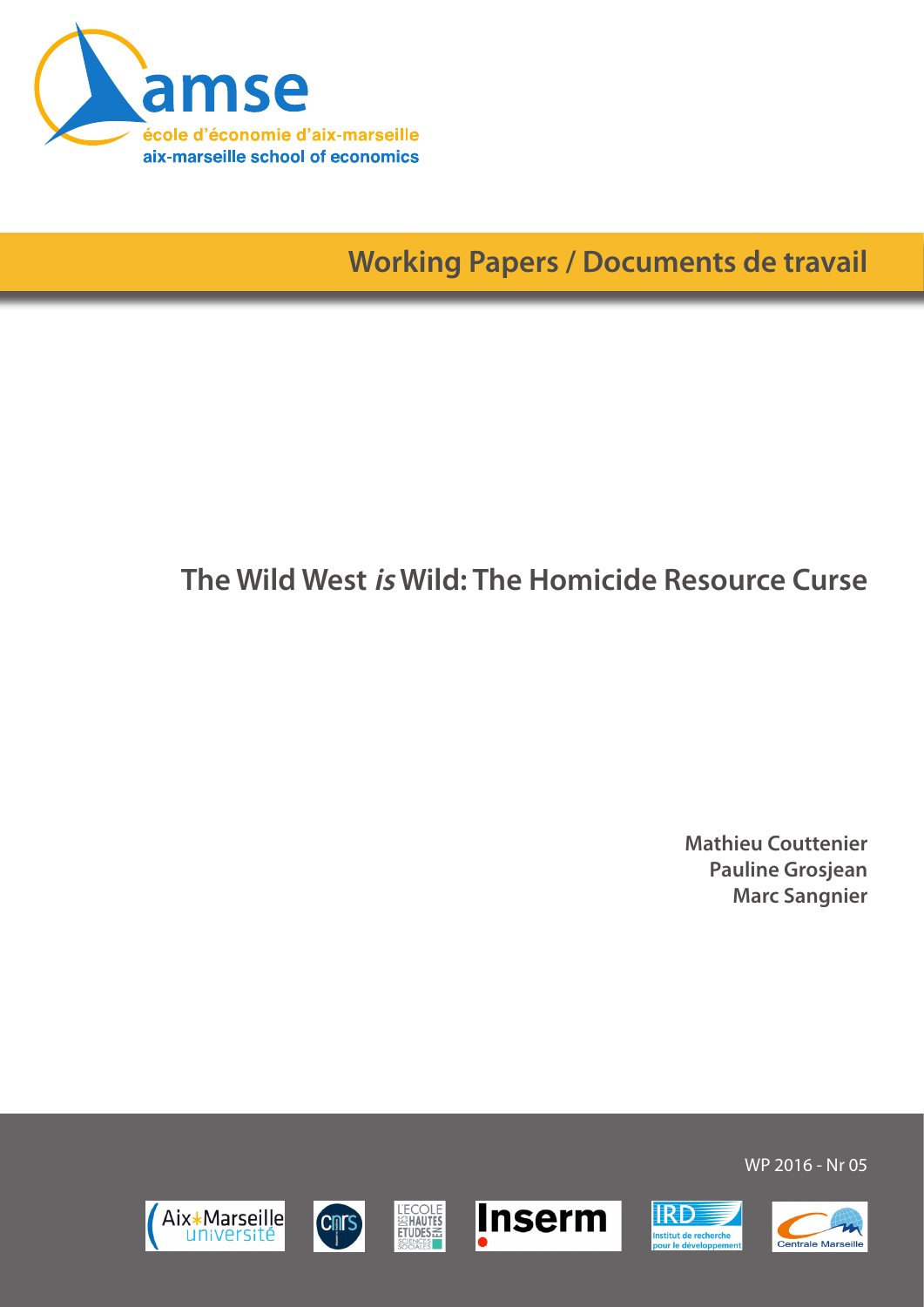# <span id="page-1-0"></span>The Wild West is Wild: The Homicide Resource Curse<sup>\*</sup>

Mathieu Couttenier<sup>a</sup> Pauline Grosjean<sup>b</sup> Marc Sangnier<sup>c</sup>

February 2016

#### Abstract

We document interpersonal violence as a dimension of the resource curse. We rely on a historical natural experiment in the United States, where mineral discoveries occurred sometimes before, sometimes after formal institutions were established in the county of discovery. In places where mineral discoveries occurred before formal institutions were established, there were more homicides per capita historically and the effect has persisted to this day. Today, the share of homicides and assaults explained by the historical circumstances of mineral discoveries is comparable to the effect of education or income. Our results imply that short-term and quasi-exogenous variations in the institutional environment can lead to large and persistent differences in cultural and institutional development.

Keywords: Homicide, Resource Curse, Mineral Discoveries, US. JEL Classification: K42, N31, O14, Z13.

<sup>∗</sup>We are very grateful to Daron Acemoglu, Quamrul Ashraf, Sam Bowles, Ann Carlos, Karen Clay, Paul Castaneda Dower, Oded Galor, Stephanie Moussalli, Suresh Naidu, Francisco Pino, Pascual Restrepo, Estefania Santacreu-Vasut, Guido Tabellini, Nico Voigtlaender, Gavin Wright, as well as participants of the NBER Summer Institute 2014 (Income Distribution and Macroeconomics), AEA 2014, ESEM 2014, the 2014 Santa Fe Institute meeting on the co-evolution of behavior and institutions, Barcelona GSE Summer Forum 2013, and ISNIE 2013 meetings, and seminar audiences at the Geneva Graduate Institute of International and Development Studies, Bocconi University, University of Cergy-Pontoise, Goethe University in Frankfurt, Queensland University of Technology, Tilburg University, University of New South Wales, University of Otago, University of Victoria, and University of Fribourg for helpful comments and suggestions. We thank Dan Berkowitz, Karen Clay, and Dietrich Vollrath for sharing data with us. Mathieu Couttenier acknowledges financial support from the ERC Starting Grant GRIEVANCES-313327.

<sup>a</sup>University of Lausanne. Mail: mathieu.couttenier@unil.ch

 ${}^b$ Corresponding author. School of Economics, University of New South Wales, Sydney NSW 2052, Australia. Mail: p.grosjean@unsw.edu.au. Tel: +61 450 73 1203. Fax: +61 29 313 6337

<sup>c</sup>Aix-Marseille Univ. (Aix-Marseille School of Economics), CNRS & EHESS. Mail: marc.sangnier@univ-amu.fr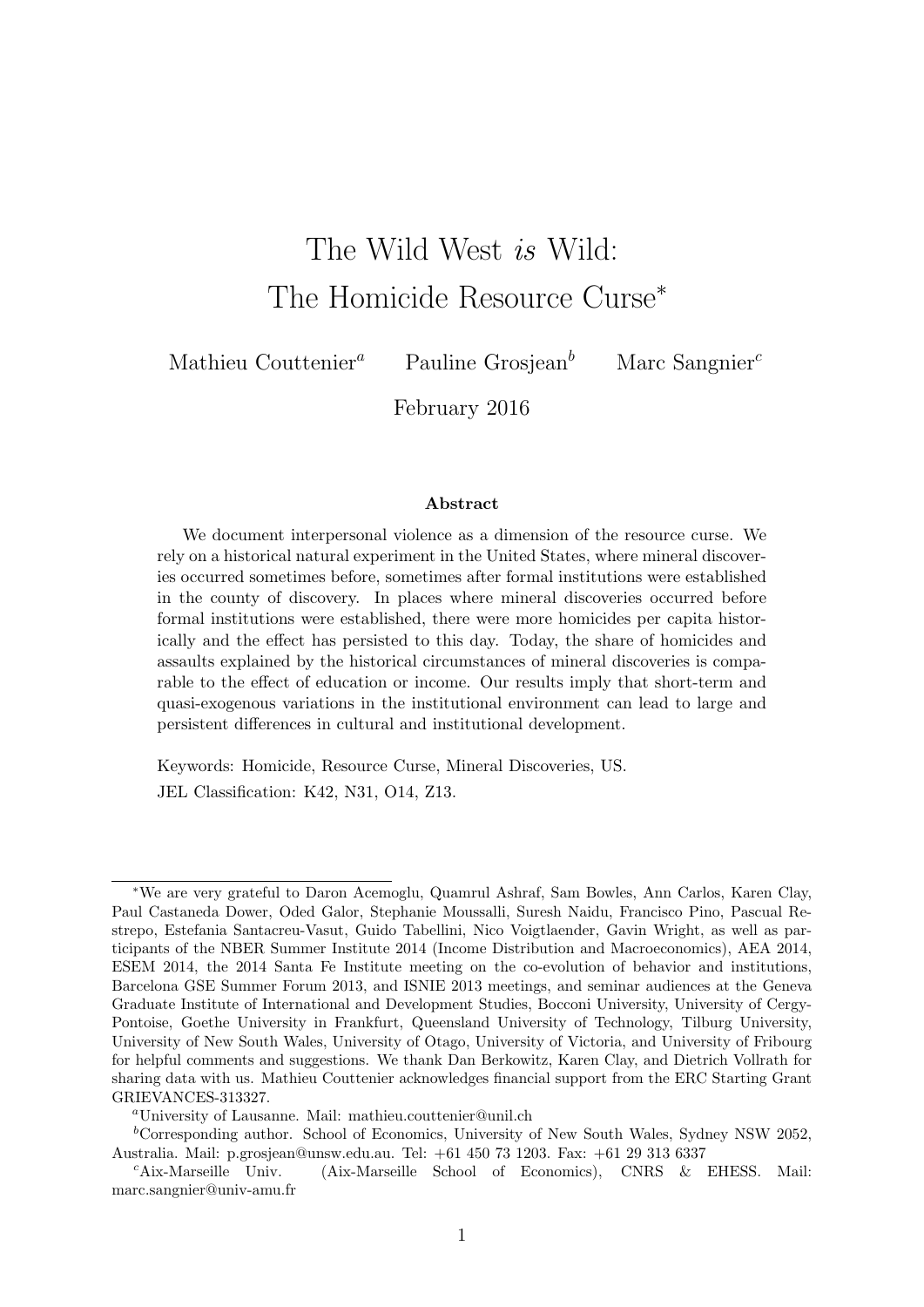"It is manifest that during the time men live without a common power to keep them all in awe, they are in that condition which is called war; and such a war, as is of every man, against every man.  $[...]$  The nature of war consisteth not in actual fighting but in the known disposition thereto, during all the time there is no assurance to the contrary." [\(Hobbes 1651,](#page-30-0) page 262)

# 1 Introduction

The way in which natural resource endowments shape short- and long-run eco-nomic and political outcomes has been the subject of a vast literature.<sup>[1](#page-2-0)</sup> In particular, natural resource windfalls have been shown to have a negative and persistent influence on economic outcomes and institutional quality —the so-called resource curse— particularly when they occur in the context of weakly institutionalized polities as highlighted by [Mehlum et al.](#page-31-0) [\(2006\)](#page-31-0). More recently, various studies have focused on violence as a particular aspect of the resource curse. For example, variations in natural resource endowments or prices have been associated with a higher prevalence of violence in Africa [\(Lei and Michaels 2014](#page-31-1) and [Berman et al.](#page-28-0) [2015\)](#page-28-0), in Colombia [\(Dube and Vargas 2013\)](#page-29-0), in Peru (Aragón and Rud 2013), in Mexico [\(Castillo et al. 2014\)](#page-28-2), and in the Democratic Republic of Congo (Sánchez [de la Sierra 2015\)](#page-31-2). All of these studies deal with contexts in which the state is weak or absent and conclude that natural resources lead to violence by organized groups such as warlords, drug gangs, or rebel groups. This violent curse is persistent, as suggested by [Buonanno et al.](#page-28-3) [\(2015\)](#page-28-3) who report that the Sicilian Mafia originated from 19th century commodity price shocks.

In this paper, we take advantage of the variation in the relative timings of state development and mineral discoveries in the United States to study how the relationship between mineral resources and interpersonal violence is conditioned by state development at the time of resources discoveries.

The circumstances of mineral discoveries in the US provide an ideal natural experiment to examine this relationship. Mineral exploration in the US was the

<span id="page-2-0"></span><sup>&</sup>lt;sup>1</sup>See, among others, [Engerman and Sokoloff](#page-30-1) [\(1997,](#page-30-1) [2002\)](#page-30-2), [Rajan](#page-31-3) [\(2009\)](#page-31-3), and [Brollo et al.](#page-28-4) [\(2013\)](#page-28-4). See also [Torvik](#page-32-0) [\(2009\)](#page-32-0) for a review of the literature.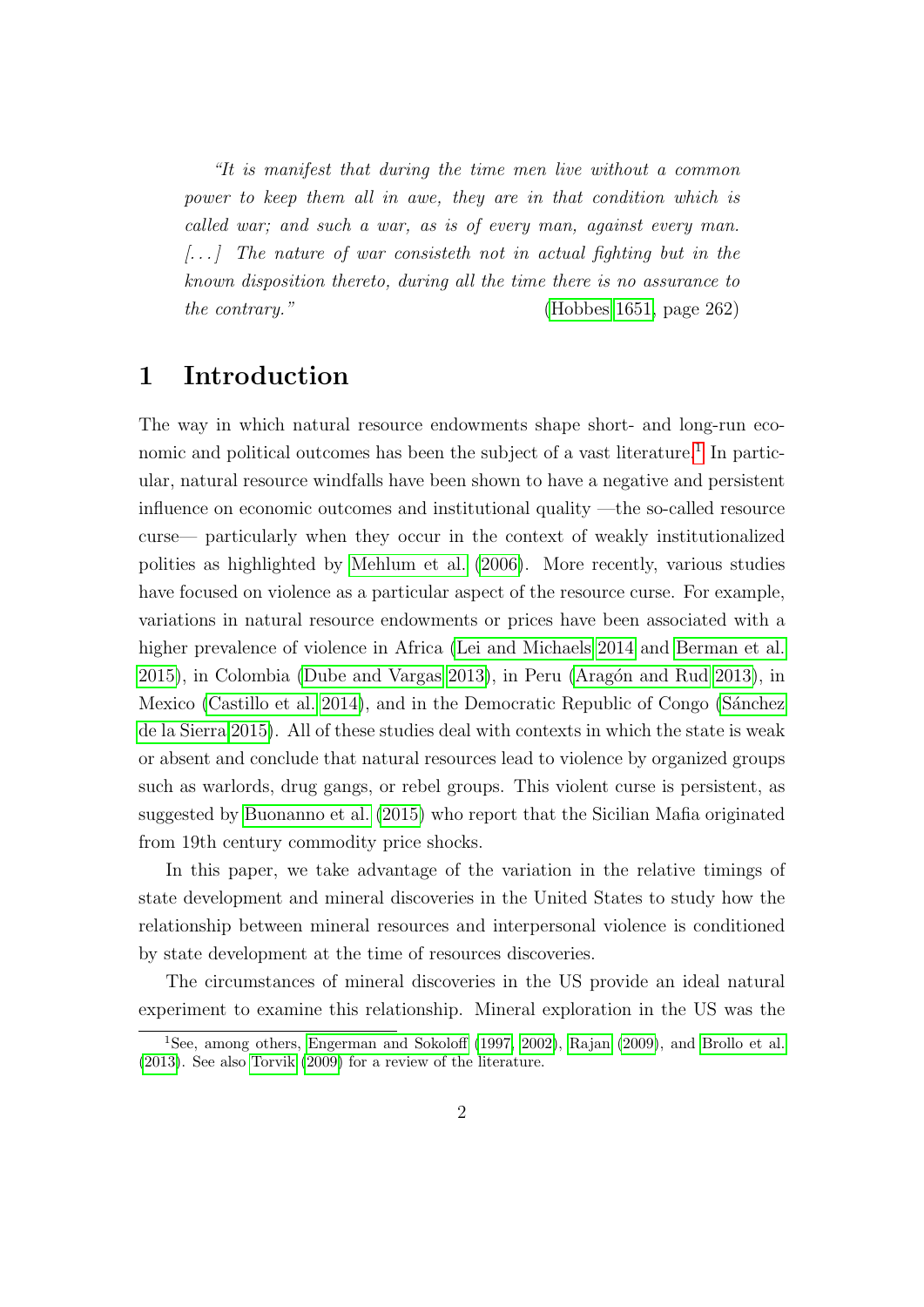result of private and intense efforts, which were fueled by a legal specificity of the US where minerals are private property. The territorial expansion of the US government was driven by geopolitical factors, which were orthogonal to mineral discoveries according to [Davis et al.](#page-29-1) [\(1972\)](#page-29-1), even when the two processes occurred at the same time, such as in the West of the US in the second half of the 19th century. As a result, some mineral deposits were discovered before formal institutions were established, while others were discovered after.

The Mineral Resources Data System provides information on the location and date of discovery of more than 17, 500 mineral discoveries in the contiguous US since the 17th century. The Atlas of Historical County Boundaries, which documents the creation of (and subsequent changes in) the boundaries of administrative units in the US, enables us to assess whether each discovery occurred before or after the state was established at the very place where minerals are located. We then map this information into present-day counties and we record how many discoveries within a given county's physical boundaries occurred pre- or post-statehood, i.e. in the absence or in the presence of formal institutions. This variation allows us to examine how the relationship between mineral resources and violence is moderated by the quality of formal institutions using both historical and contemporary measures of interpersonal violence.

We first use panel data on homicides for 63 counties across 10 states from 1790 to 1900 to show that new discoveries have a positive and statistically significant effect on violence, but only in counties that experienced some discoveries prior to state development. We then rely on 2000 county-level violent crimes data to document the long-lasting and positive association between pre-statehood discoveries and interpersonal violence. In contrast, post-statehood discoveries are not significantly associated with today's violence. We find that a one standard deviation increase in the number of pre-statehood mineral discoveries is associated with an increase in today's rate of violent crimes (homicides, assaults, and aggravated assaults) by around 4% of the standard deviation. This figure turns out to be very close to the effects of more traditional determinants of violence such as education and income.

To the best of our knowledge, our findings document for the first time the existence of a homicide resource curse, which, like other resource curses, is conditional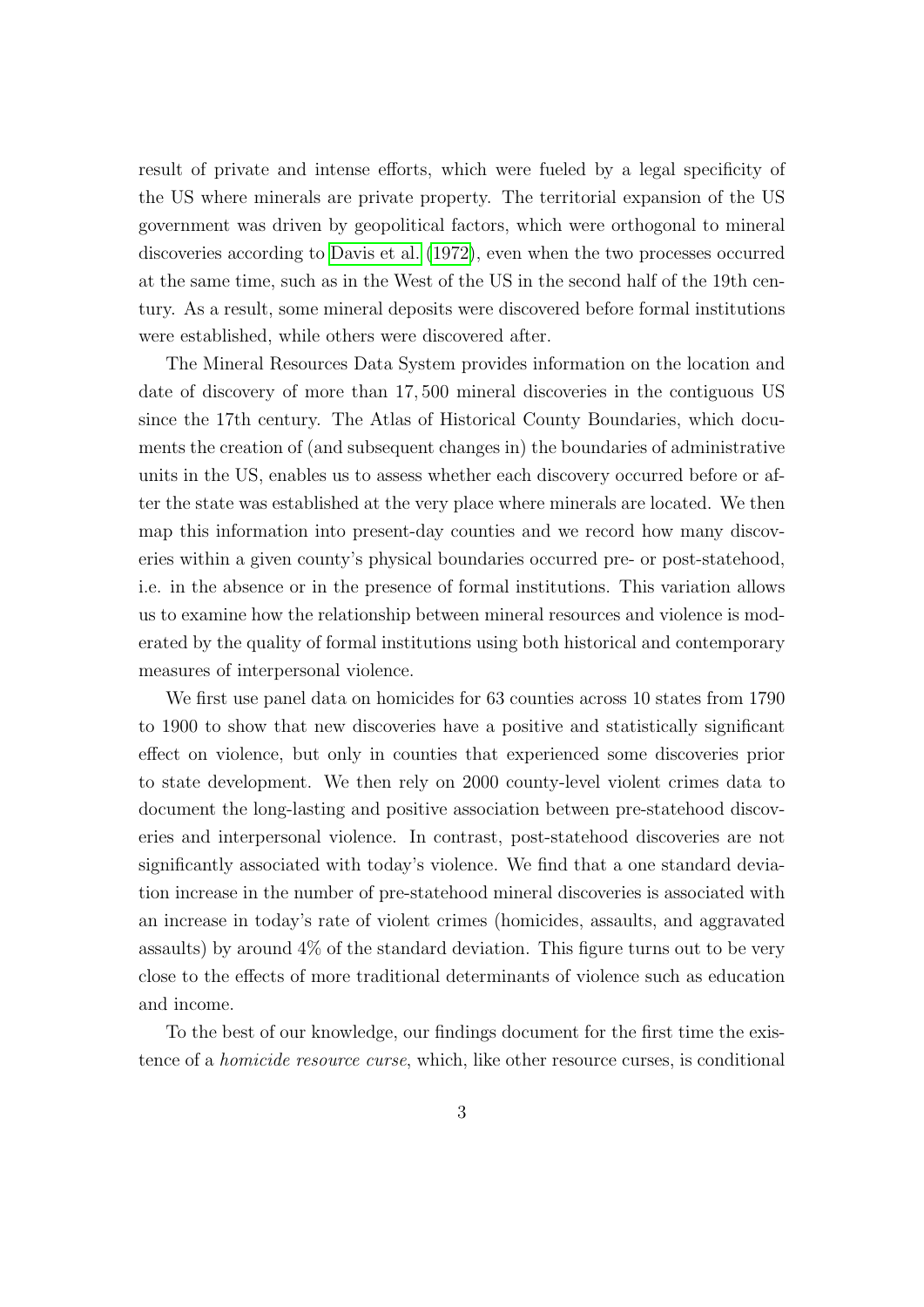on the quality of initial institutions. Most existing studies have focused on organized forms of violence by rebel groups, warlords, drug gangs or mafia families, who fill the void of a weak or absent state. In contrast, our focus is on interpersonal violence. Our finding that the homicide resource curse hinges on the absence of third-party enforcement is consistent with [Elias](#page-29-2) [\(1994\)](#page-29-2)'s civilizing process, which links the secular decline in homicides to the development of a strong state that enforces contracts and monopolizes violence. More recently, [Pinker](#page-31-4) [\(2011\)](#page-31-4) has described the steady decline in European homicides since the emergence of modern states in the Middle Ages. In sharp contrast with this view, other scholars have argued that self-interest can suffice to sustain a peaceful order, even in anarchy. In "The Not So Wild, Wild West: Property Rights on the Frontier", [Anderson](#page-28-5) [and Hill](#page-28-5) argue that this was demonstrated by the private enforcement of property rights in the West of the United States in the 19th century. However, our findings and those offered by historical studies of homicides such as [Roth](#page-31-5) [\(2009\)](#page-31-5) reveal that the frontier was anything but peaceful. Furthermore, we find that this original violence has cast a long shadow on history and still persists today.

The persistence of violence implies that a relatively short term and quasiexogenous variation in the institutional environment in which natural resources discoveries occurred can be associated with large and sustained differences in subsequent institutional and cultural developments. Our results are indeed all the more intriguing because we are dealing with short-lived differences in institutional quality, since all areas in our study finally came under the control of the US government. We control throughout the analysis for state-level fixed effects, which absorb any heterogeneity in today's institutional quality across US states. Any remaining variation in crime rates must therefore reflect variation in more local institutions or in informal norms that sustain the use of interpersonal violence. The interpretation of our results is that where mineral deposits were discovered before the state was in place, violence was a very valuable means of defending private property. Moreover, the shift in norms underlying the use of interpersonal violence was large enough to lock these areas in a cultural-institutional equilibrium characterized by high and persistent violence.

Our results hinge on the assumption of quasi-random variation in the relative timings of state development and mineral discovery at the precise place of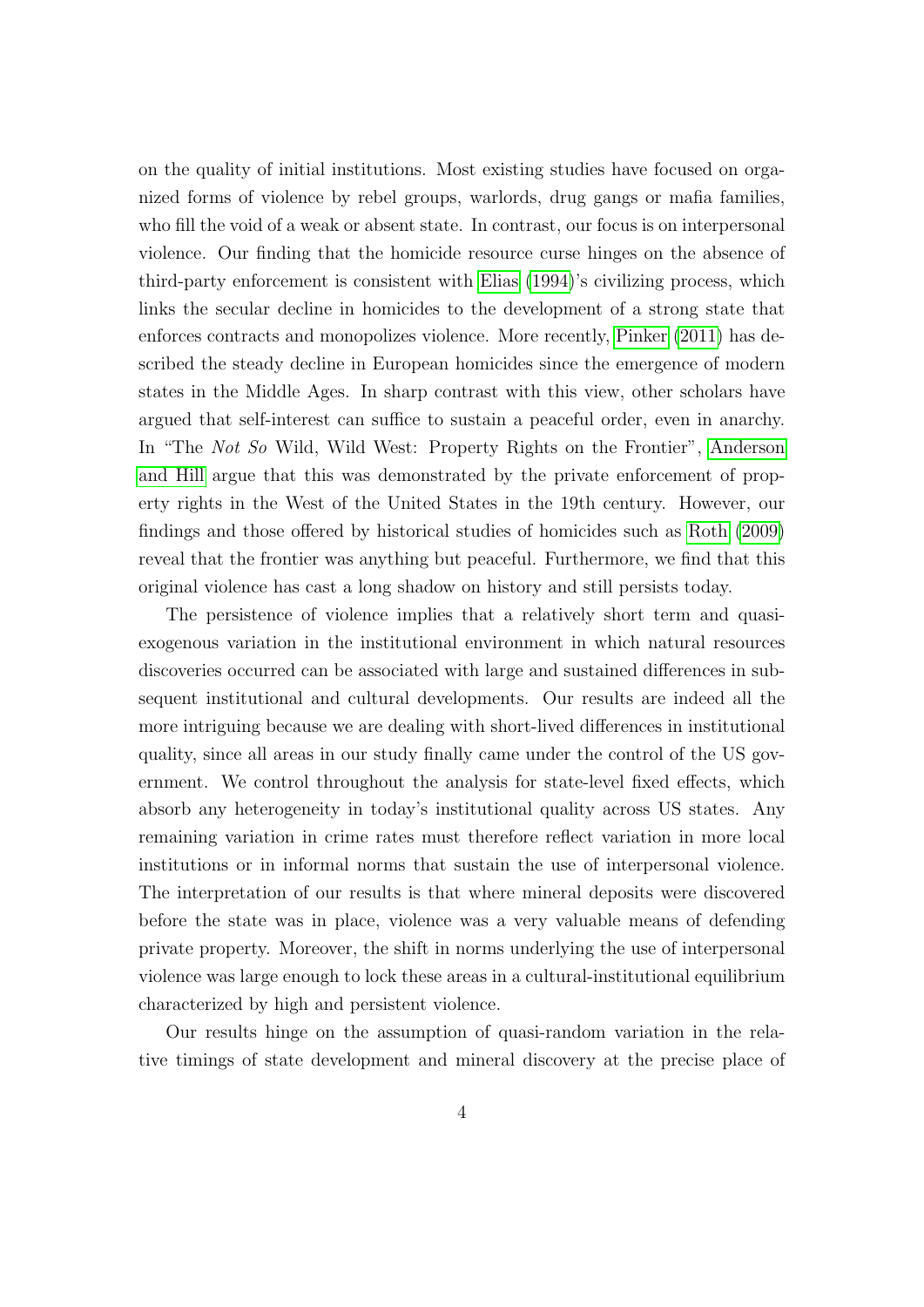discovery, conditional on a set of observable characteristics. We implement several empirical strategies to demonstrate that there is no systematic relationship between mineral discoveries and the political organization of a county. Another potential threat to our identification is that pre-statehood discoveries tend to reflect more recent institutions since, by definition, all pre-statehood discoveries occurred before the US government gained full territorial control at the turn of the 19th century. We therefore control for the precise date of political organization of the county of discovery, and for an exhaustive set of historical and geographic characteristics that are correlated with state development at the local level, such as availability of water ways, agricultural suitability, terrain roughness, distance to the state's capital, population density, and education. We also make sure that our results carry through when we consider only counties that are neighboring one another or only counties that have mineral deposits, as well as when we take into account potential spatial correlation of errors. All these strategies reduce unobserved heterogeneity between counties but leave our results unchanged.

This paper makes contributions to three distinct strands of the literature. The first one is to the literature on the resource curse and on how natural resources shape cultural and institutional development in the long run.<sup>[2](#page-5-0)</sup> We show that natural resource discoveries lead to persistently higher violence—the homicide resource curse—but only when they occur in the absence of formal institutions.

Our second contribution is to the literature on interpersonal violence. We find that third party enforcement deters violent crime not only in the short-run as reported by [Levitt](#page-31-6) [\(1997\)](#page-31-6), [Kessler and Levitt](#page-30-3) [\(1999\)](#page-30-3), and [Draca et al.](#page-29-3) [\(2011\)](#page-29-3), but also in the long-run. Our results imply that even temporary breakdowns in legal enforcement can have deleterious long-run consequences.

Finally, our results are also related to the literature on cultures of violence. [Nisbett and Cohen](#page-31-7) [\(1996\)](#page-31-7) and [Grosjean](#page-30-4) [\(2014\)](#page-30-4) argue that the high prevalence of homicide in the South of the US originates from the Scots-Irish who settled in the 18th century. The Scots-Irish, it is assumed, were prone to violence because they came from lawless areas and relied on easily stolen resources. Our work provides

<span id="page-5-0"></span><sup>2</sup>See, among others, [Engerman and Sokoloff](#page-30-1) [\(1997,](#page-30-1) [2002\)](#page-30-2), and [Rajan](#page-31-3) [\(2009\)](#page-31-3) for the influence of initial endowment on institutional development. [Durante](#page-29-4) [\(2009\)](#page-29-4) and [Alesina et al.](#page-28-6) [\(2013\)](#page-28-6) link trust and gender norms to agricultural conditions and endowments, respectively.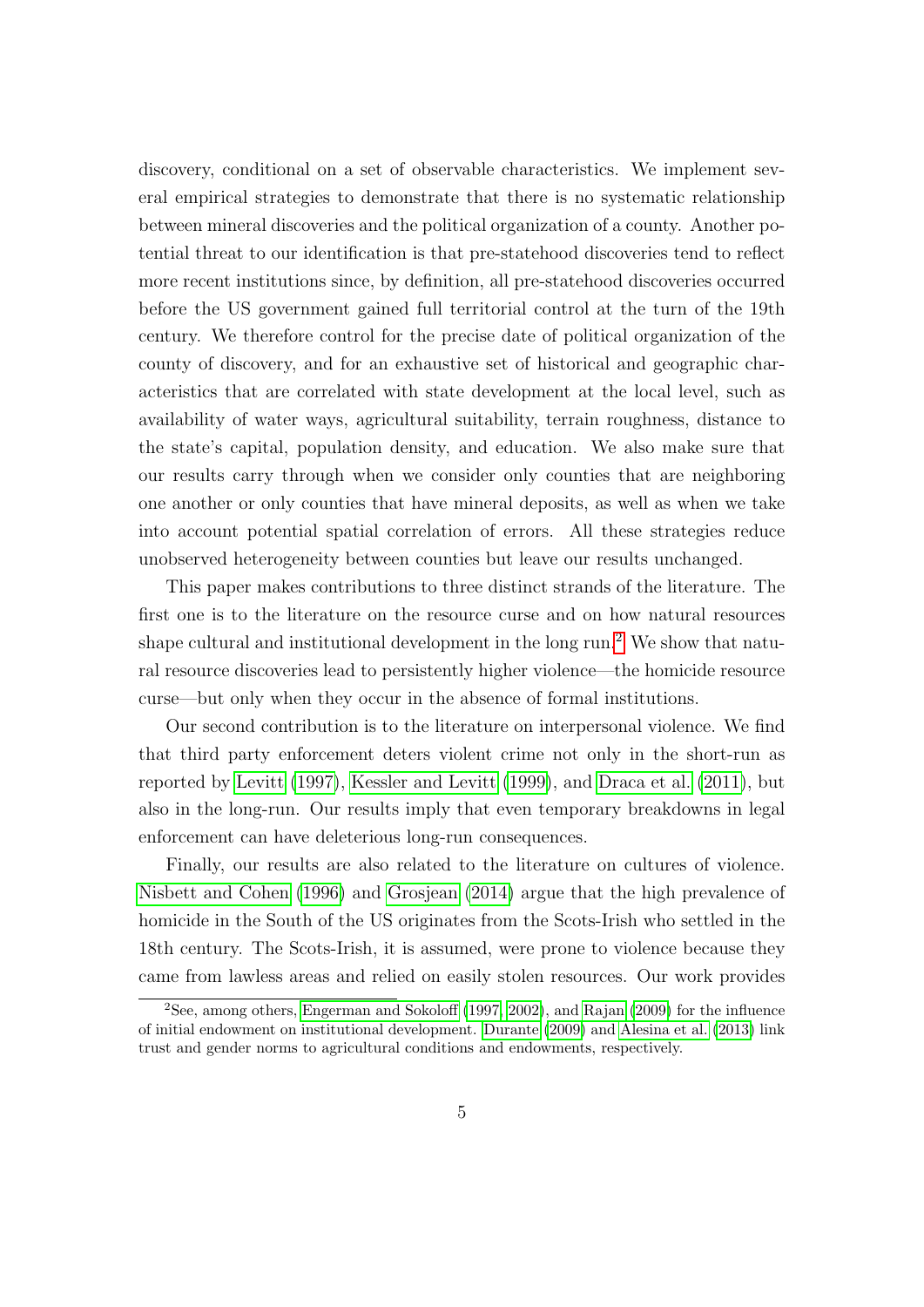a justification for this assumption by showing how, indeed, the combination of weak formal institutions and appropriable resources spurs violence and generates a persistent culture of violence.

The remainder of the paper is organized as follows. The conceptual background on the relationship between rule of law and violence is discussed in Section [2.](#page-6-0) Section [3](#page-9-0) introduces mineral discoveries data and describes our empirical strategy. Sections [4](#page-16-0) and [5](#page-20-0) provide historical and present-day evidence. Section [6](#page-27-0) concludes.

# <span id="page-6-0"></span>2 Conceptual background

Main hypothesis. Weak third-party enforcement of property rights gives rise to violence, particularly in the presence of valuable resources that can be appropriated. This occurs because interpersonal violence and state enforcement are substitute ways of enforcing or defending property rights. Several models characterize the incentives to engage in violent predatory behavior when the rule of law is absent or weak [\(Skaperdas 1992,](#page-32-1) [Gonzalez 2012,](#page-30-5) [Bisin and Verdier 2015\)](#page-28-7). Beyond direct expropriation, violence is also be used for preemption (Chassang and Padró [i Miquel 2010\)](#page-28-8) or in order create a reputation for being violent [\(Silverman 2004,](#page-32-2) and [Ghosh et al. 2013\)](#page-30-6).

Applying these models' predictions to the context of mineral exploration in the US, we expect very different degrees of violence as a function of whether formal institutions are in place or not at the time of discovery. If valuable minerals are discovered when the rule of law is absent, as was the case in areas of the frontier that had not yet come under government control, interpersonal violence will be used to defend or enforce property rights or to build a reputation for being violent that will deter attacks. Violence will thus prevail where the state is absent. In contrast, there are no incentives to use interpersonal violence if resources are discovered while property rights are backed by the state. The question therefore arises as to what underlies the persistence of interpersonal violence. In other words, is it possible that different initial institutional conditions give rise to different trajectories and steady states of violence?

Channels of transmission. The first channel of persistence is the quality of in-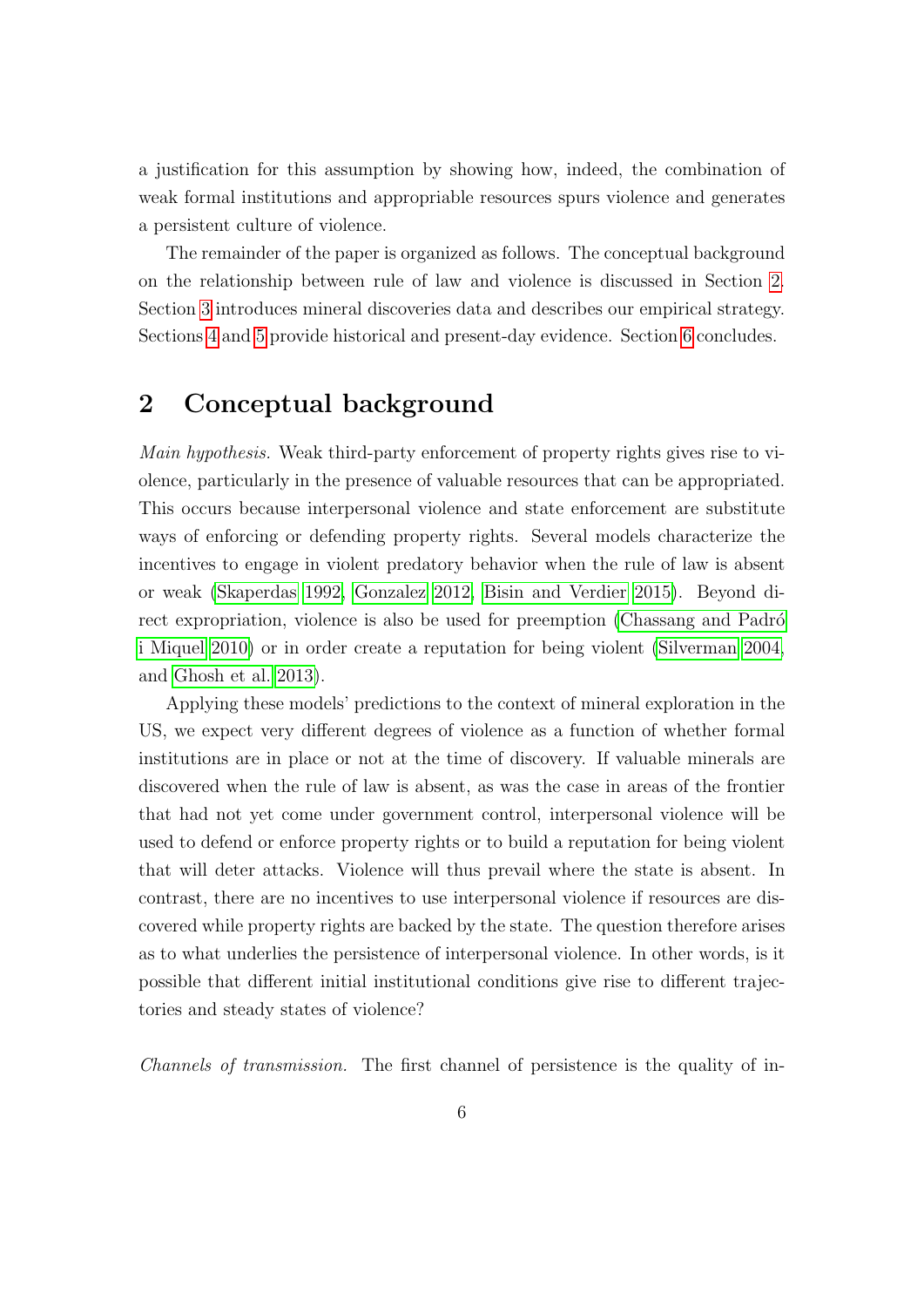stitutions. If the absence of the state rewards individuals with a comparative advantage in violence, then these individuals will be able, through predation and intimidation, to secure a larger share of the surplus. A classic case of political capture may then arise when the state eventually arrives. According to [Engerman](#page-30-1) [and Sokoloff](#page-30-1) [\(1997,](#page-30-1) [2002\)](#page-30-2) and [Rajan](#page-31-3) [\(2009\)](#page-31-3), such individuals are able to use their economic power to influence the design of formal institutions in the aim of preserving their rents, with negative long-run consequences for the quality of institutions. The persistence of formal institutions—documented by [Acemoglu et al.](#page-28-9) [\(2001\)](#page-28-9) and [Dell](#page-29-5) [\(2010\)](#page-29-5) among others—implies that high levels of interpersonal violence may persist over time.

A second channel of persistence is culture. The economic environment, including the quality of formal institutions, shapes cultural norms, which persist over time. [Tabellini](#page-32-3) [\(2008\)](#page-32-3) and [Guiso et al.](#page-30-7) [\(2008\)](#page-30-7) study the case of social trust and describe how parental transmission of preferences depends on the spatial pattern of external enforcement. If formal enforcement is weak, parents might transmit low trust in order to protect their children from situations in which they would be taken advantage of. This results in low social trust. The same argument can easily be extended to aggressiveness. If enforcement is weak at one period of time, the returns to interpersonal violence are high and parents will wish their children to internalize the benefits of using violence. Consequently, they will transmit norms that legitimize the use of force. [Elias](#page-29-2) [\(1994\)](#page-29-2) already underlined the idea that the development of state institutions weeds out violent social norms as agents internalize the social control of violence and even become, in the end, so civilized that they are unable to bite another individual with any meaningful effectiveness. The strong strategic complementarity between violent strategies—one's propensity for violence is increasing in the actual or expected violence of others—implies that such a culture of violence would be highly persistent.<sup>[3](#page-7-0)</sup>

Disentangling channels of transmission. In most models of culture, differences in the initial quality of institutions give rise to different cultural norms that persist over time regardless of subsequent changes in the quality of institutions. How-

<span id="page-7-0"></span><sup>&</sup>lt;sup>3</sup>[Young](#page-32-4) [\(1998\)](#page-32-4) theoretically shows that norms that are mutual best responses are evolutionary stable.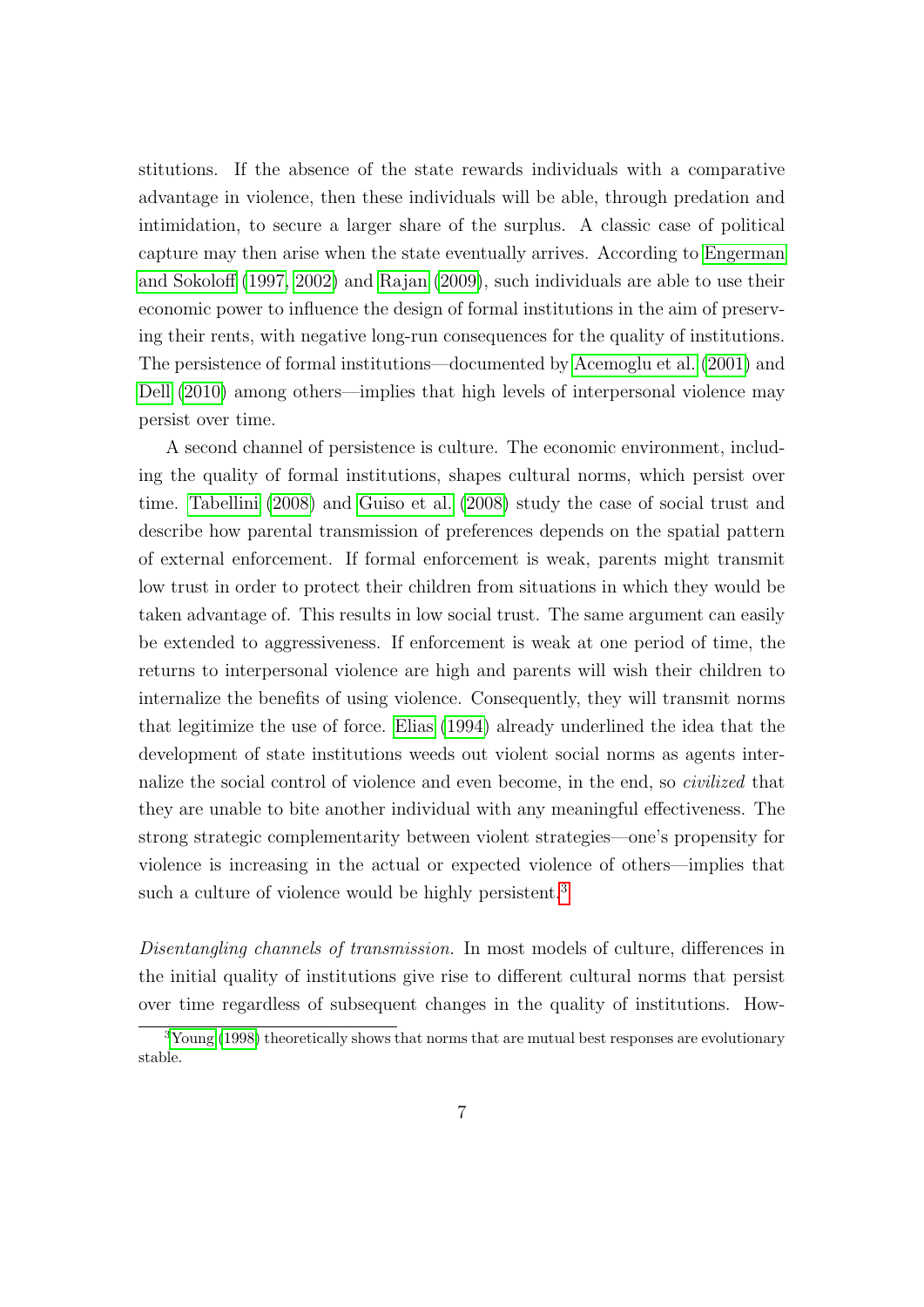ever, perhaps a more realistic account is that weak institutions and violent social norms reinforce one another in a co-evolutionary process. In theoretical models by [Tabellini](#page-32-3) [\(2008\)](#page-32-3) and [Belloc and Bowles](#page-28-10) [\(2013\)](#page-28-10), institutional and cultural persistence are complements. This complementarity gives rise to multiple sta-ble cultural-institutional equilibria.<sup>[4](#page-8-0)</sup> [Bisin and Verdier](#page-28-7) [\(2015\)](#page-28-7) show that cultural norms and formal institutions co-evolve, and that a temporary and exogenous shocks to the quality of institutions can trigger large differences in long-run institutional and cultural stationary states. Our paper focuses on such a temporary shock to the quality of initial institutions by using quasi-random variation in the presence of state institutions at the time of mineral discoveries. The testable hypothesis is that such a temporary and quasi-exogenous shock to the quality of institutions generated differences in interpersonal violence that have persisted up to this day.

Empirically, culture is generally identified as the residual effect of an historical shock or event, once the contemporaneous influence of formal institutions has been taken into account. Authors generally attempt to control for the quality of formal institutions by focusing on regional differences within a given country (see [Guiso et al. 2008](#page-30-7) among others) or by including country-level fixed effects in multi-country studies (see for example [Nunn and Wantchekon 2011](#page-31-8) and [Alesina](#page-28-6) [et al. 2013\)](#page-28-6), based on the assumption that formal institutions vary at the country level. In this paper, we not only focus on a single country, the US, but also include state-level fixed effects, which absorb any unobserved potential heterogeneity in the quality of institutions across US states. Therefore, in the traditional understanding of the empirical literature on culture, any remaining variation associated with the historical shock that we study in this paper could be interpreted as evidence of cross-county differences in social norms that sustain the use of interpersonal violence.

However, the recent literature on the co-evolution of culture and institutions highlights that the traditional empirical identification of culture and institution

<span id="page-8-0"></span><sup>4</sup>Empirically, [Grosjean](#page-30-4) [\(2014\)](#page-30-4) and [Restrepo](#page-31-9) [\(2015\)](#page-31-9) show that the interaction between violent cultural norms and formal institutions allows for two possible stable equilibria. Violent norms are for example more beneficial when formal institutions are weak and are therefore reinforced. In turn, individuals with violent cultural norms tend to favor taking justice into their own hands and are less supportive of the development of strong formal institutions.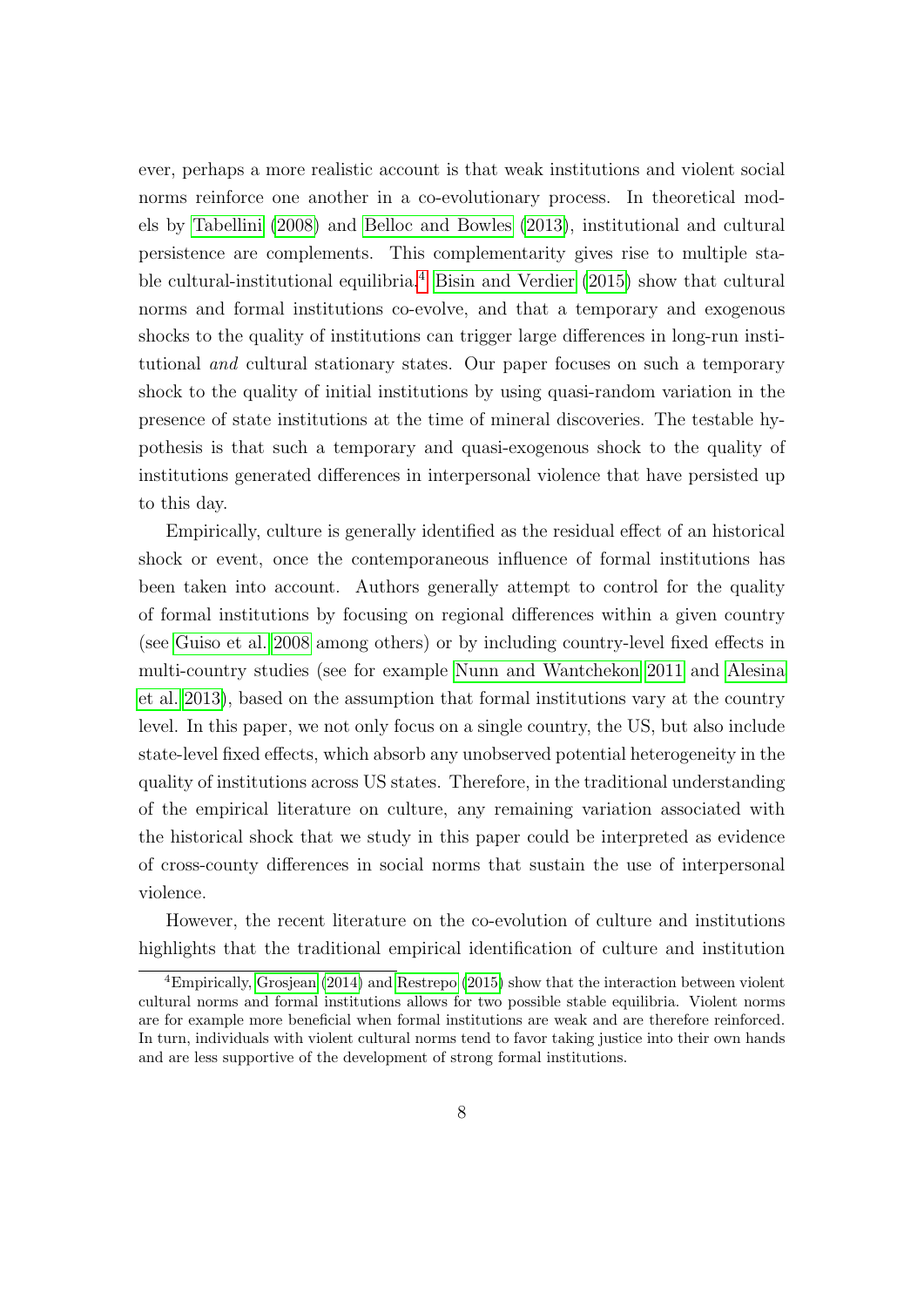as separate channels of persistence is impracticable. Differences in social norms imply that even identical formal institutions may be enforced differently in a way that further reinforces social norms. For example, in areas where social norms are more encouraging and tolerant of violence, popular juries would be more lenient towards violent offenders, and the anticipation of lighter sentences may encourage more violence. This interpretation is consistent with the theoretical literature on the joint evolution of institutions and culture, which views institutional and cultural persistence as two intrinsically linked and complementary processes.

## <span id="page-9-0"></span>3 Data and empirical strategy

This section presents the data and the empirical strategy we adopt.

### <span id="page-9-3"></span>3.1 Data on natural resources and state development

The Mineral Resources Data System (MRDS) describes the location of mineral resources throughout the world. For the United States, the dataset contains slightly more than 17, 500 observations on mineral deposits for which information on the precise location and on the year of discovery is available. The mineral resource discoveries span the years from 1640 to 1998.<sup>[5](#page-9-1)</sup>

The Atlas of Historical County Boundaries provides information about the creation and all subsequent changes in the administrative status, size, shape, location, and dates of boundary changes of every county in the United States.<sup>[6](#page-9-2)</sup> This information is also available for administrative areas such as colonies and territories. We construct as many yearly maps of the administrative boundaries of counties and states in the contiguous US as there are distinct discovery years in the MRDS. We then project each mineral deposit on the map of administrative boundaries that

<span id="page-9-1"></span><sup>5</sup>For the sake of clarity, the discussion of the potential caveats due to the MRDS containing observations for which the discovery date is missing is presented in a dedicated section in the Online Appendix.

<span id="page-9-2"></span><sup>&</sup>lt;sup>6</sup>The county is the relevant unit to study state development. A large geographic area could be declared a state without state representation over the whole area (i.e. it could still include unincorporated land or unorganized territory). The area would then be gradually incorporated into counties and, once all areas are organized into counties, the full state could be considered to be incorporated.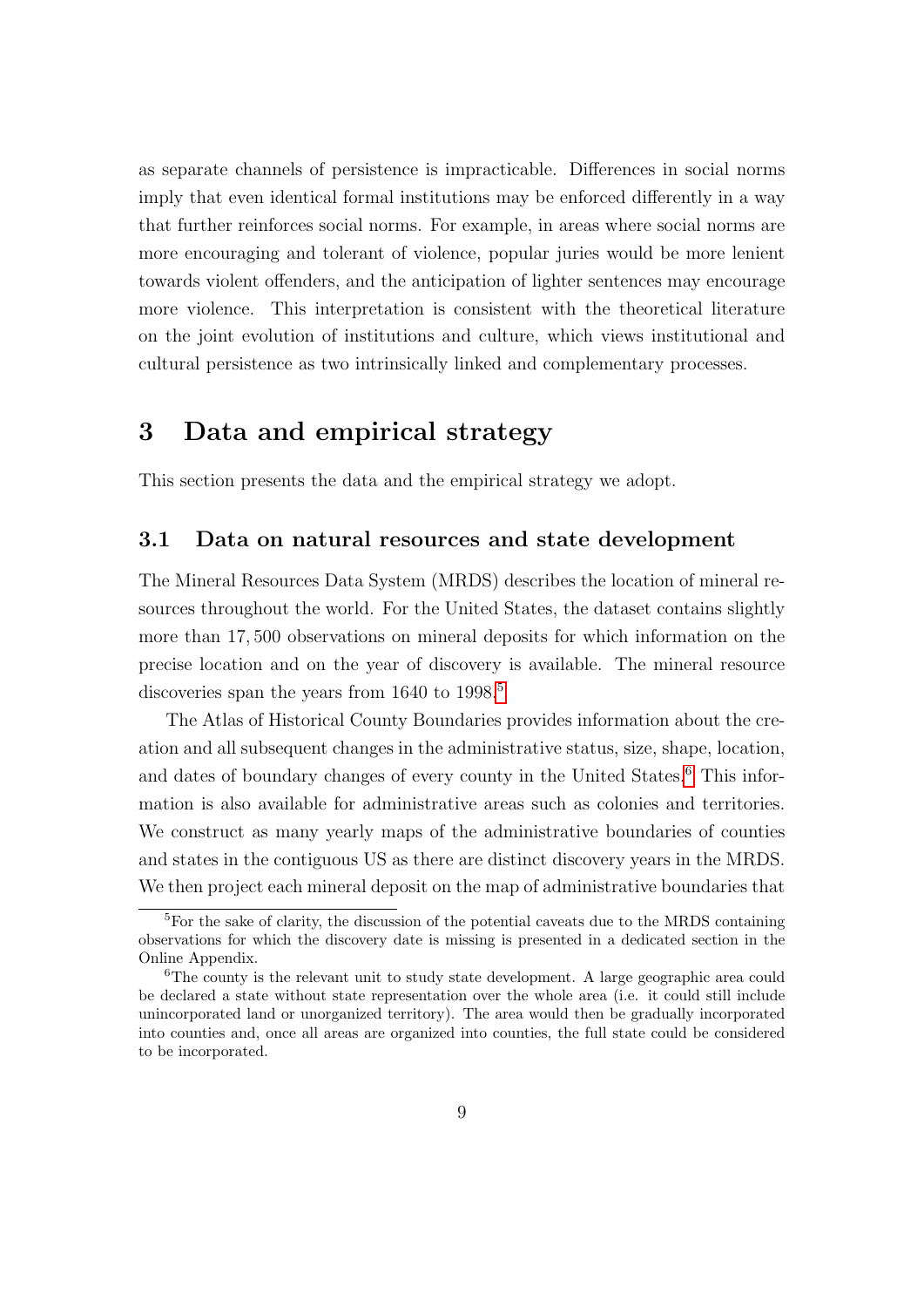corresponds to its year of discovery, and we record the administrative status of the place of discovery at the point in time of discovery. The rule of thumb we use is to consider that an area is politically organized at a given point in time if it belongs to a county within a state or to a colony. In contrast, we consider as not politically organized areas such as territories or *de facto* unorganized land.<sup>[7](#page-10-0)</sup> This allows us to categorize each mineral discovery as a pre-statehood or post-statehood discovery depending on whether it occurred before or after political organization.

Then, for each US county today, we count all of the mineral discoveries that have ever occurred within its present-day boundaries, as well as whether each discovery was pre- or post-statehood, according to our classification. Any issue arising from redistricting and county boundary changes is automatically taken into account since we only consider the status of the place of discovery at the time of discovery.

Our independent variables of interest are the number of pre- or post-statehood mineral discoveries within the boundaries of a given county. All in all, out of the 3, 108 counties that form the contiguous US today, 849 (27.3%) have had minerals discovered within their boundaries. About a quarter of them (217) experienced pre-statehood discoveries. For obvious geological reasons, places that experienced pre-statehood discoveries are also likely to experience further discoveries. Indeed, 201 out of the 217 counties that experienced pre-statehood discoveries experienced further discoveries after the area was incorporated into statehood.

Because each county and US state incorporated territory gradually, and because discoveries occurred at different times, there is substantial within-state variation in the number of counties with pre- or post-statehood discoveries. These differences are illustrated in Figure [1](#page-33-0) which highlights US counties with mineral resources and shows how pre-statehood discoveries varied across the counties. The largest shares of pre-statehood discoveries can be found in the West, where mineral exploration and state construction occurred at the same time. Yet, thanks to the historical span of our data, there is variation in the share of pre-statehood discoveries across the whole territory.

<span id="page-10-0"></span><sup>7</sup>Territories refer to the territorial status between the transfer of sovereignty to the Union and the actual establishment of formal US institutions. Even though territories were technically under the jurisdiction of the United States, in practice law enforcement was minimal.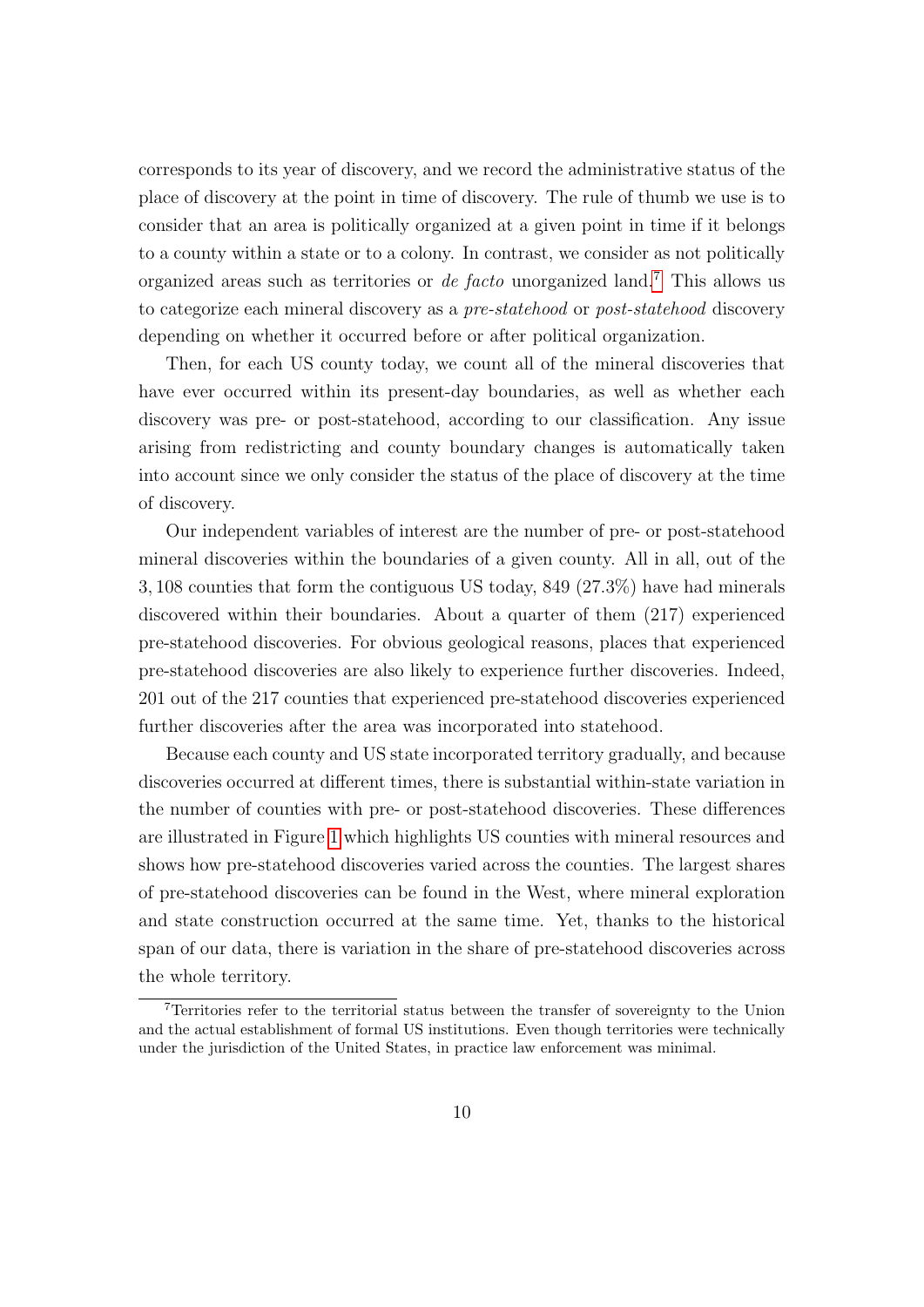Figure [2](#page-34-0) plots together the distribution of mineral resource discoveries over time and the territorial expansion of the US government. The solid line represents the share of the area of the present-day contiguous United States that was integrated either into a colony or a state at each date between 1750 and today. The dashed line represents the number of mineral discoveries occurring each year. Both series sharply accelerated around 1825. However, while the administrative organization of the territory was achieved by the beginning of the 20th century, substantial mineral discoveries continued until the end of the Second World War. The distributions displayed by Figure [2](#page-34-0) evoke the basic source of variation we rely on: some discoveries occurred before the land was politically organized, others after. To display our source of identification more clearly, Figure [2](#page-34-0) distinguishes between mineral discoveries that occurred prior to or after political organization. The area under the second, inner dashed line represents the share of pre-statehood discoveries. Because the government gradually expanded over time, pre-statehood discoveries tend to occur earlier (in fact, no pre-statehood discovery can occur after full state incorporation of the US, that is to say after the solid line reaches 1). However, there is still substantial variation over time, with pre-statehood discoveries spanning almost a century.

It should be noted here that although we are able to find records of mineral discoveries prior to administrative organization of the land, no other outcome or county characteristics is systematically available for the time period that preceded political organization. For example, no Census data was ever collected before an area was politically organized as an administered entity of the United States. Therefore, even in historical regressions, we cannot observe any outcome at the time of a pre-statehood discovery.

### 3.2 Data on violence

Historical crime data. Data on historical crime are from the Historical Violence Database of the Criminal Justice Research Center at Ohio State University. This database is a collection of datasets that have been collected by historians using different sources such as coroner's reports, newspaper accounts, and homicide de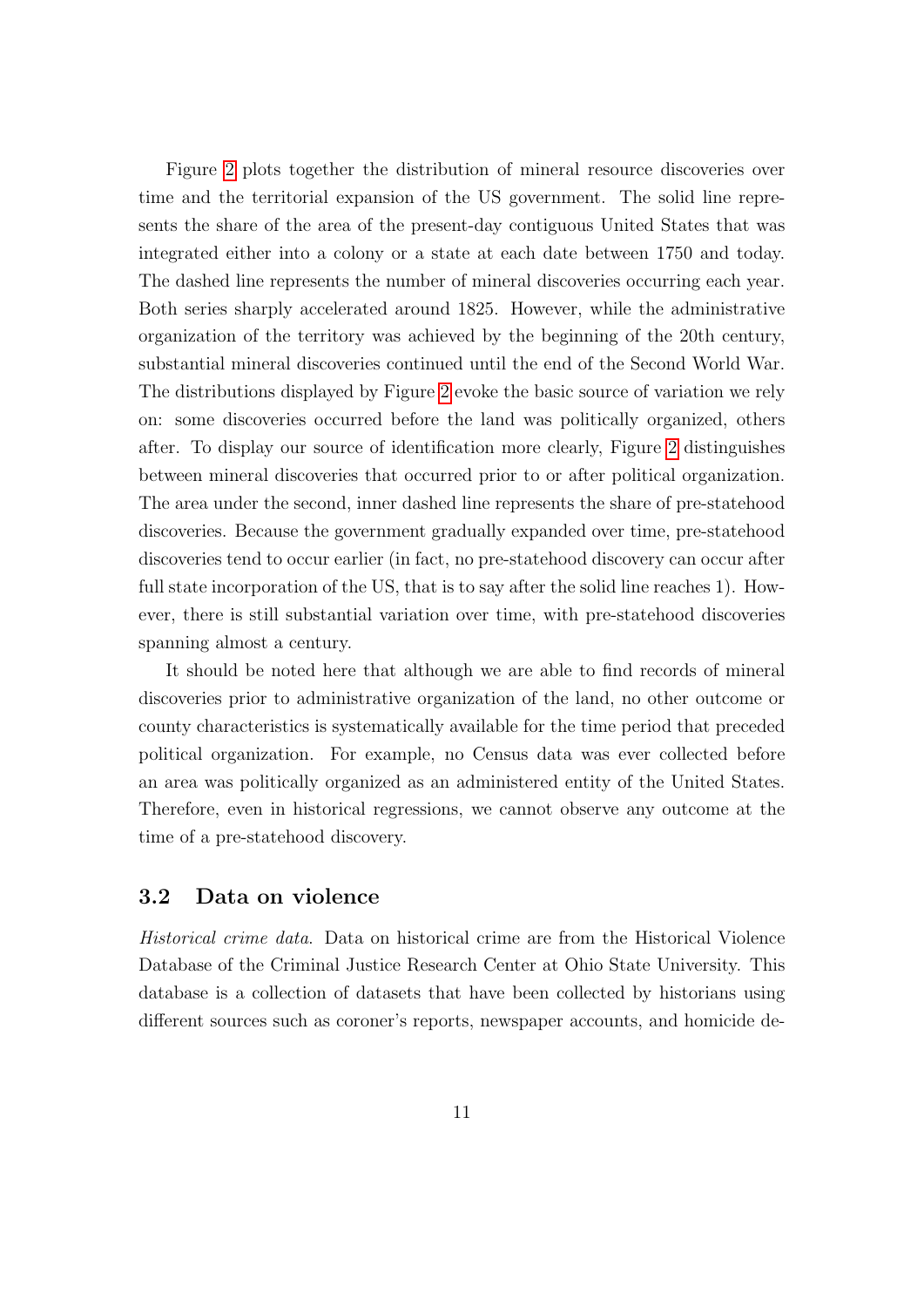tective reports.<sup>[8](#page-12-0)</sup> From this database, we assemble an unbalanced panel of  $63$ counties across 10 states from 1790 to 1900, yielding to 3, 588 county-year observations. [9](#page-12-1)[10](#page-12-2) Historical crime data is matched to every wave of the US Census from 1790 to 1900—available from [Haines and Inter-University Consortium for Political](#page-30-8) [& Social Research](#page-30-8) [\(2010\)](#page-30-8)—to obtain homicide rates per 1,000 people.<sup>[11](#page-12-3)</sup> Because the Census is only taken every 10 years while the crime data is yearly, we linearly extrapolate data on population at the county level.

Present day data on violence. Data on present day violence is from the Uniform Crime Reporting (UCR) Program published by the United States Department of Justice and the Federal Bureau of Investigation. UCR provides information on 43 types of offenses and the monthly count of arrests for each offense from more than 17, 000 reporting agencies. Because the number of reporting agencies has been increasing over the years, we use more recent and more reliable, data.<sup>[12](#page-12-4)</sup> Using the 2000 Census, we construct our contemporary dependent variable of interest as the county-level rate of violent crimes per 100, 000 people in 2000. We consider as violent crimes offenses labeled as "murders", "aggravated assaults", and "other assaults".

### 3.3 Empirical strategy

Our estimation strategy involves two steps. First, we study systematic evidence on the short-term historical relationship between mineral discoveries and violence at

<span id="page-12-0"></span><sup>8</sup>For example, [Mullen](#page-31-10) [\(2005\)](#page-31-10) gathered data on homicide in San Francisco since 1849, using newspaper reports before the Great Earthquake of 1906 and homicide detective reports for the years after.

<span id="page-12-1"></span><sup>&</sup>lt;sup>9</sup>See Table [A1](#page-1-0) in the Online Appendix for the number of county-year observations available in each state.

<span id="page-12-2"></span><sup>&</sup>lt;sup>10</sup>Some historical samples were selected to study specific issues, such as inter-racial violence in the case of [McKanna](#page-31-11) [\(1997\)](#page-31-11). However, none of these issues is directly related to the development of state institutions at the time of mineral discoveries, which we study in this paper.

<span id="page-12-3"></span><sup>&</sup>lt;sup>11</sup>Homicide is measured per 1,000 people instead of the more standard measure per  $100,000$ people because historical homicide rates are much higher than present-day homicide rates.

<span id="page-12-4"></span> $12\text{As}$  signaled by the data provider itself in its codebook, the quality of UCR data is heterogeneous as reporting methods can vary across agencies. We include UCR's county-level coverage indicator as a right-hand side variable in all estimations that use these data as an attempt to control for variation in data quality across counties. Our results are unaffected by the inclusion of this control.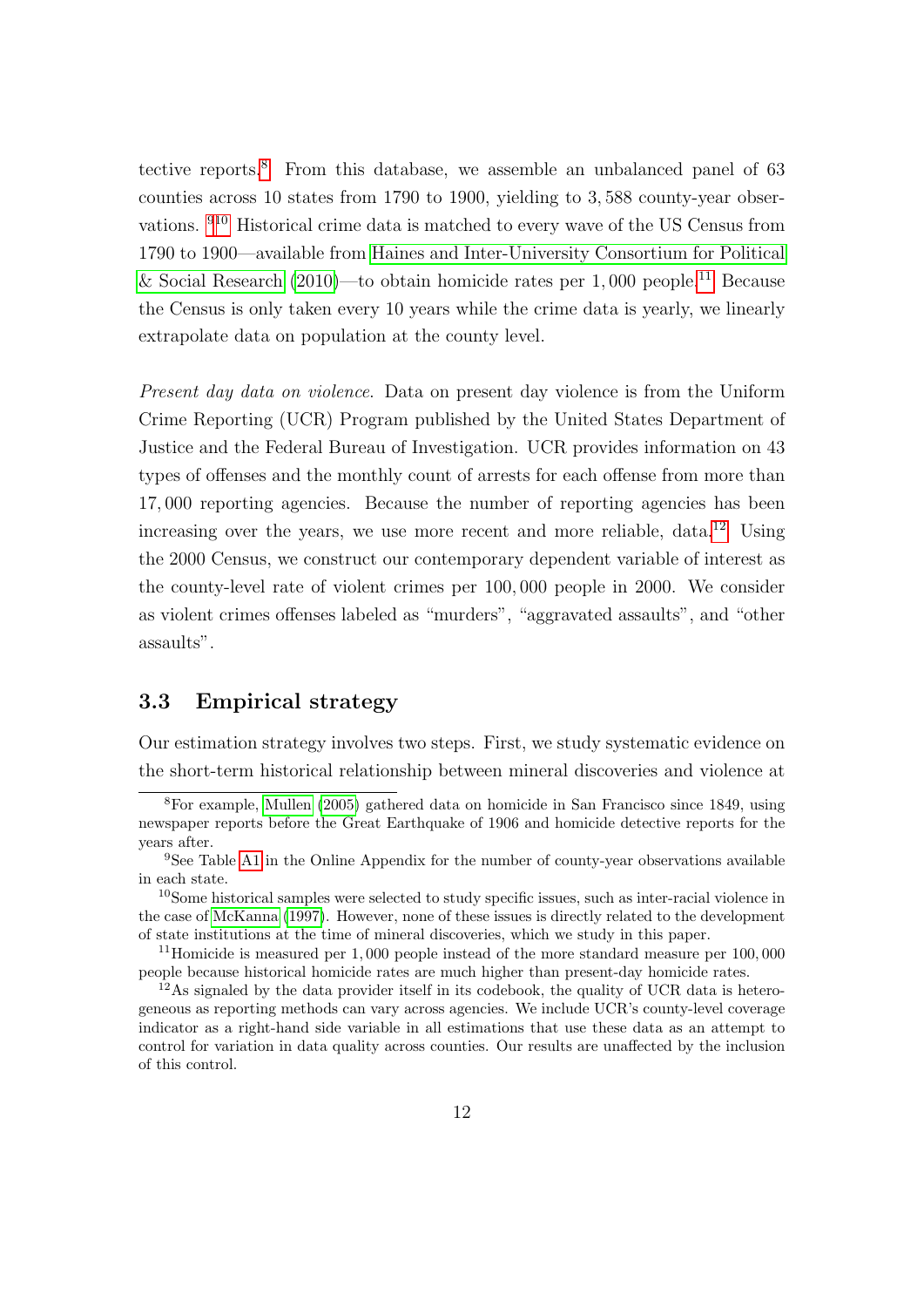the county level. Second, we investigate the enduring relationship between counties' mining and political history and violence today.

Historical analysis. We match historical data on violence with information about yearly mining discoveries extracted from the MRDS and estimate the following expression:

<span id="page-13-0"></span>Homicide<sub>it</sub> = 
$$
\beta_0 + \beta_1 \text{Discovery}_{it} + \beta_2 \text{Discovery}_{it} \times \text{Pre-statehood}_i
$$
  
  $+\delta_i + \delta_t + \epsilon_{it},$  (1)

where  $Homicide_{it}$  denotes the rate of homicides per 1,000 people in county i at year t, Discovery<sub>it</sub> is alternatively a dummy equal to 1 if county i experiences a mineral discovery at year t or the number of discoveries in county  $i$  at year t, and  $Pre-statehood_i$  is a dummy equal to 1 for counties that ever experienced a prestatehood discovery, according to our classification detailed in Section [3.1.](#page-9-3) The panel-structure of our historical data enables us to introduce year fixed effects  $(\delta_t)$ and county fixed effects  $(\delta_i)$  in order to account for common time-shocks and timeinvariant county characteristics, respectively.  $\epsilon_{it}$  is the error term. We estimate expression [\(1\)](#page-13-0) using ordinary least squares and cluster errors at the county level.  $\beta_1$  should be interpreted as the average relation between discoveries and homicides, while  $\beta_2$  signals whether the former relationship is conditioned by the past mining and political history of the counties.

Present-day evidence. To examine the relationship between violence today and counties' mining and political history, we estimate the following specification:

<span id="page-13-1"></span>
$$
\text{Violence}_{i} = \beta_{0} + \beta_{1} \text{Post-statehood discoveries}_{i} + \beta_{2} \text{Pre-statehood discoveries}_{i} + \mathbf{X}_{i}^{\prime} \beta_{3} + \delta_{s(i)} + \varepsilon_{i},
$$
\n(2)

where  $Violence_i$  is the violent crime rate per 100,000 people in county i in 2000. Variables Post- and Pre-statehood discoveries<sub>i</sub> denote the number of mines per  $0.1$ square mile that were discovered in county i after or before formal institutions were established. Note that scaling these variables by a county's size allows us to ensure their comparability across counties of various sizes.  $X_i$  is a vector of county-level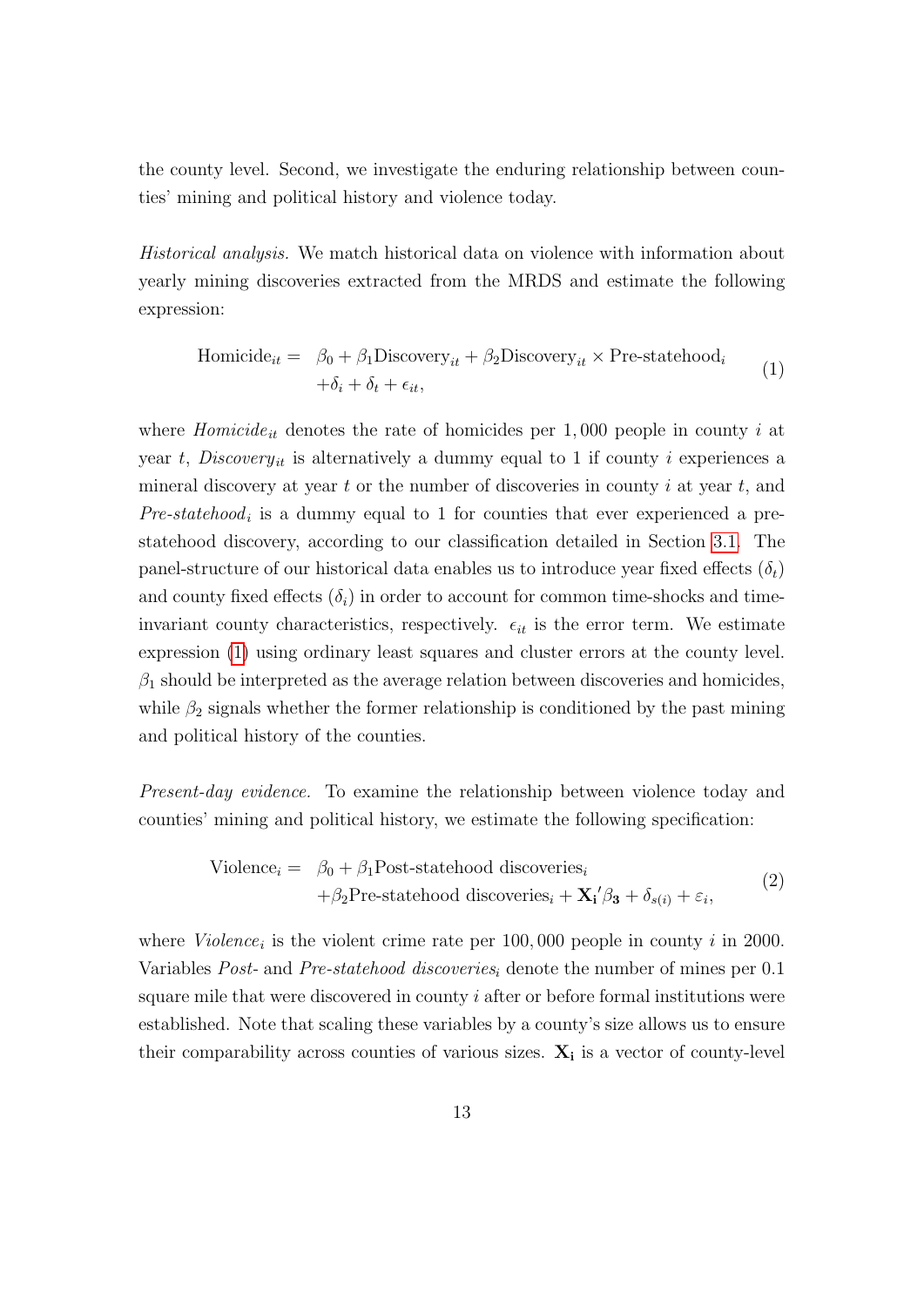covariates that we describe as we introduce them.  $\delta_{s(i)}$  is a vector of state fixed effects that enable us to account for potential regional differences in crimes rate and variation in institutional quality across states, and  $\varepsilon_i$  is the error term. We estimate expression [\(2\)](#page-13-1) using ordinary least squares and cluster errors at the state level. The coefficients can be interpreted as follows:  $\beta_1$  captures the relationship between discoveries that occurred after the land was already politically organized and today's violent crimes;  $\beta_2$  captures the relationship between discoveries that occurred when the land was not yet administratively organized and today's violent crimes.

Independence of state development and mineral discoveries. We use variation in the respective timings of mineral discovery and state development as the source of identification to estimate the effect of state development on violence. The underlying identification assumption is that, conditional on a set of observable characteristics, there is quasi-random variation in the timing of state development around the time of mineral discoveries. We discuss two particular facts in American economic history that support this hypothesis, and we implement two empirical tests which support each of these facts.

First, [Davis et al.](#page-29-1) [\(1972\)](#page-29-1) argues that the US government territorial expansion was largely driven by population pressure and external geo-political forces, which are hopefully not correlated with the location of mineral resources. Table [1](#page-37-0) helps illustrate this claim. We analyze the relative explanatory power of different determinants of counties' political organization dates. The table displays the estimates and the adjusted R-squared from regressions of the date at which the territory of a county was first administratively organized into a colony or state on various explanatory variables.[13](#page-14-0) As shown by column 1, counties with mineral resources were organized sooner than others. However, mineral resources endowment only explains 0.7% of the variation in political organization dates. By contrast, geographical characteristics such as latitude and longitude, agricultural suitability, elevation, roughness of terrain, or local rivers' length each explain between 7 and 49% of the variation in organization dates as shown by adjusted R-squareds of columns 2–5. Simultaneously including all of these variables other than mineral

<span id="page-14-0"></span><sup>13</sup>See Table [A8](#page-1-0) in the Online Appendix for sources and definitions of explanatory variables.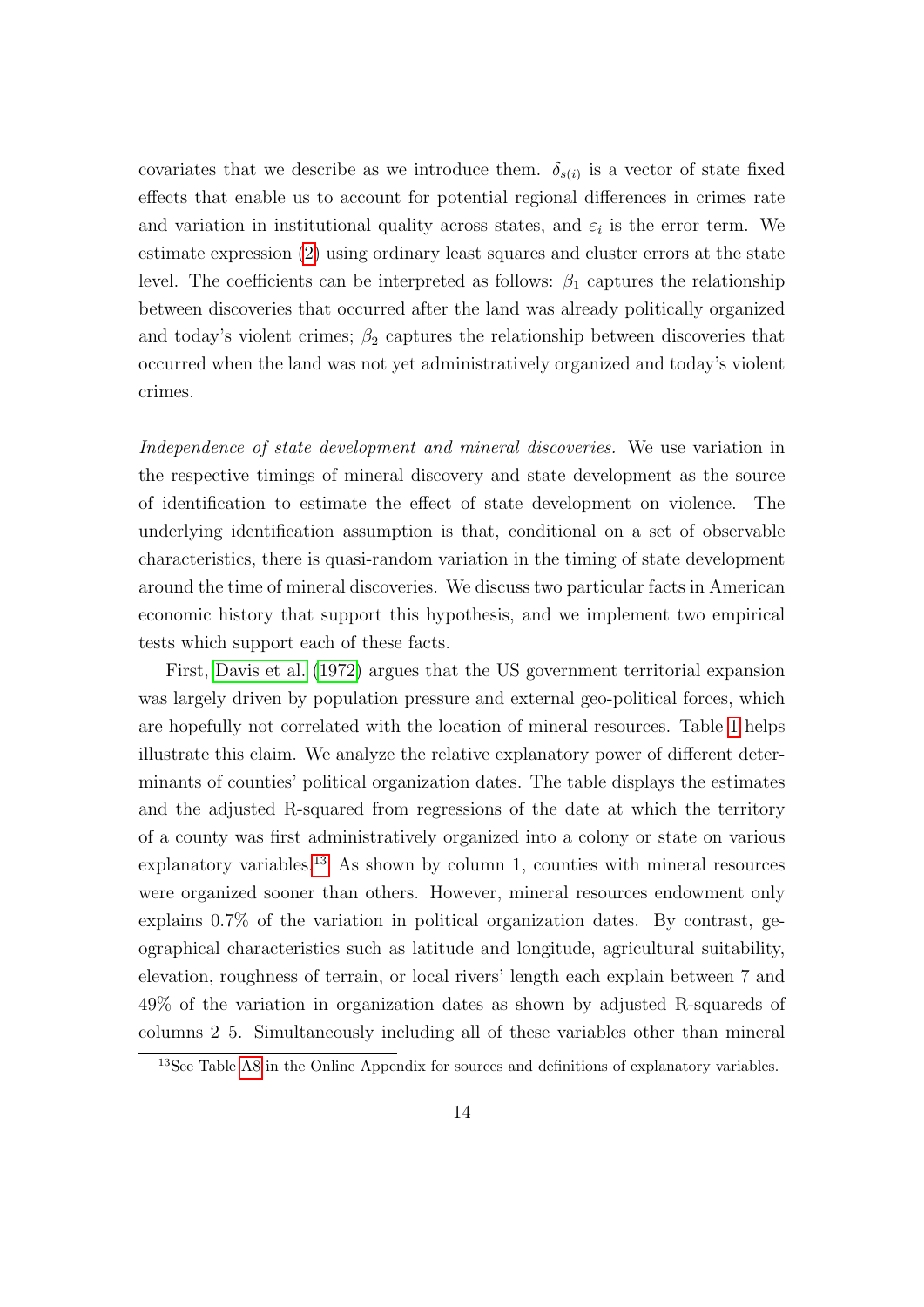discoveries as explanatory variables pushes the adjusted R-squared up to 55%. This sharply contrasts with the low explanatory power of mineral resources endowments and advocates against the presence of minerals being an important driver of land's political organization.

Because these geographic characteristics explain a substantial part of the variation across dates of political organization, we include them in the set of controls in  $X_i$  in equation [\(2\)](#page-13-1). The date of a county's political organization may also influence crime directly, because the quality of formal institutions may depend on how long formal institutions have been in place in a given county. In order to account for such potential differences in the quality of institutions across counties, we also include the date of political organization of the county in the vector of covariates. Last, we also include in  $X_i$  a set of historical socio-economic characteristics that could be correlated with the date of political organization, the quality of formal institutions and long-run trends in crime, and which reflect population density, education, economic inequality, poverty and ethnic fractionalization.

The second fact in American mining history that argues in favor of the independence of discoveries from the precise date of political organization is that mineral exploration in the US occurred in a rather unorganized "rush". According to [Wright](#page-32-5) [\(1990\)](#page-32-5), the most distinctive feature of the American mining economy was the intensity of exploration and exploitation. This was due to a particularly rewarding incentive system, in which, as opposed to most other countries in the world, mineral rights were included in the bundle of land rights [\(David and Wright](#page-29-6) [1995\)](#page-29-6). Exploration was to a large extent a private enterprise, in what [Clay and](#page-29-7) [Wright](#page-29-7) [\(2011\)](#page-29-7) describe as an open and saturated market. As an illustration, in around 1850, miners in California earned on average less in relative terms than day laborers in other parts of the United States, an indication that open entry gave way to a dissipation of rents [\(Clay and Jones 2008\)](#page-29-8). Taken together, such a private and massive search in a market with open entry—the mineral rush—suggests that specific mineral discoveries were largely independent from the political status of the place of discovery at the time of discovery.

We empirically check for this independence by computing the residuals from a regression of yearly local discoveries on a set of county and year fixed effects. County fixed effects wash out the local mineral potential, while year fixed effects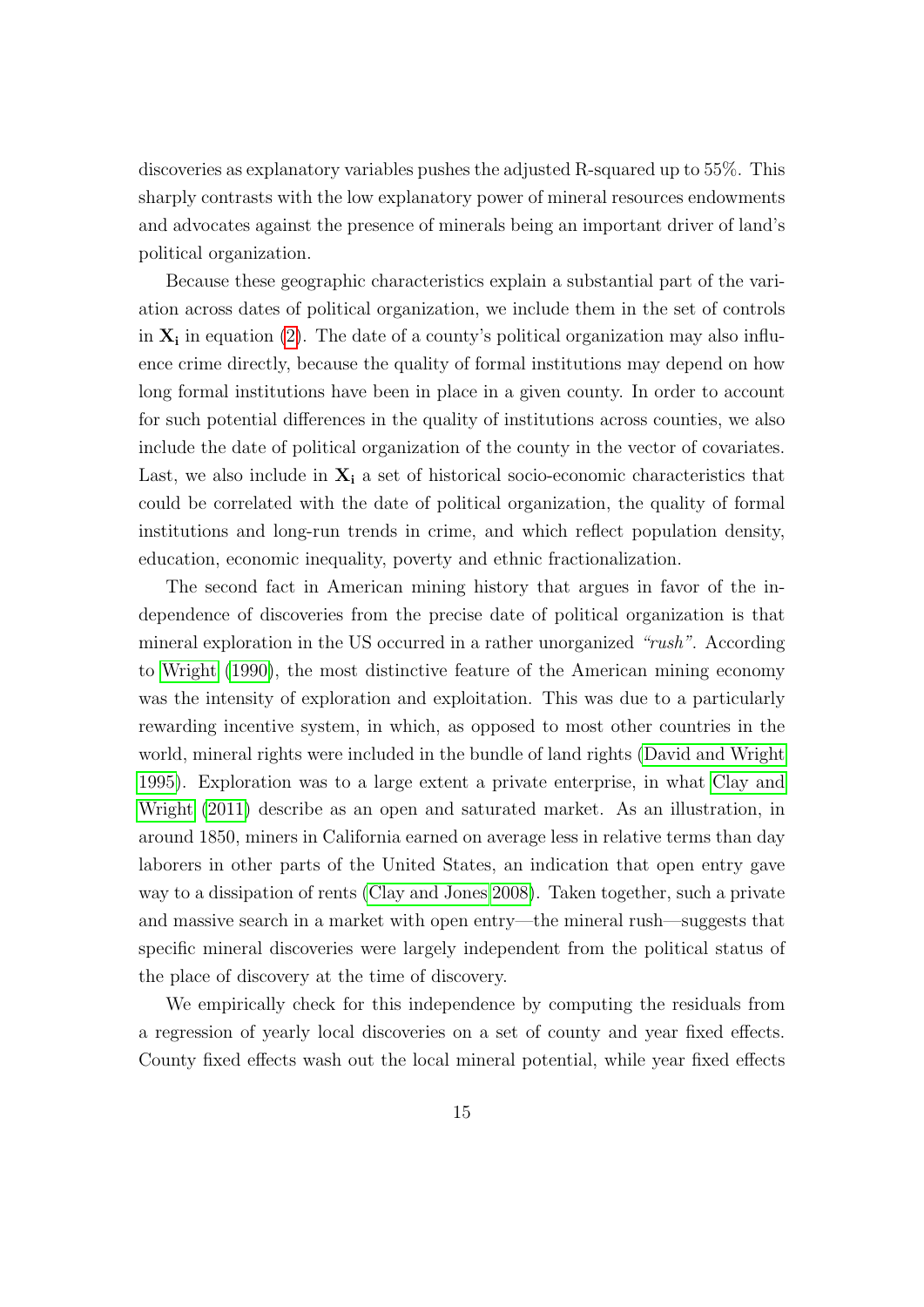take into account population pressure, variation in the price of minerals and the evolution of any relevant technology. We then average these residuals across time to and from the date at which a county's land was politically organized. Figure [3](#page-35-0) plots such residuals within a 10-year window around the political organization of the county. Since, as depicted by Figure [2,](#page-34-0) mineral discoveries and county political organization tended to occur at the same time, residuals are positive around the date of political organization. However, the pattern of the residuals is not different before and after the date of political organization. This confirms that there is no particular association between administrative status and the number of mineral discoveries in a given county around the date of political organization.

Other threats to identification. Our identification method relies on a comparison across counties within the same state. A threat to our identification strategy could consist of the unobserved heterogeneity in mining and political histories across counties. First, a county may have been affected by the mining history of its immediate neighbors rather than more distant counties even within the same state. This would imply that the relevant comparison group may not be any county in the same state but only neighboring ones and that the error term in equation [\(2\)](#page-13-1) is spatially correlated and not independently and identically distributed within a state. A second and related concern is that mineral resources endowment is not evenly distributed across space: minerals tend to be clustered geographically. Finally, counties located near state boundaries may share some characteristics with counties on the other side of the state border, which are not captured by state fixed effects. We present numerous strategies to tackle these different threats in sub-section [5.2.](#page-23-0)

# <span id="page-16-0"></span>4 Historical evidence

In this section, we present evidence that the historical relationship between mineral discoveries and interpersonal violence depends on the political circumstances of mineral discoveries.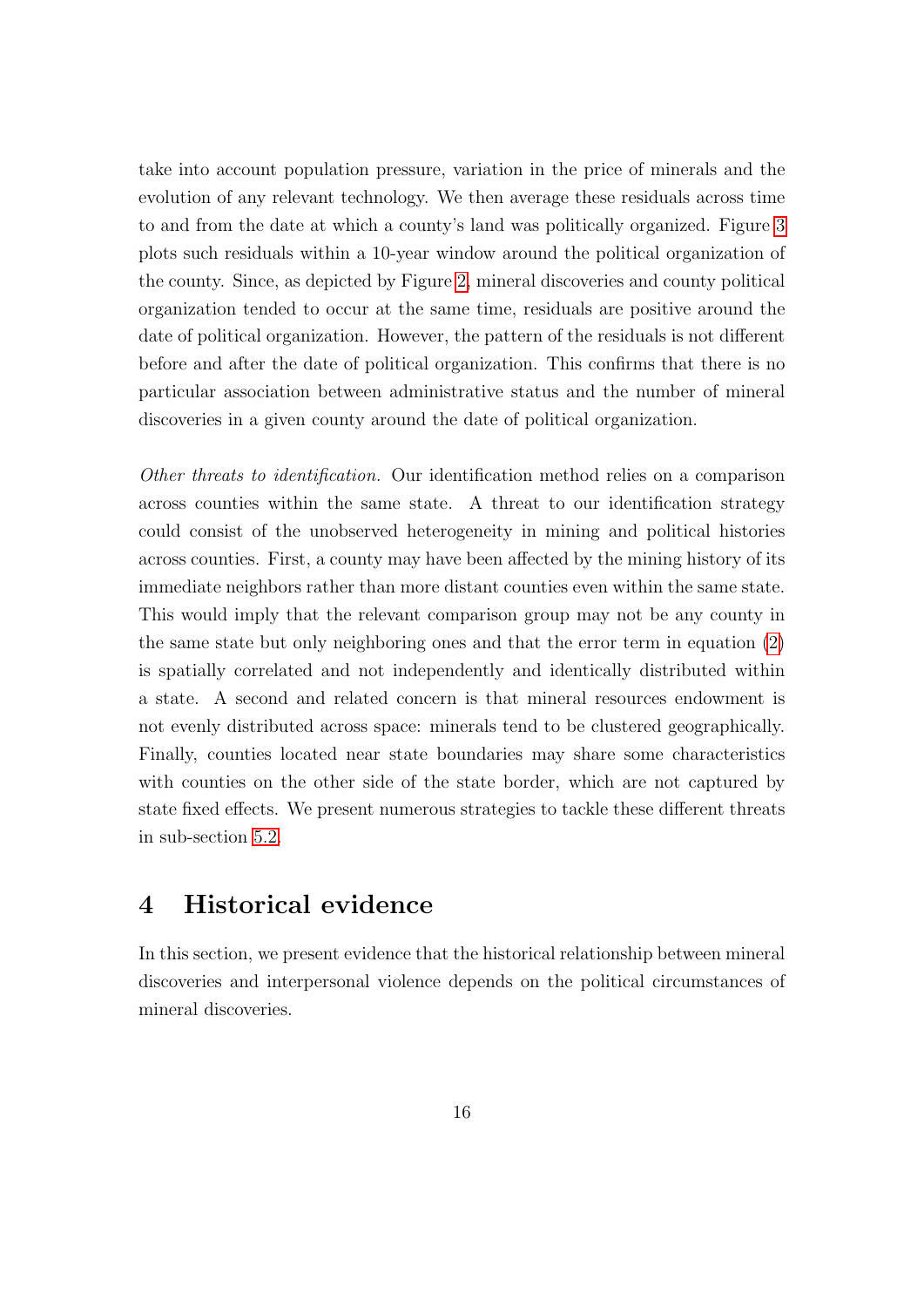#### 4.1 Descriptive statistics and main results

Descriptive statistics. Our sample is a non-balanced panel of 63 counties across 10 states from 1790 to 1900. 14 of these counties experienced mineral discoveries, and some discoveries occurred before administrative organization in 5 of the counties.<sup>[14](#page-17-0)</sup> For these 5 counties there is an average of 0.26 discoveries a year with a maximum of 5 discoveries. For counties that did not experience pre-statehood discoveries, there is on average 0.08 discoveries a year with a maximum of 6 discoveries.

In counties with pre-statehood discoveries, the average yearly homicide rate reaches 0.24 per 1, 000 inhabitants. It is larger than the corresponding figure in counties without any mineral discoveries (0.07). It is also higher compared to counties that only experienced mineral discoveries after political organization  $(0.10).$ <sup>[15](#page-17-1)</sup> This simple cross-section evidence illustrates the fact that even back in the past, counties that experienced mineral discoveries prior to administrative organization were more violent than other counties.

Within the sample of counties endowed with mineral resources, the average homicide rate during the years where mineral discoveries occurred is 0.34 per 1, 000 inhabitants. It is 4 times larger than the average homicide rate during years without discoveries  $(0.09)$ .<sup>[16](#page-17-2)</sup> This depicts the within-county time-variation we exploit to estimate equation [\(1\)](#page-13-0).

*Main results.* Estimates of equation [\(1\)](#page-13-0) are presented in Table  $2^{17}$  $2^{17}$  $2^{17}$  In the first column, without year and county fixed effects, the coefficient associated with the discovery of mineral resources is positive and statistically significant. However, this conflates potential differences between mining and non-mining areas that are fixed over time, potential trends in violence that are correlated with the timing

<span id="page-17-0"></span><sup>&</sup>lt;sup>14</sup>The 5 counties that experience pre-statehood discoveries are Augusta (Virginia), Calaveras (California), Gila (Arizona), Sacramento (California), and Tuolumne (California). It represents 6.4% of county-year observations.

<span id="page-17-1"></span><sup>&</sup>lt;sup>15</sup>Formal tests of the differences between 0.24 and 0.10 or 0.07 suggest that they are statistically significant, with t-statistics equal to 4.7 and 8.4, respectively.

<span id="page-17-2"></span><sup>&</sup>lt;sup>16</sup>A formal test of the difference between 0.34 and 0.09 provides a t-statistic equal to 7.4 and confirms that the difference is statistically significant.

<span id="page-17-3"></span><sup>&</sup>lt;sup>17</sup>Note that counties that never experienced mineral resource discoveries do not help us directly to estimate equation [\(1\)](#page-13-0)'s coefficients of interest. However, they do help us to estimate time fixed effects capturing common time-shocks that might influence violence during specific years.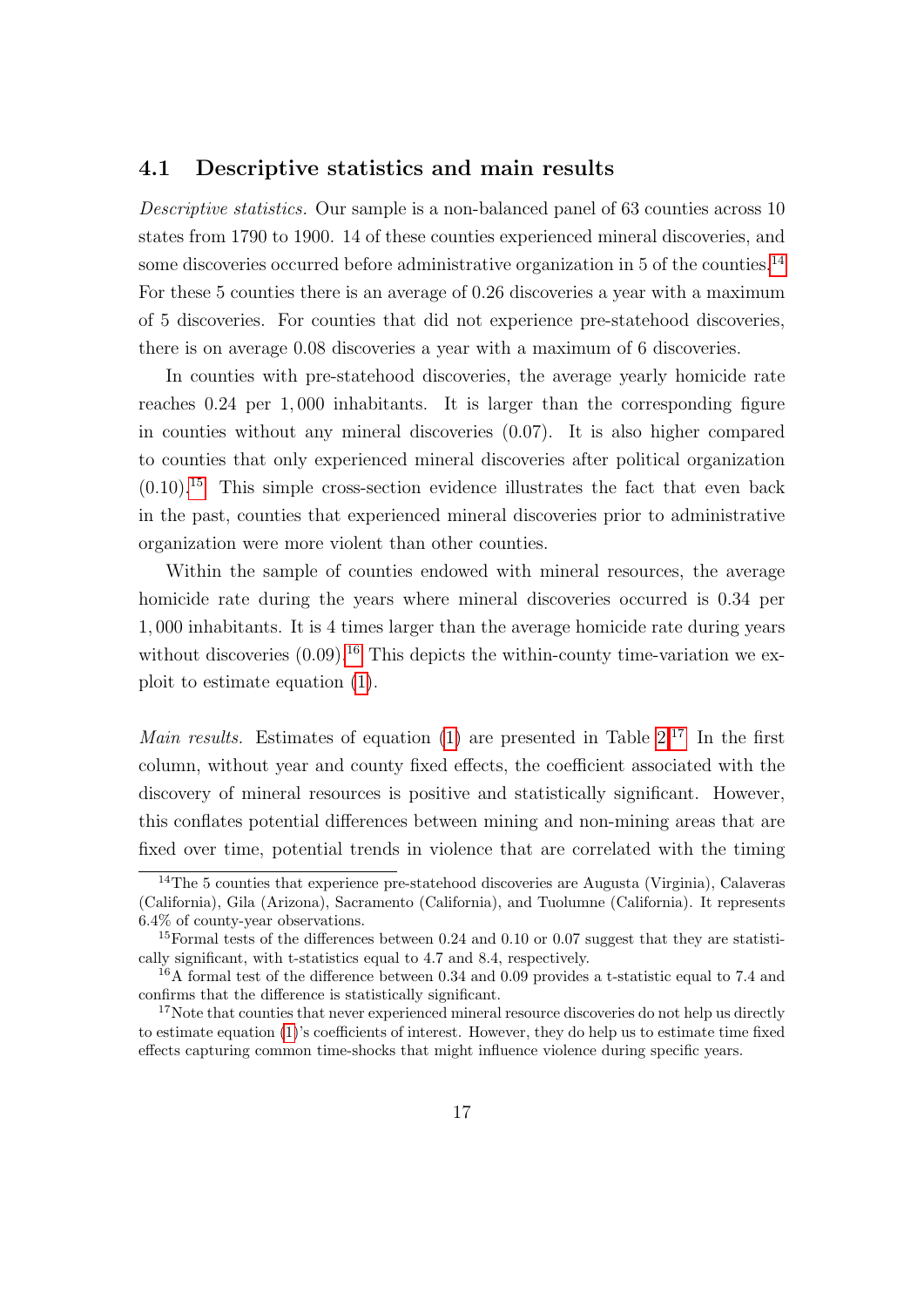of mineral exploitation, as well as the contemporaneous effect of mineral discoveries on violence. To isolate the third channel, we include year and county fixed effects in column 2 and thereafter. County fixed effects absorb the effect of any unobservable but time-invariant differences between mining and non-mining areas that could influence the level of violence. Year fixed effects deal with any potential secular trend in violence that could be correlated with mining activity. With the inclusion of time and year fixed effects, the coefficient associated with the discovery of mineral resources is no longer significant. This indicates that mineral discoveries per se are not conducive to violence. However, when we take into account counties' political histories, the story is different. In counties that experienced some discoveries prior to state development, every new discovery has a positive and statistically significant effect on violence. In column 3, the coefficient associated with the interaction term between the discovery of mineral resources and the dummy variable that indicates whether there were discoveries before political organization is positive and statistically significant. The magnitude of the effect of pre-state discoveries is substantial. According to the estimates presented in column 3 of Table [2,](#page-38-0) a mineral discovery in a pre-statehood county is associated with a spike in the rate of violent crime by almost 100%.

In columns 4 to 6, we document that this finding holds when considering the intensive rather than the extensive margin, i.e. using the yearly number of mineral discoveries instead of a dummy, or when we impose restrictions on minerals, e.g. when we consider gold discoveries only. Note that the coefficients associated with mineral discoveries and with the interaction term are both statistically significant in column 4. However, the coefficient associated with the interaction term is larger in magnitude than the coefficient associated with discoveries and still positive. In columns 5 and 6, we observe a slight increase in the magnitude of the coefficient of the interaction term as we focus on gold, an ore that is more valuable. This observation matches the intuition that the relationship between mineral discoveries and violence should be stronger for more valuable resources.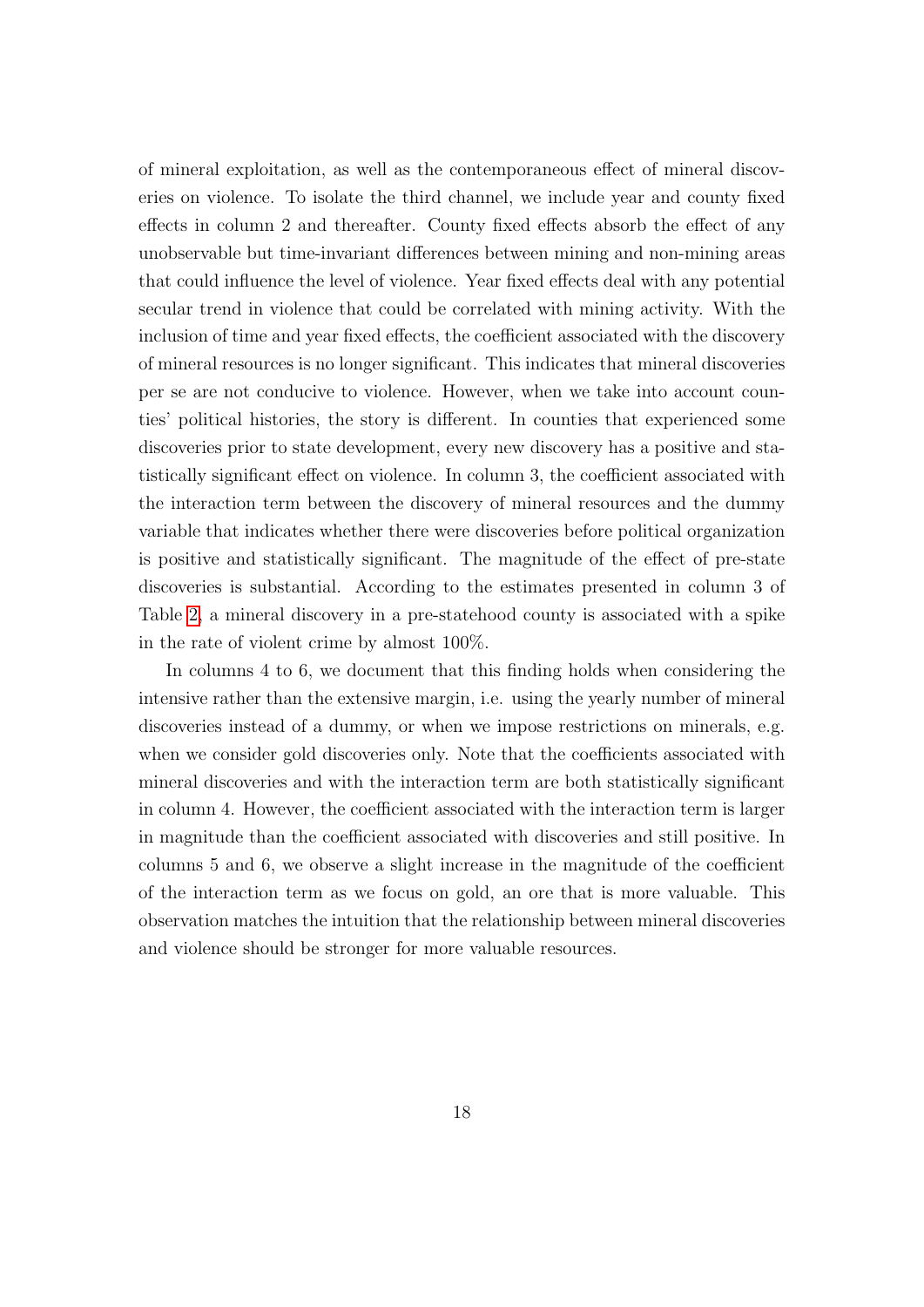### 4.2 Robustness

Spatial correlation. Counties that are geographically close to one another may be influenced by common characteristics that could affect both their mining and political history, as well as prevailing violence. For example, minerals tend to be geographically clustered. Governmental territorial expansion also had a spatial dimension, with places near the frontier more likely to become politically organized and also benefit from some third party enforcement compared with places further away from the frontier. We use the estimation method pioneered by [Conley](#page-29-9) [\(1999,](#page-29-9) [2008\)](#page-29-10) and further developed by [Hsiang](#page-30-9) [\(2010\)](#page-30-9) to deal with the resulting potential spatial correlation in the error term of expression [\(1\)](#page-13-0). In columns 1 and 2 of Table [A2,](#page-1-0) presented in the Online Appendix, standard errors are adjusted for spatial correlation within a 100- and 500-kilometers radius. Standard errors appear to be very similar to those displayed in column 3 of Table [2.](#page-38-0)

Heterogeneity arising from trends. Our identification strategy relies on within county variation and on the assumption that all the counties in our sample would have experienced similar trends in the absence of additional discoveries. We relax this assumption and add county-specific time trends in column 3 of Table [A2](#page-1-0) to ensure that our result is not driven by the heterogeneity arising from trends in homicide rates that may be correlated with mineral discoveries within a county. The magnitude of the point estimate of the interaction term is unaffected.

Outliers. Columns 4–6 of Table [A2](#page-1-0) display two approaches that allow us to ensure that our estimates of interest are not driven by counties with outlying rates of violence. Our estimate is not affected by a log-transformation of the dependent variable, nor by excluding 2- and 3-sigma outliers.

To conclude, we find that mineral discoveries were associated with contemporaneous spikes in violence, but only in counties where some minerals had been discovered before state development. We now study whether violence has endured in these areas, even though the economy has long shifted away from the exploitation of minerals.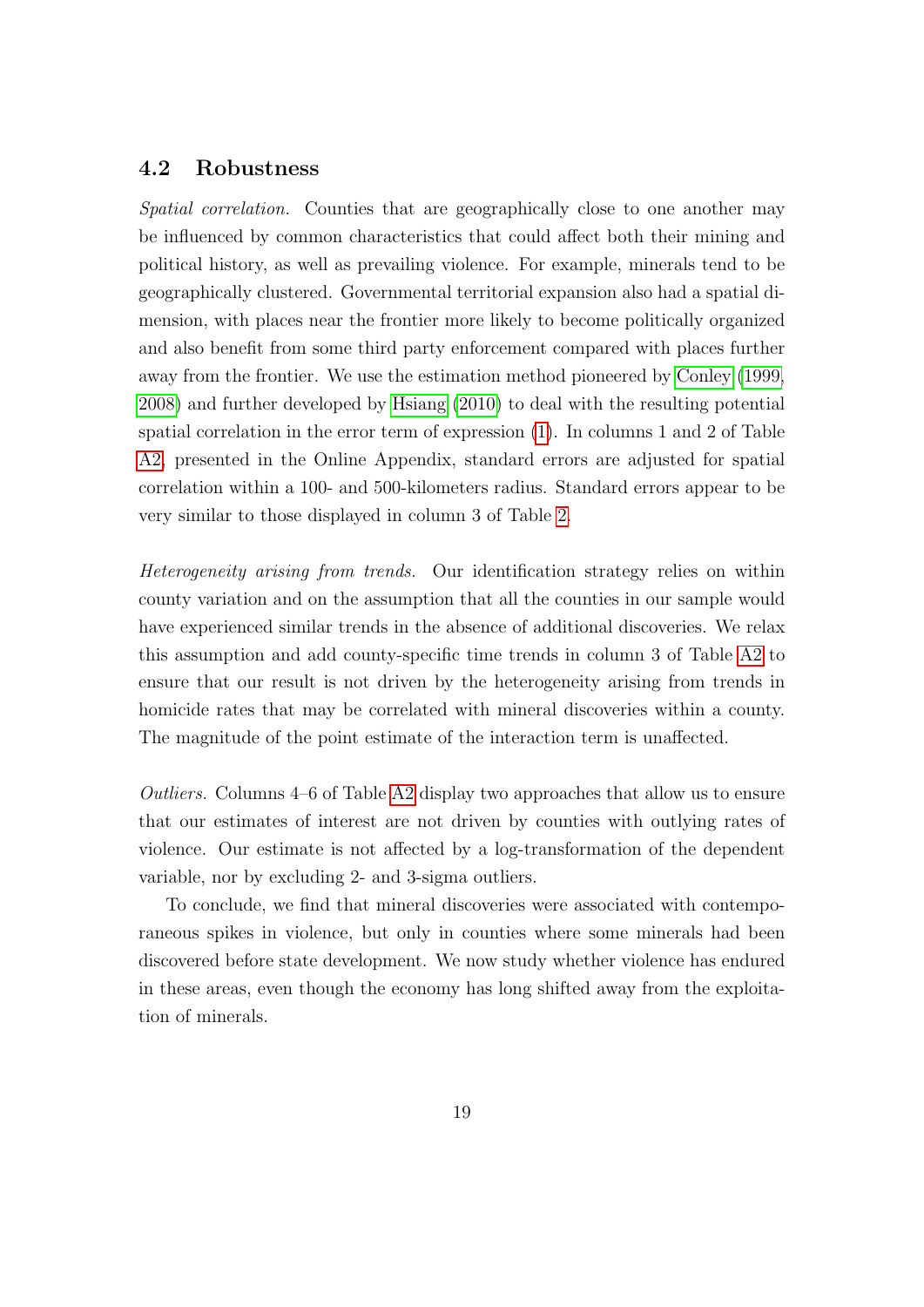## <span id="page-20-0"></span>5 Present-day evidence

In this section, we present evidence that violence is still, today, related to counties' mining and political history.

### 5.1 Results

The first column of Table [3](#page-39-0) displays the estimated coefficients obtained when estimating equation  $(2)$  on the population of the 3, 108 counties in the contiguous US without the vector of covariates. The coefficients associated with pre- and poststatehood discoveries are both statistically significant. However, the coefficient associated with pre-statehood discoveries is more than 5 times larger in magnitude and positive, whereas the coefficient associated with post-statehood discoveries is negative. This suggests that while counties that only experienced mineral discoveries after political organization tend to experience less violence than non-mining counties, areas where mineral discoveries occurred before political organization experience, today, more violent crime than either type of counties. As we will see in the rest of this section, only the positive effect of pre-statehood discoveries on violence remains robust to additional tests.

Columns 2–4 of Table [3](#page-39-0) present the evolution of coefficients of interest when introducing different sets of county-level covariates in equation  $(2)$ .<sup>[18](#page-20-1)</sup> A county's political history may have an influence on present-day violence not only through its interaction with mining history but also directly, through an institutional quality channel. To account for this, we control for the date of political organization, as well as for the covariates that were shown to influence the date at which political organization occurred, according to the analysis performed in Table [1.](#page-37-0) We also include other county characteristics that are fixed over time and that could be correlated with mining and political history and violence today. These include total land area (to wash out size effects), distance to the state's capital (to take remoteness into account), and a dummy indicating the presence of oil or gas resources (to account for other geological resources). Including these covariates increases the magnitude of the estimated coefficient of pre-statehood mineral discoveries,

<span id="page-20-1"></span><sup>18</sup>Summary statistics and estimates of covariates are displayed in Table [A3,](#page-1-0) presented in the Online Appendix.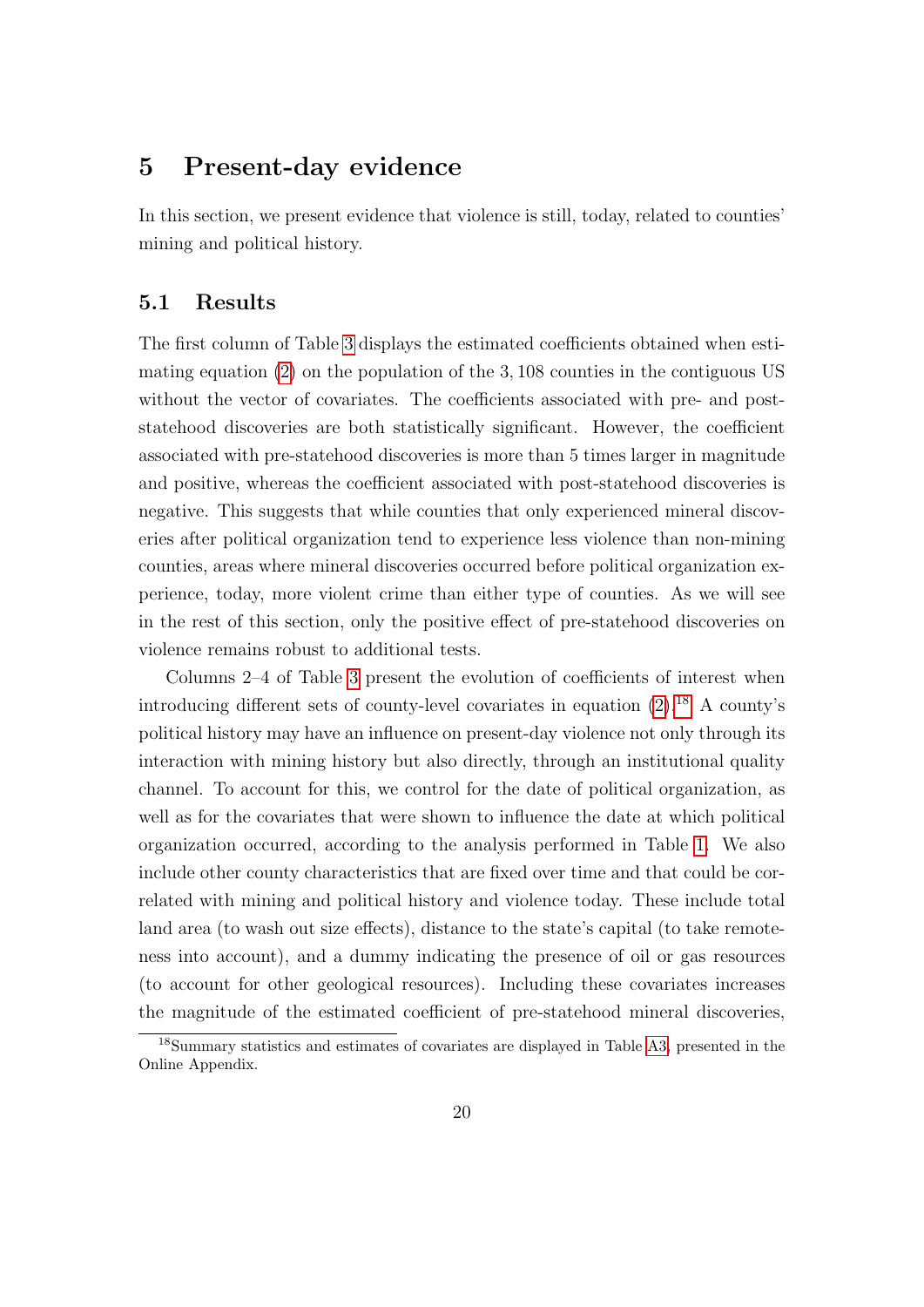while it decreases the magnitude and the statistical significance of the coefficient on post-statehood discoveries.

The second set of covariates consists of socio-economic variables measured in 2000 that might influence crime, such as education (proxied by the share of population with a high school degree), inequality (measured by the Gini coefficient), population density, per capita income, black share of the population, and ethnic fractionalization. Introducing these variables leaves the statistical significance and the magnitude of pre-statehood discoveries unchanged compared to column 1 but reduces the magnitude of the coefficient of post-statehood discoveries, which is no longer statistically significant. Arguably, some of these present-day county characteristics may have been influenced by a county's mining history and including them in the regression may bias coefficients on the variables capturing mining history. However, it is reassuring to observe that the magnitude of the coefficient on pre-statehood discoveries is hardly affected by the inclusion of these controls, while the overall fit of the regression improves, with the R-squared increasing from 0.46 to 0.53.

Third, we check that our results are robust to controlling for historical covariates that aim to capture socio-economic conditions in the distant past. This set includes: male literacy rate in 1900, population density, share of urban population, shares of women and non-whites, per capita farming output and per capita manufacturing output in 1880. The choice of 1880 and 1900 as measurement dates is the result of a compromise between data availability and our wish to get as close as possible to the moment where minerals were discovered and the land was organized. As a result, the sample size is smaller.<sup>[19](#page-21-0)</sup> However, introducing these variables preserves our main result: mineral discoveries that occurred before political organization are associated with more violent crime today, whereas this is not the case for mineral resources discovered later in a county's history.

<span id="page-21-0"></span><sup>&</sup>lt;sup>19</sup>The extent of selection into this sample can be explored by investigating how different observable characteristics affect the probability of a county falling into this sample. It turns out that the R-squared of a linear probability model whose dependent variable is equal to one for counties included in the reduced sample and whose right-hand side variable is mineral endowment equals 0.0004. In contrast, using the vector of geographic covariates as explanatory variables produced a R-squared that reaches 0.20. This finding suggests than our variables of interest are not key determinants of sample selection and that further taking into account geographic features is important.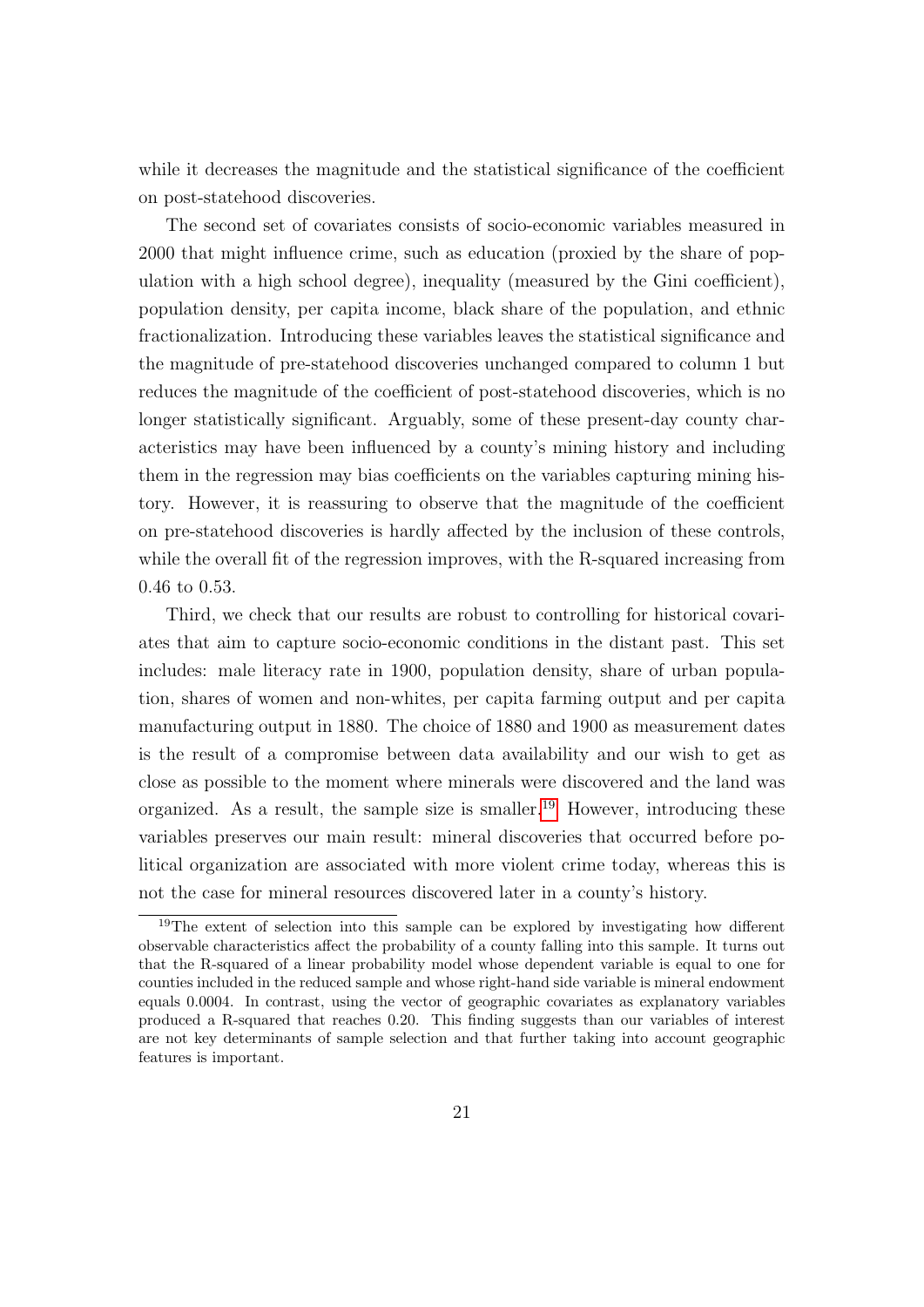Finally, we simultaneously include the three sets of covariates as shown by column 5 of Table [3.](#page-39-0) The coefficient associated with pre-statehood mineral discoveries is still negative, statistically significant and of the same order of magnitude. Meanwhile, minerals discovered after state institutions were in place have no lasting influence on violence.

Potential omitted variables. The stability of the coefficient of interest when simultaneously including our three sets of different covariates is reassuring concerning potential omitted variable bias. In order to apply the general estimator proposed by [Oster](#page-31-12) [\(2015\)](#page-31-12), we compare the estimate of pre-statehood discoveries from the fifth column of Table [3](#page-39-0) with the one obtained when using the first column's specification and restricting the sample to counties used in fifth column. We find that the influence of unobservable variables would need to be 1.13 times more important than that of all the already included observable variables to totally suppress the effect of pre-statehood discoveries.<sup>[20](#page-22-0)</sup>

Magnitude. The magnitude of the enduring effect of pre-statehood discoveries is substantial. According to the estimates presented in the last column of Table [3,](#page-39-0) a one standard deviation change in pre-statehood mineral discoveries is associated with an increase in the rate of violent crime that amounts to around 4% of the standard deviation of violent crime rates. This is very close to the effect of more traditional determinants of violence such as education and income. Summary statistics and covariates' estimates, presented in Online Appendix' Table [A3,](#page-1-0) indicate that one standard deviation change in the high school graduation rate or in per capita income are each associated with 5% changes in the standard deviation of violent crime rates.

Alternative results. We have so far included all types of minerals in empirical

<span id="page-22-0"></span><sup>&</sup>lt;sup>20</sup>Note that 1.13 exceeds 1, the critical value recommended by [Oster](#page-31-12) [\(2015\)](#page-31-12). We follow the recommendation by [Oster](#page-31-12) [\(2015\)](#page-31-12) and assume that the maximum achievable R-squared exceeds by 30% the one obtained when including all observable covariates. With the most conservative hypothesis, i.e. assuming that the maximum achievable R-squared is 1, we still find that the influence of unobservable variables would need to be 1.07 times larger than the influence of all included observable variables to make the effect of our variable of interest go away.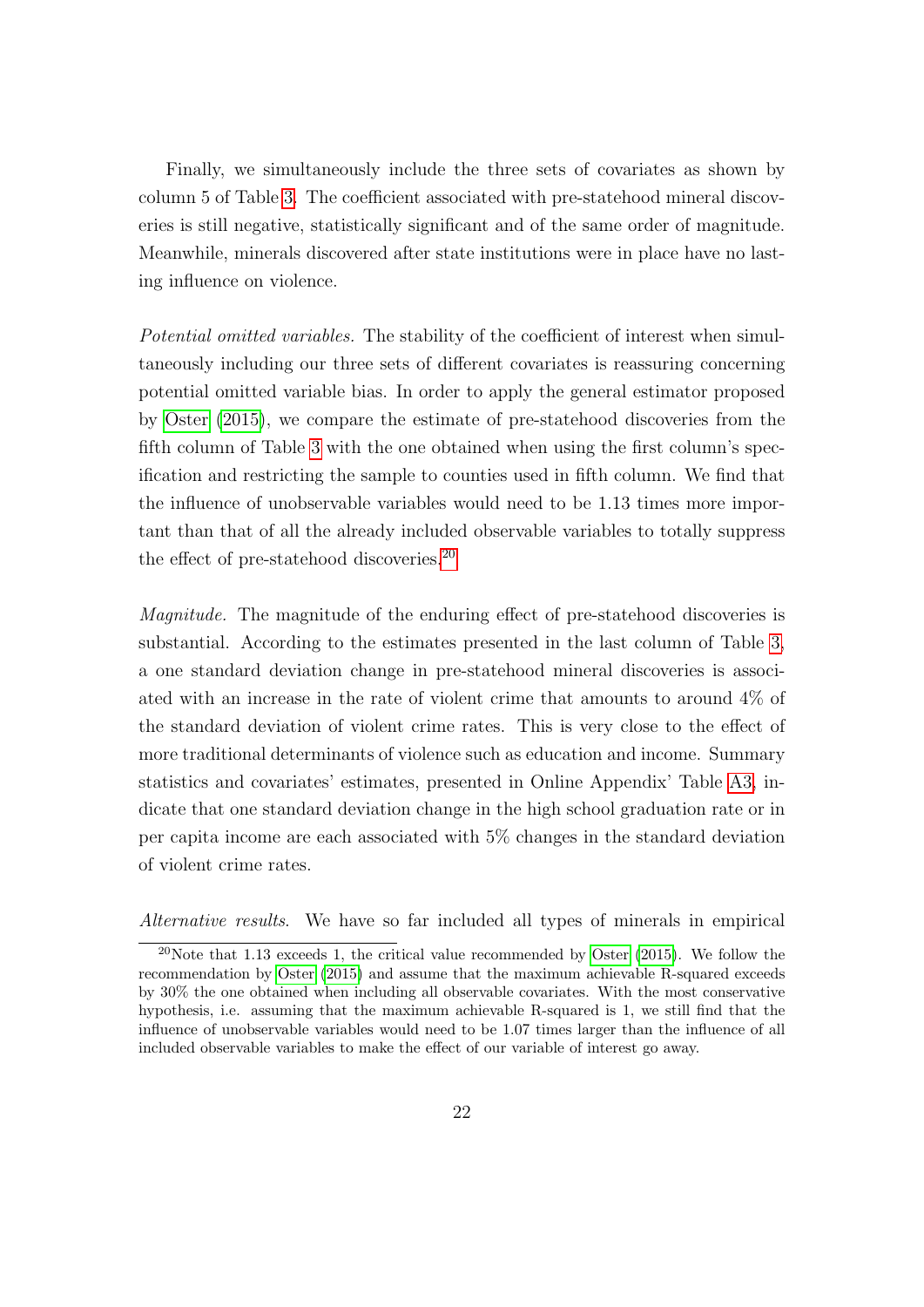specifications. Table [A4](#page-1-0) in the Online Appendix displays estimates that mirror those in columns 1 and 5 of Table [3](#page-39-0) for different kinds of minerals. We first restrict ourselves to metallic minerals. Our estimates are unchanged. We then focus on silver and gold. While the main message conveyed by these estimates remains unchanged, we observe a slight increase in the magnitude of the coefficient of prestatehood discoveries as we focus on more valuable ores, which is consistent with our intuition.

Our story relies exclusively on the persistence of interpersonal violence. As a placebo exercise, we check whether pre-statehood discoveries translate into all forms of criminality. We achieve this by replacing our dependent variable with different crimes rates: property crimes, drug crimes, and all other crimes. As shown by the estimates displayed in Table [A5,](#page-1-0) pre-statehood discoveries hardly have any effect on these different measures of crime rates, giving a hand to our story of persistence of interpersonal violence.

### <span id="page-23-0"></span>5.2 Threats to identification

As already mentioned, our identification method relies on a comparison across counties within the same state. We account for the possibility that unobservable characteristics that are specific to each state influenced the respective timings of mineral discoveries and political development and may impact violence today in two ways: by including state fixed effects and by accounting for a group structure of the error term at the state level. While state level variation may capture much of the unobserved variation in political development, it may not necessarily capture all the relevant unobserved heterogeneity in mining and political histories across counties: (i) a county may have been affected by the mining history of its immediate neighbors; (ii) mineral resource endowments are not evenly distributed across space for intrinsic geological reasons; (iii) counties located near state boundaries may share some characteristics with counties on the other side of the state border. We present below the various strategies we use to tackle these spatial issues, as well as other threats to identification.

Spatial correlation. We first use the estimation method pioneered by [Conley](#page-29-9) [\(1999,](#page-29-9)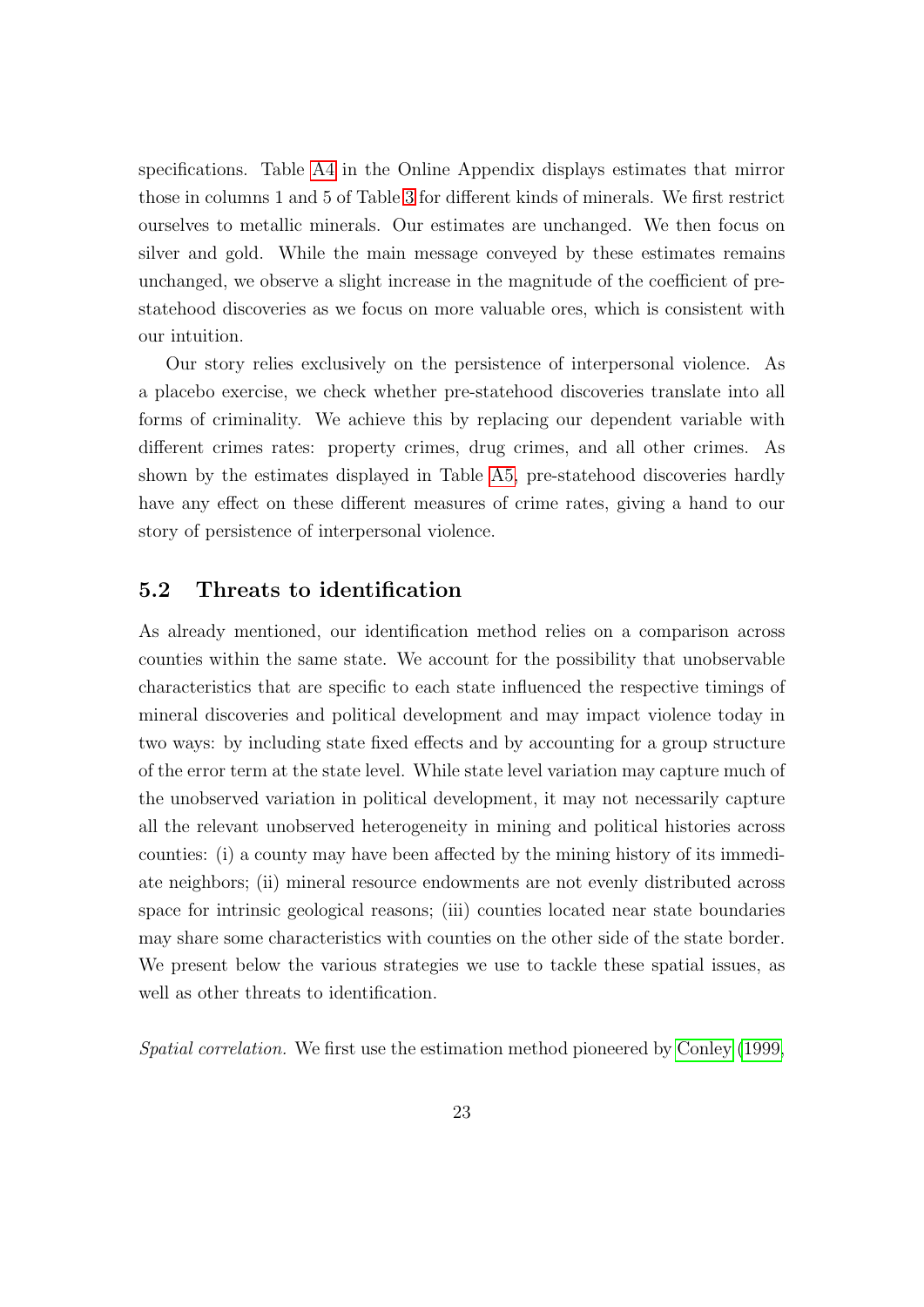[2008\)](#page-29-10) and further developed by [Hsiang](#page-30-9) [\(2010\)](#page-30-9) to take into account spatial correlation. In column 1–6 of Table [4,](#page-40-0) standard errors are adjusted for spatial correlation within a 100-, 300-, and 500-kilometers radius. Standard errors are very similar to those displayed in Table [3.](#page-39-0)

Mining counties and neighbors. Columns 7 and 8 of Table [4](#page-40-0) present estimates obtained when we restrict the sample to counties that are either mining counties or that are immediate neighbors of mining counties. This restricts the sample to around 1, 500 counties. Yet, the point estimate of the variable of interest remains of the same order of magnitude. We go further in columns 9 and 10 by restricting the sample to counties that have mineral deposits, i.e. we exclude neighboring counties without mineral resources. Even though the sample is further reduced to less than 1, 000 county observations, the coefficient associated with pre-statehood discoveries is still negative, statistically significant at the 1% level and of the same order of magnitude as in Table [3.](#page-39-0) Meanwhile, the coefficient associated with poststatehood discoveries is not statistically significant and converging towards zero. This confirms that only pre-statehood discoveries are associated with violence in a positive, robust and consistent fashion.

Alternative levels of fixed effects. In columns 11–16 of Table [4,](#page-40-0) we correct for the fact that state borders may not fully capture all the relevant unobserved heterogeneity in counties' mining and political history. We divide the contiguous US territory into arbitrary 2−, 5− and 7−degree grids and use the resulting groups to construct geographic fixed effects that may better capture unobserved heterogeneity in geological factors or in the progression of the US government. The resulting groups consist of 245, 49, or 29 arbitrary states. The coefficient associated with pre-statehood discoveries declines in magnitude and becomes less precisely estimated the wider the squares of the grid, but remains positive and statistically significant. Again, the coefficient associated with post-statehood discoveries is no longer statistically significant in all of these specifications.

Timing of the mining activity. A noteworthy concern regarding our identification strategy is that we compare mineral discoveries that occurred before county polit-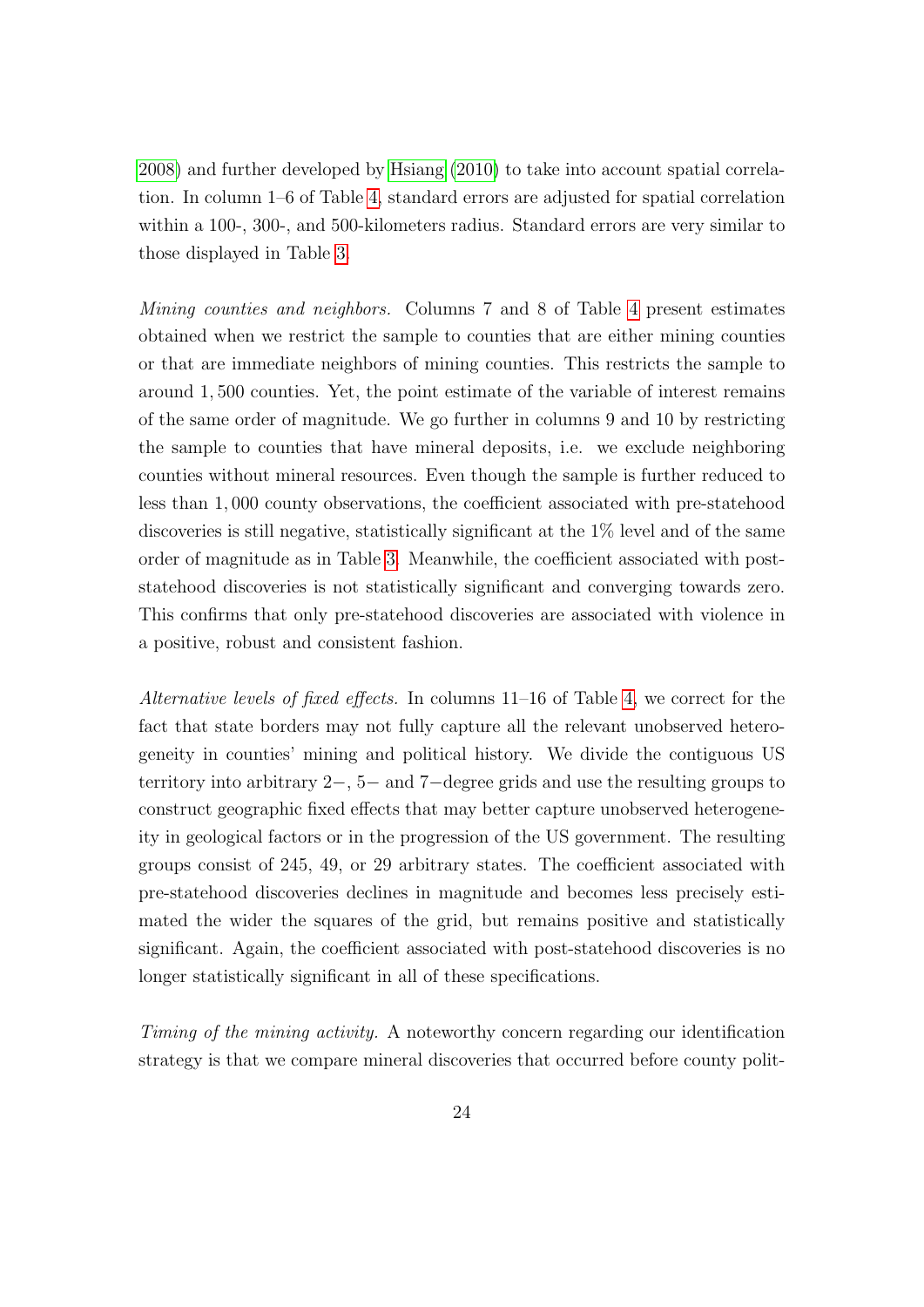ical organization to those that occurred anytime since. As displayed in Figure [2](#page-34-0) and discussed in Section [3,](#page-9-0) county political organization was completed by the first years of the 20th century and pre-statehood discoveries thus tend to happen earlier than post-statehood discoveries (as we have already commented, by definition, no pre-statehood discovery can occur after the full territory came under government control). One may thus worry that we do not capture an effect due to the absence or presence of state institutions at the moment of discoveries, but rather simply an effect due to more ancient mining activity. Also, more recent discoveries have of course occurred under completely different technological and economic conditions than earlier ones. Figure [4](#page-36-0) helps us address these issues. It displays the estimated coefficients of pre- and post-statehood discoveries as we progressively increase the time window before and after county political organization. We use the specification used in column 5 of Table [3.](#page-39-0) Each set of estimated coefficients correspond to a different regression with a different time window. The first set displays the estimated coefficients and standard errors when we consider only discoveries that occurred either 10 years before or 10 years after political organization. The second set displays the same statistics when we consider all the discoveries that occur within 20 years of county political organization. And so on and so forth until 100 years. The coefficient associated with pre-statehood discoveries is remarkably stable as we expand this time window. In other words, the positive coefficient estimated for pre-statehood discoveries is mainly driven by discoveries that occurred up to 10 years before administrative organization of the land. Further expanding the observation window to include older discoveries does not change the estimated coefficient. By contrast, the forward expansion of the window to take into account more recent discoveries increases the precision of the non-significant coefficient of post-statehood discoveries, which clearly becomes zero.

Outliers. Table [A6,](#page-1-0) presented in the Online Appendix, displays different approaches that allow us to ensure that our estimates of interest are not driven by outlying counties. As shown by the estimated coefficients presented in columns 1 and 2, our estimates are not affected by a log-transformation of the dependent variable. In columns 3 and 4, and 5 and 6, we exclude counties that belong to the bottom and top 5% of the distributions of violence and mines, respectively. This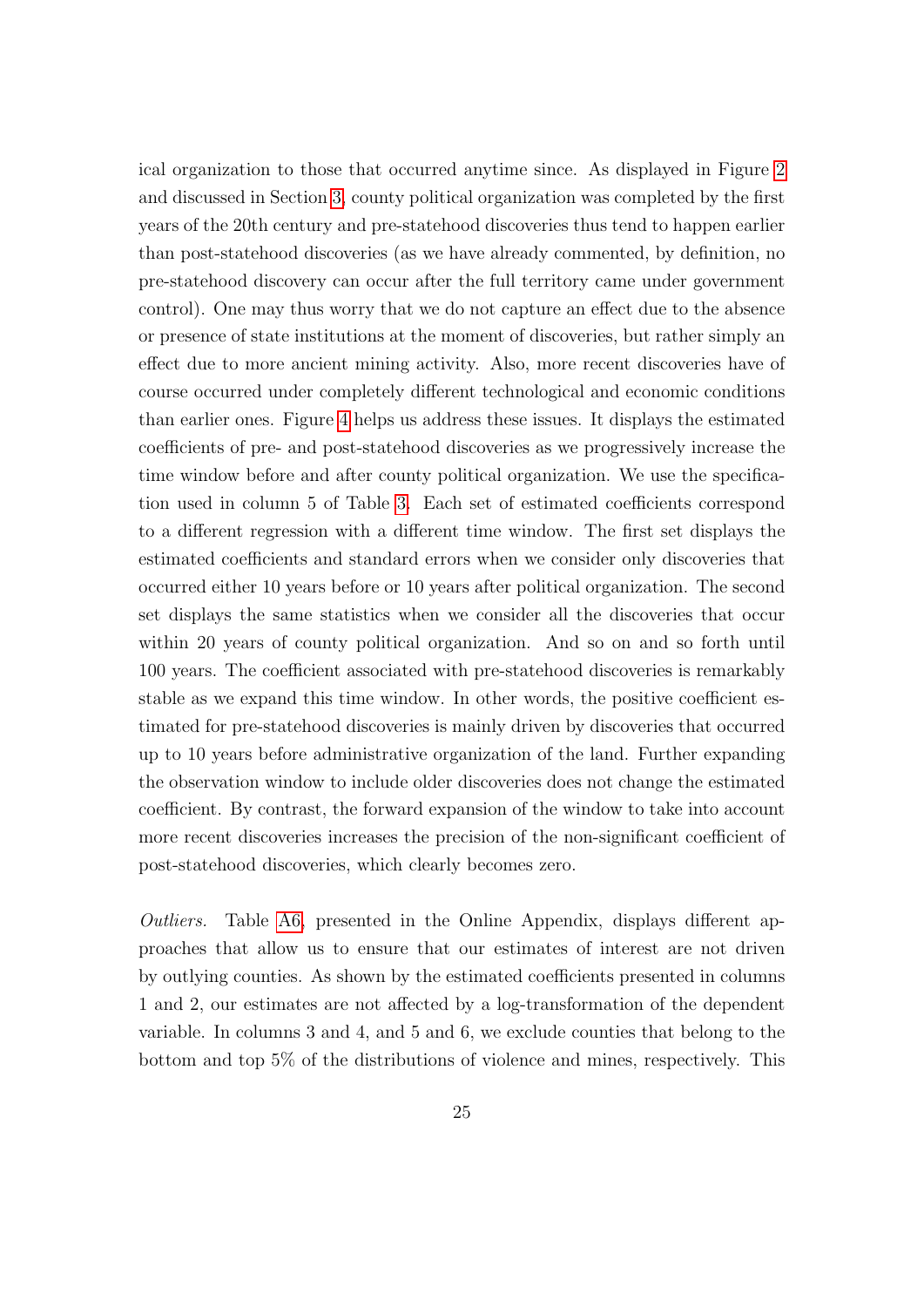allows us to sequentially remove potential outliers in terms of the dependent and the independent variables. We combine both approaches by excluding counties that meet any of these two criteria in columns 7 and 8. Our estimate of interest is not substantially affected. Columns 9–12 convey a similar message by excluding counties for which the overall model performs poorly and produces residuals that exceed 2- and 3-standard deviations.

Randomly allocated discoveries. As an additional illustration of our identification strategy, we undertake two placebo tests portrayed by Figure [A1](#page-1-0) in the Online Appendix. The placebo tests consist of randomly re-allocating mineral resources discoveries across either time or space and re-estimating the relation we are interested in. Randomization across time is achieved by randomizing the share of minerals discovered in a county pre- or post-statehood, taking the total number of mineral discoveries in the county. Randomization across space is achieved by randomly allocating mineral discoveries to counties, keeping constant the overall distribution of minerals across countries. We implemented each approach 1, 000 times. Hardly any of the allocations we created managed to reproduce the coefficient of pre-statehood discoveries estimated on observed data.

### 5.3 Interpretation

We find robust evidence that prevailing violence today is influenced by the specific circumstances of mineral discoveries in the US. We find that counties where minerals were discovered before the state was established experience higher interpersonal violence, and the magnitude of the effect is substantial.

These results hold even though we control throughout for state-level fixed effects, which absorb much of the variation in the quality of formal institutions across the US. The remaining variation in homicide rates is suggestive of the presence of differences in cultural norms that sustain the use of interpersonal violence.

Yet, we cannot fully rule out that institutions vary at a very local level, potentially even as a result of differences in cultural norms. Indeed, if cultural norms towards violence are different, even similar formal institutions may be enforced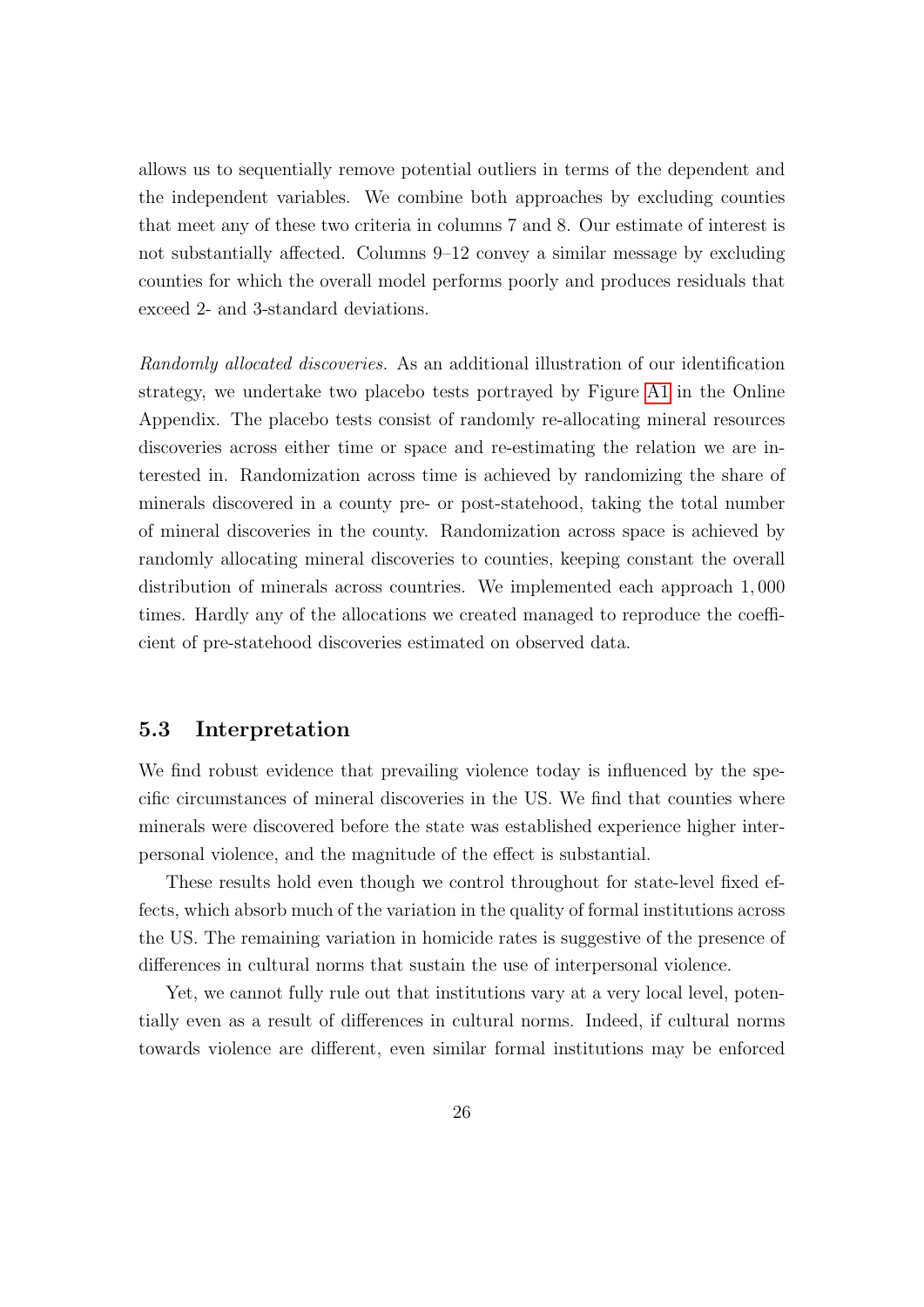and implemented in a different way, which might in turn reinforce cultural norms. For example, in areas where social norms are more encouraging and tolerant of violence, popular juries will be more lenient towards violent offenders, and the anticipation of lighter sentences may encourage more violence. In fact, we view cultural and institutional persistence as two intrinsically linked processes that reinforce one another.

Overall, the interpretation of our results is that where formal institutions were absent at the time of mineral discoveries, interpersonal violence was a very valuable strategy to defend and enforce property rights over minerals. As a result, high levels of violence prevailed, and both attitudes towards the use of violence and the tendency to resort to violence shifted. Such a culture of violence also potentially affected how formal institutions were enforced. These areas were subsequently locked in a cultural-institutional equilibrium characterized by a high level of violence, despite subsequent changes to the quality of formal institutions.

# <span id="page-27-0"></span>6 Conclusion

This work documents the negative short- and long-run consequences of mineral discoveries in the context of weak polities. It uncovers the existence of a homicide resource curse, which is conditional on the quality of initial formal institutions. In areas of the US where mineral discoveries occurred before the state was established, higher levels of interpersonal violence prevailed historically and have persisted until today.

We argue and document that there is no systematic association between mineral discoveries and state development at the local level we consider in this paper. Furthermore, we find that our results are driven by discoveries that occur within 10 years of state incorporation. This suggests that a relatively short-term and quasi-exogenous variation in the institutional environment can lead to large and persistent differences in subsequent cultural and institutional development. The implications are substantial, in light of a growing body of evidence on the effects of cultural norms and institutions on economic growth and development.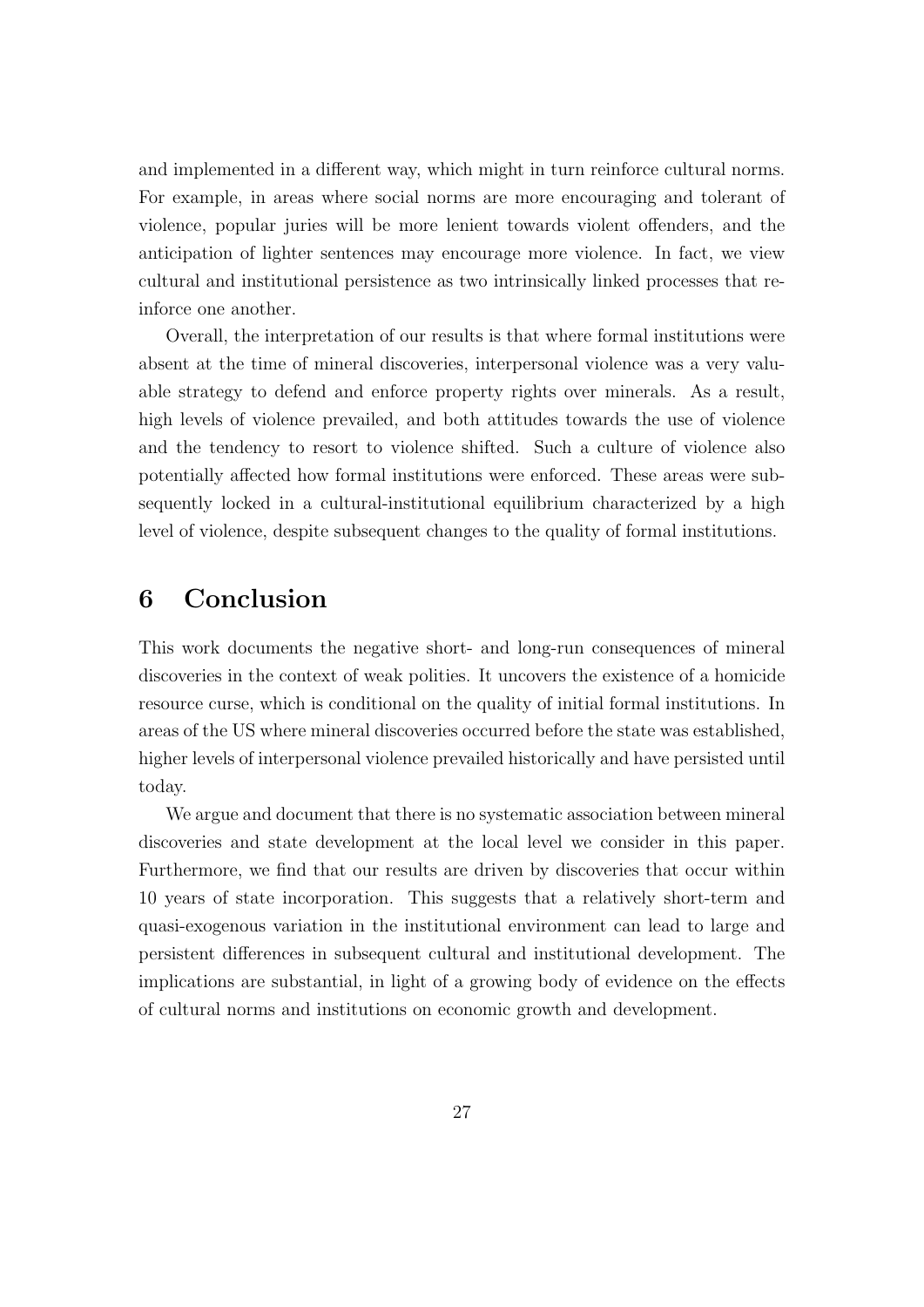# References

- <span id="page-28-9"></span>Acemoglu, Daron, Simon Johnson, and James A. Robinson. "The Colonial Origins of Comparative Development: An Empirical Investigation." American Economic Review 91, 5: (2001) 1369–1401.
- <span id="page-28-6"></span>Alesina, Alberto, Paola Giuliano, and Nathan Nunn. "On the Origins of Gender Roles: Women and the Plough." The Quarterly Journal of Economics 128, 2: (2013) 469–530.
- <span id="page-28-5"></span>Anderson, Terry L., and Peter J. Hill. The Not So Wild, Wild West: Property Rights on the Frontier. Stanford University Press, 2004.
- <span id="page-28-1"></span>Aragón, Fernando M., and Juan Pablo Rud. "Natural Resources and Local Communities: Evidence from a Peruvian Gold Mine." American Economic Journal: Economic Policy 5, 2: (2013) 1–25.
- <span id="page-28-10"></span>Belloc, Marianna, and Samuel Bowles. "The Persistence of Inferior Cultural-Institutional Conventions." American Economic Review 103, 3: (2013) 93–98.
- <span id="page-28-0"></span>Berman, Nicolas, Mathieu Couttenier, Dominic Rohner, and Mathias Thoenig. "This Mine is Mine! How Minerals Fuel Conflicts in Africa." CESifo Working Paper Series 5409, CESifo Group Munich, 2015.
- <span id="page-28-7"></span>Bisin, Alberto, and Thierry Verdier. "On the Joint Evolution of Culture and Institutions." Mimeo, NYU and PSE, 2015.
- <span id="page-28-4"></span>Brollo, Fernanda, Tommaso Nannicini, Roberto Perotti, and Guido Tabellini. "The Political Resource Curse." American Economic Review 103, 5: (2013) 1759–96.
- <span id="page-28-3"></span>Buonanno, Paolo, Ruben Durante, Giovanni Prarolo, and Paolo Vanin. "Poor Institutions, Rich Mines: Resource Curse in the Origins of the Sicilian Mafia." The Economic Journal 125, 586: (2015) F175–F202.
- <span id="page-28-2"></span>Castillo, Juan Camilo, Daniel Mejía, and Pascual Restrepo. "Scarcity without Leviathan: The Violent Effects of Cocaine Supply Shortages in the Mexican Drug War." Working Paper 356, Center for Global Development, 2014.
- <span id="page-28-8"></span>Chassang, Sylvain, and Gerard Padró i Miquel. "Conflict and Deterrence under Strategic Risk." The Quarterly Journal of Economics 125, 4: (2010) 1821–1858.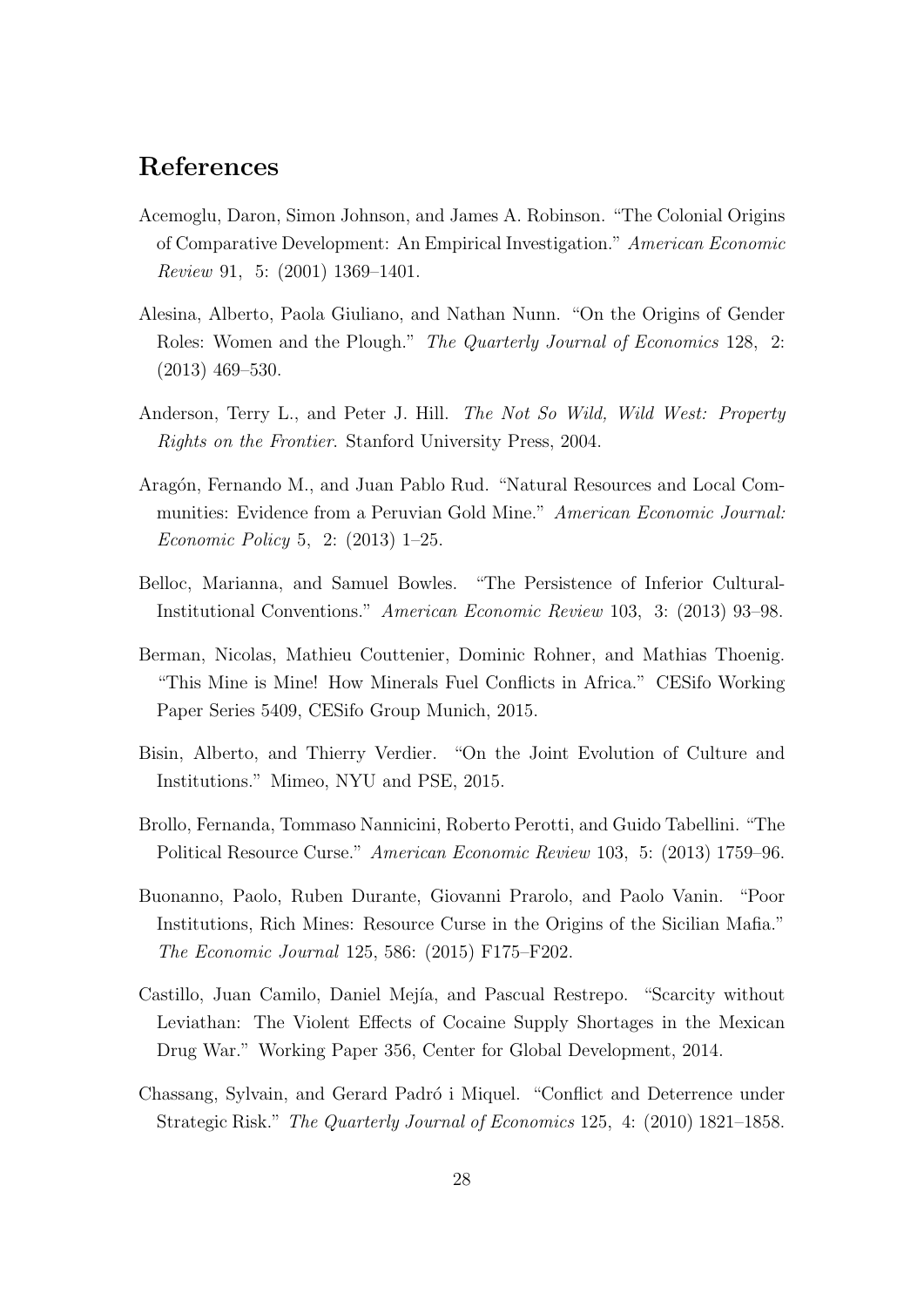- <span id="page-29-8"></span>Clay, Karen, and Randall Jones. "Migrating to Riches? Evidence from the California Gold Rush." The Journal of Economic History 68, 04: (2008) 997–1027.
- <span id="page-29-7"></span>Clay, Karen, and Gavin Wright. "Gold Rush Legacy: American Minerals and the Knowledge Economy." In Property in Land and Other Resources, edited by Daniel Cole, and Elinor Ostrom, Cambridge: Lincoln Land Institute Press, 2011.
- <span id="page-29-9"></span>Conley, Timothy G. "GMM Estimation with Cross Sectional Dependence." Journal of Econometrics 92, 1: (1999) 1–45.
- <span id="page-29-10"></span>-. "Spatial Econometrics." In The New Palgrave Dictionary of Economics, edited by Steven N. Durlauf, and Lawrence E. Blume, Palgrave Macmillan, 2008, 741–747.
- <span id="page-29-6"></span>David, Paul A., and Gavin Wright. "The Origins of American Resource Abundance." Research Memoranda 017, Maastricht : MERIT, Maastricht Economic Research Institute on Innovation and Technology, 1995.
- <span id="page-29-1"></span>Davis, Lance E., Richard A. Easterlin, and William N. Parker. American Economic Growth: An Economist's History of the United States. Harper & Row, 1972.
- <span id="page-29-5"></span>Dell, Melissa. "The Persistent Effects of Peru's Mining Mita." Econometrica 78, 6: (2010) 1863–1903.
- <span id="page-29-3"></span>Draca, Mirko, Stephen Machin, and Robert Witt. "Panic on the Streets of London: Police, Crime, and the July 2005 Terror Attacks." American Economic Review 101, 5: (2011) 2157–81.
- <span id="page-29-0"></span>Dube, Oeindrila, and Juan F. Vargas. "Commodity Price Shocks and Civil Conflict: Evidence from Colombia." The Review of Economic Studies 80, 4: (2013) 1384–1421.
- <span id="page-29-4"></span>Durante, Ruben. "Risk, Cooperation and the Economic Origins of Social Trust: An Empirical Investigation." MPRA Paper 25887, University Library of Munich, Germany, 2009.
- <span id="page-29-2"></span>Elias, Norbert. The Civilizing Process. Blackwell Publishers, Oxford UK & Cambridge USA, 1994.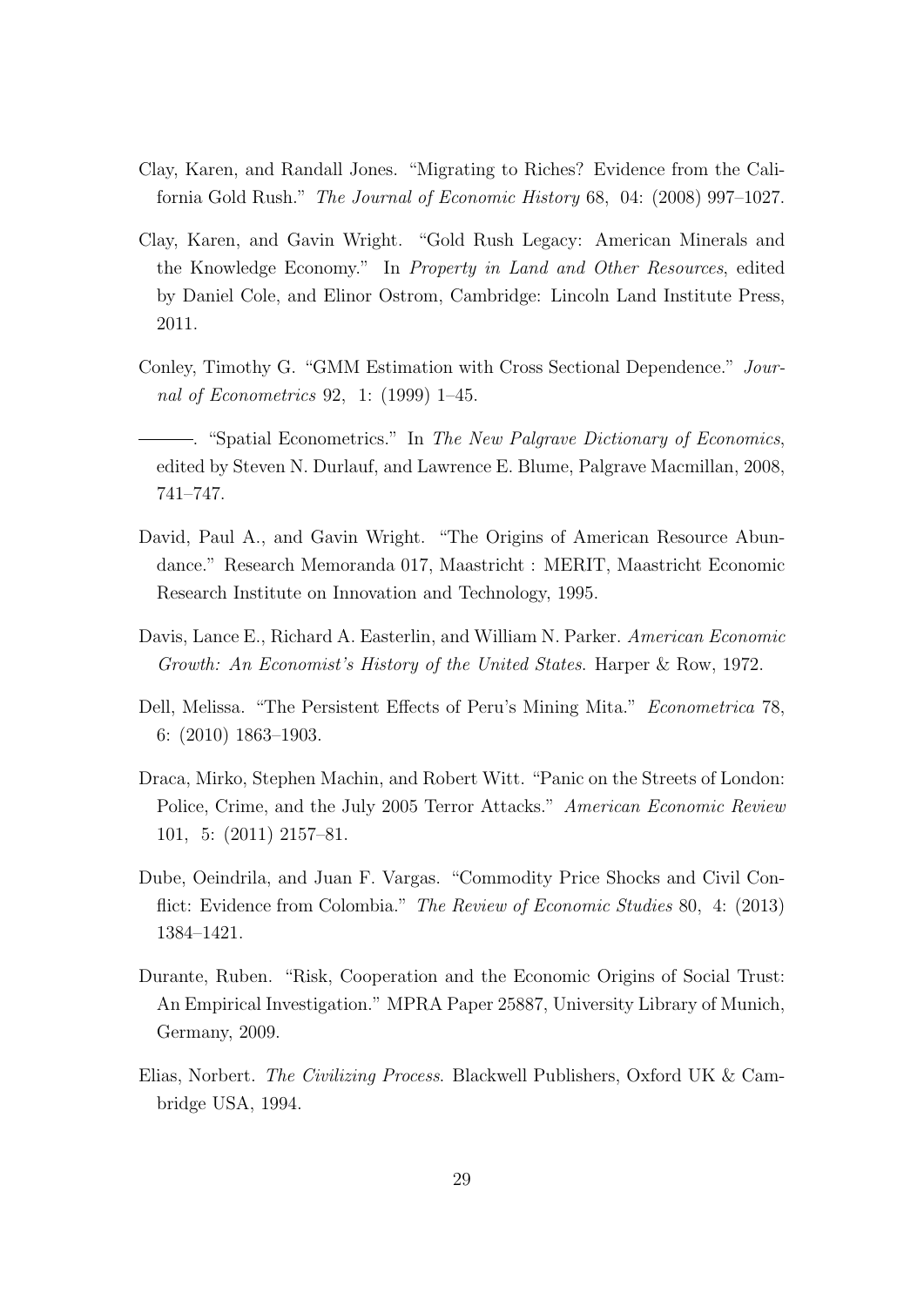- <span id="page-30-1"></span>Engerman, Stanley L., and Kenneth L. Sokoloff. "Factor Endowments, Institutions, and Differential Paths of Growth Among New World Economies: A view from Economic Historians of the United States." In How Latin America Fell Behind, edited by Stephen Harber, Stanford University Press, 1997, 260–304.
- <span id="page-30-2"></span>. "Factor Endowments, Inequality, and Paths of Development Among New World Economics." Economia 3, 1: (2002) 41–109.
- <span id="page-30-6"></span>Ghosh, Sambuddha, Gabriele Gratton, and Caixia Shen. "Terrorism: A Model of Intimidation." Working Papers 2015 ECON 7, UNSW, 2013.
- <span id="page-30-5"></span>Gonzalez, Francisco M. "The Use of Coercion in Society: Insecure Property Rights, Conflict and Economic Backwardness." In Oxford Handbook of the Economics of Peace and Conflict, edited by Michelle R. Garfinkel, and Stergios Skaperdas, Oxford University Press, 2012.
- <span id="page-30-4"></span>Grosjean, Pauline. "A History of Violence: The Culture of Honor and Homicide in the US South." Journal of the European Economic Association 12, 5: (2014) 1285–1316.
- <span id="page-30-7"></span>Guiso, Luigi, Paola Sapienza, and Luigi Zingales. "Alfred Marshall Lecture Social Capital as Good Culture." Journal of the European Economic Association 6, 2-3: (2008) 295–320.
- <span id="page-30-8"></span>Haines, Michael R., and Inter-University Consortium for Political & Social Research. "Historical, Demographic, Economic, and Social Data: The United States, 1790-2002." Ann Arbor, MI: Inter-university Consortium for Political and Social Research, 2010.
- <span id="page-30-0"></span>Hobbes, Thomas. Leviathan. Printed for Andrew Crooke, at the Green Dragon in St Paul's Churchyard, 1651.
- <span id="page-30-9"></span>Hsiang, Solomon M. "Temperatures and Cyclones Strongly Associated with Economic Production in the Caribbean and Central America." Proceedings of the National Academy of Sciences 107, 35: (2010) 15,367–15,372.
- <span id="page-30-3"></span>Kessler, Daniel P, and Steven D Levitt. "Using Sentence Enhancements to Distinguish between Deterrence and Incapacitation." Journal of Law and Economics 42, S1: (1999) 343–63.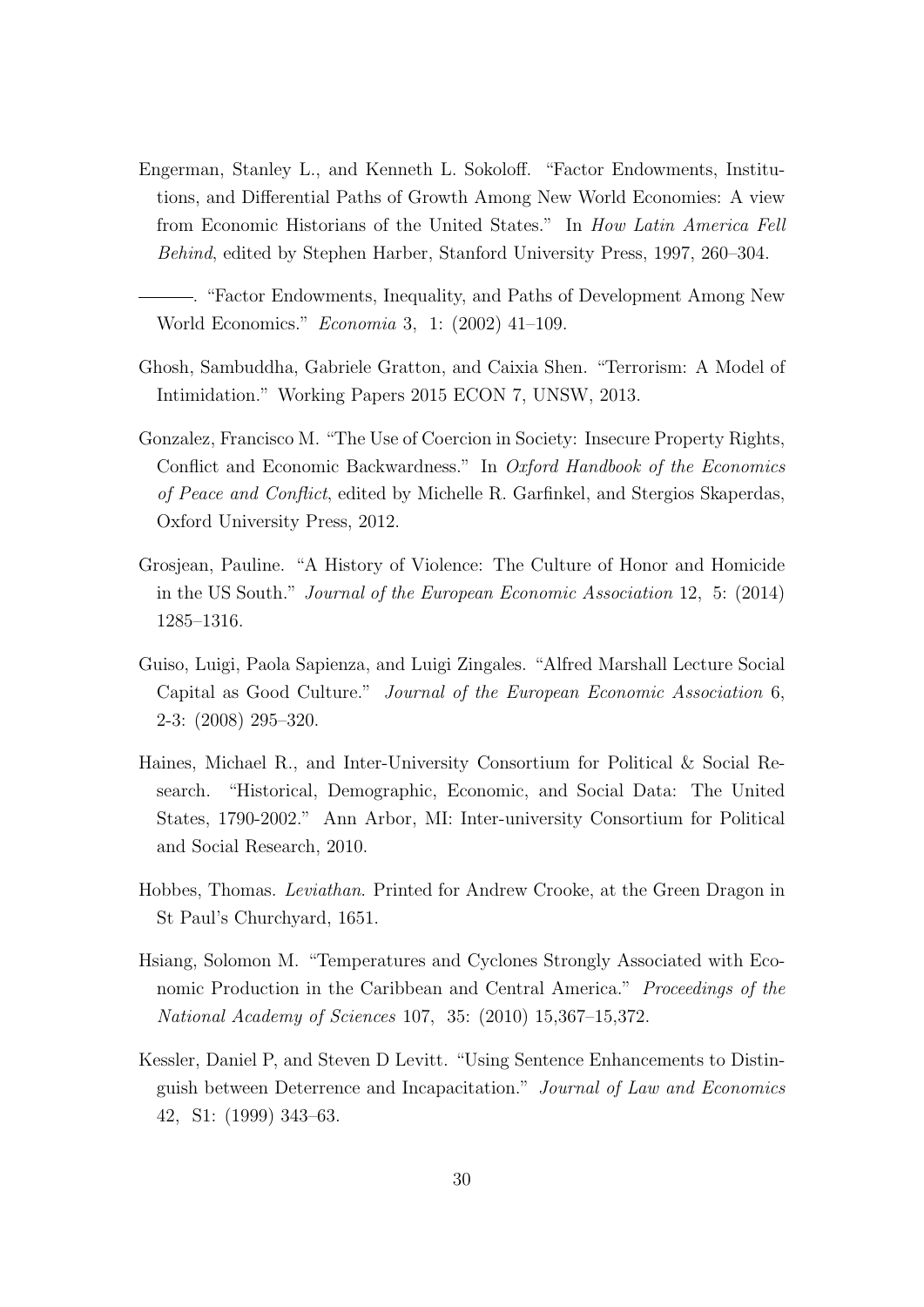- <span id="page-31-1"></span>Lei, Yu-Hsiang, and Guy Michaels. "Do Giant Oilfield Discoveries Fuel Internal Armed Conflicts?" Journal of Development Economics 110, C: (2014) 139–157.
- <span id="page-31-6"></span>Levitt, Steven D. "Using Electoral Cycles in Police Hiring to Estimate the Effect of Police on Crime." American Economic Review 87, 3: (1997) 270–90.
- <span id="page-31-11"></span>McKanna, Clare V. Homicide, Race, and Justice in the American West, 1880- 1920. Tucson: University of Arizona Press, 1997.
- <span id="page-31-0"></span>Mehlum, Halvor, Karl Ove Moene, and Ragnar Torvik. "Institutions and the Resource Curse." Economic Journal 116, 508: (2006) 1–20.
- <span id="page-31-10"></span>Mullen, Kevin J. Dangerous Strangers: Minority Newcomers and Criminal Violence in the Urban West, 1850-2000. New York: Palgrave Macmillan, 2005.
- <span id="page-31-7"></span>Nisbett, Richard E., and Dov Cohen. Culture of Honor: The Psychology of Violence in the South. Westview Press, 1996.
- <span id="page-31-8"></span>Nunn, Nathan, and Leonard Wantchekon. "The Slave Trade and the Origins of Mistrust in Africa." American Economic Review 101, 7: (2011) 3221–52.
- <span id="page-31-12"></span>Oster, Emily. "Unobservable Selection and Coefficient Stability: Theory and Validation." Manuscript, 2015.
- <span id="page-31-4"></span>Pinker, Steven. The Better Angels of Our Nature: Why Violence Has Declined. New York: Viking, 2011.
- <span id="page-31-3"></span>Rajan, Raghuram G. "Rent Preservation and the Persistence of Underdevelopment." American Economic Journal: Macroeconomics 1, 1: (2009) 178–218. <https://ideas.repec.org/a/aea/aejmac/v1y2009i1p178-218.html>.
- <span id="page-31-9"></span>Restrepo, Pascual. "The Mounties and the Origins of Peace in the Canadian Prairies." Mimeo, MIT, 2015.
- <span id="page-31-5"></span>Roth, Randolph. American Homicide. Harvard University Press: The Belknap Press, 2009.
- <span id="page-31-2"></span>Sánchez de la Sierra, Raúl. "On the Origins of States: Stationary Bandits and Taxation in Eastern Congo." HiCN Working Papers 194, Households in Conflict Network, 2015.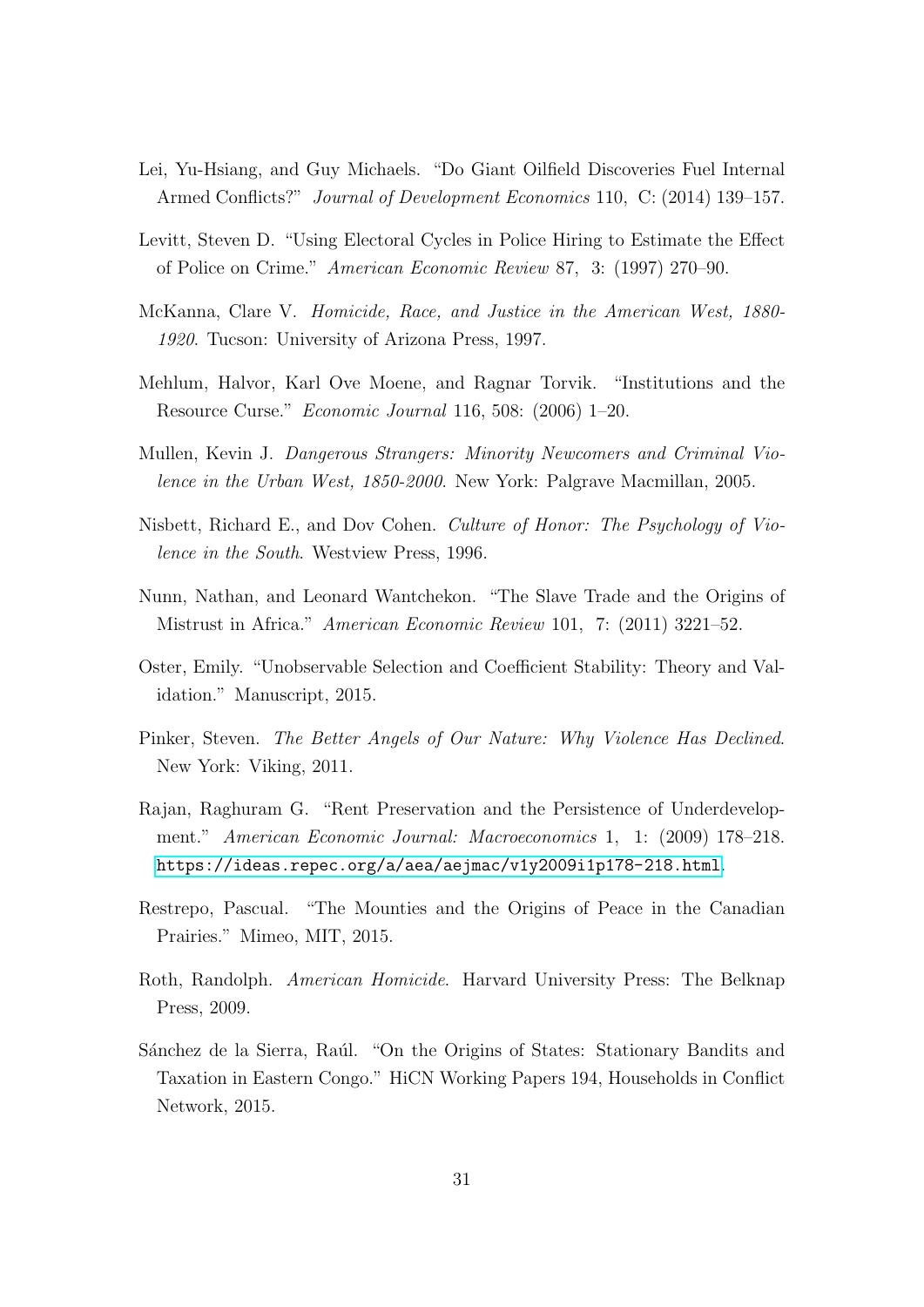- <span id="page-32-2"></span>Silverman, Dan. "Street Crime and Street Culture." International Economic Review 45, 3: (2004) 761–786.
- <span id="page-32-1"></span>Skaperdas, Stergios. "Cooperation, Conflict, and Power in the Absence of Property Rights." American Economic Review 82, 4: (1992) 720–39.
- <span id="page-32-3"></span>Tabellini, Guido. "The Scope of Cooperation: Values and Incentives." The Quarterly Journal of Economics 123, 3: (2008) 905–950.
- <span id="page-32-0"></span>Torvik, Ragnar. "Why Do Some Resource-Abundant Countries Succeed While Others Do Not?" Oxford Review of Economic Policy 25, 2: (2009) 241–256.
- <span id="page-32-5"></span>Wright, Gavin. "The Origins of American Industrial Success, 1879-1940." American Economic Review 80, 4: (1990) 651–68.
- <span id="page-32-4"></span>Young, Peyton H. Individual Strategy and Social Structure: An Evolutionary Theory of Institutions. Princeton University Press, 1998.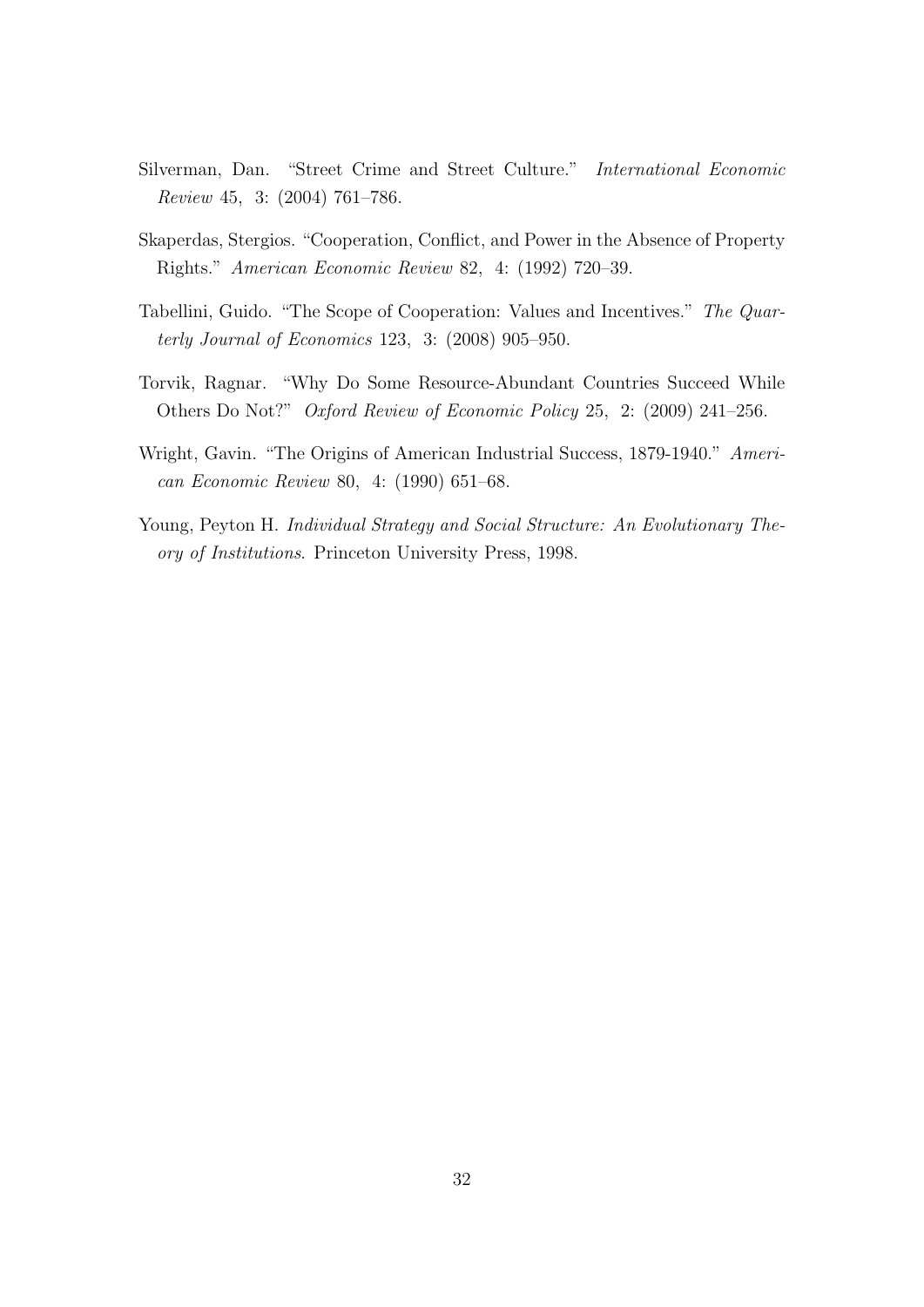

<span id="page-33-0"></span>Figure 1: US counties' mining history.

Sources: Atlas of Historical County Boundaries and Mineral Resources Data System. White counties are counties that never experienced mineral resource discoveries. Grey counties experienced mineral resource discoveries only once land was administratively organized. Red-colored counties experienced some mineral resource discoveries before land was administratively organized. Brighter red indicates a higher share of such discoveries.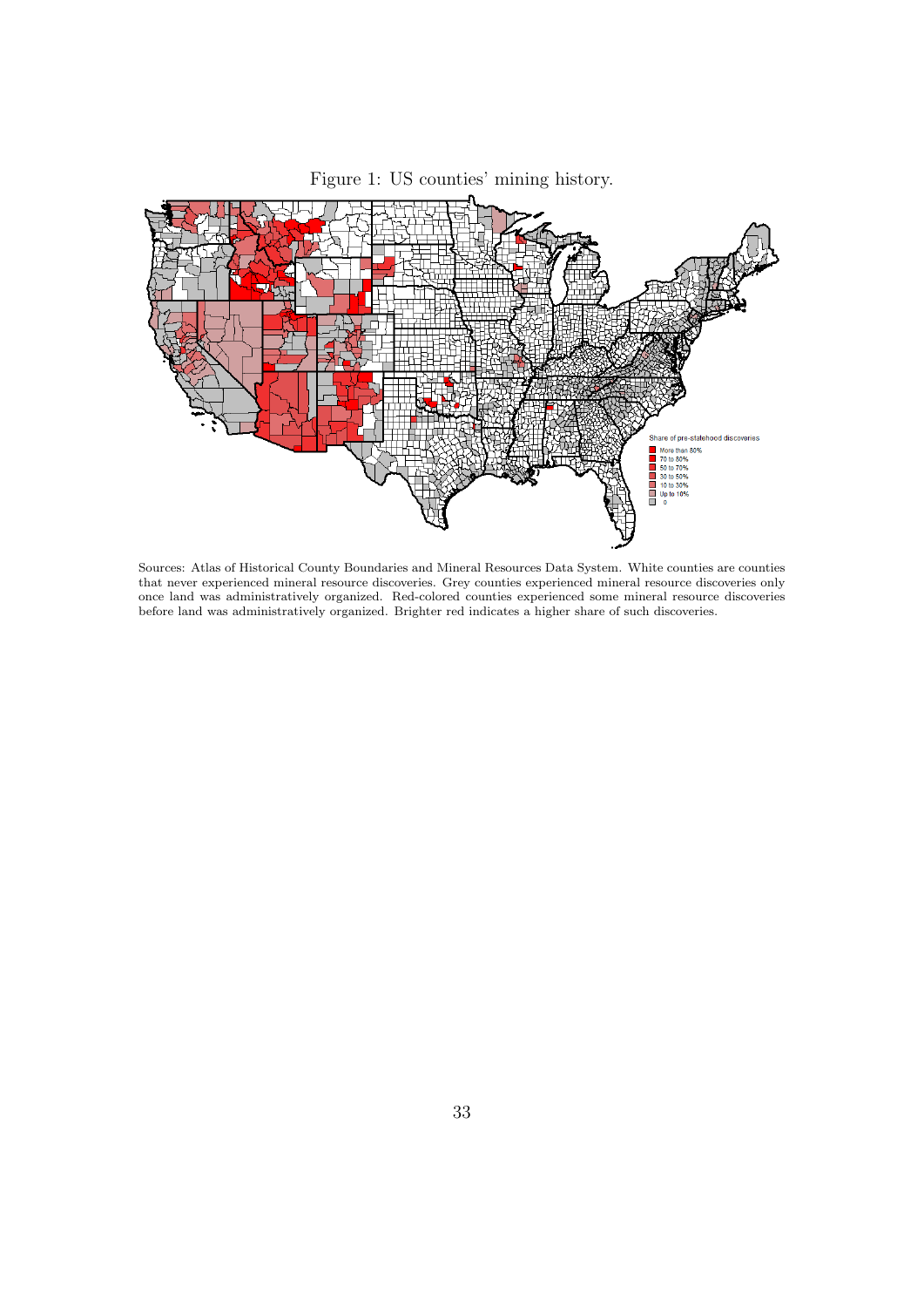

<span id="page-34-0"></span>Figure 2: Political organization and mineral discoveries over time.

Sources: Atlas of Historical County Boundaries and Mineral Resources Data System. The cumulative distribution of counties' political organization is built based on present-day counties' boundaries but takes redistricting into account as explained in Section [3.](#page-9-0) The distributions of mineral discoveries have been smoothed for graphical considerations. The top line has been smoothed using a 20-year window. The bottom line, i.e. the one that distinguishes between discoveries made before or after the land was politically organized, has been smoothed using a 5-year forward-looking window.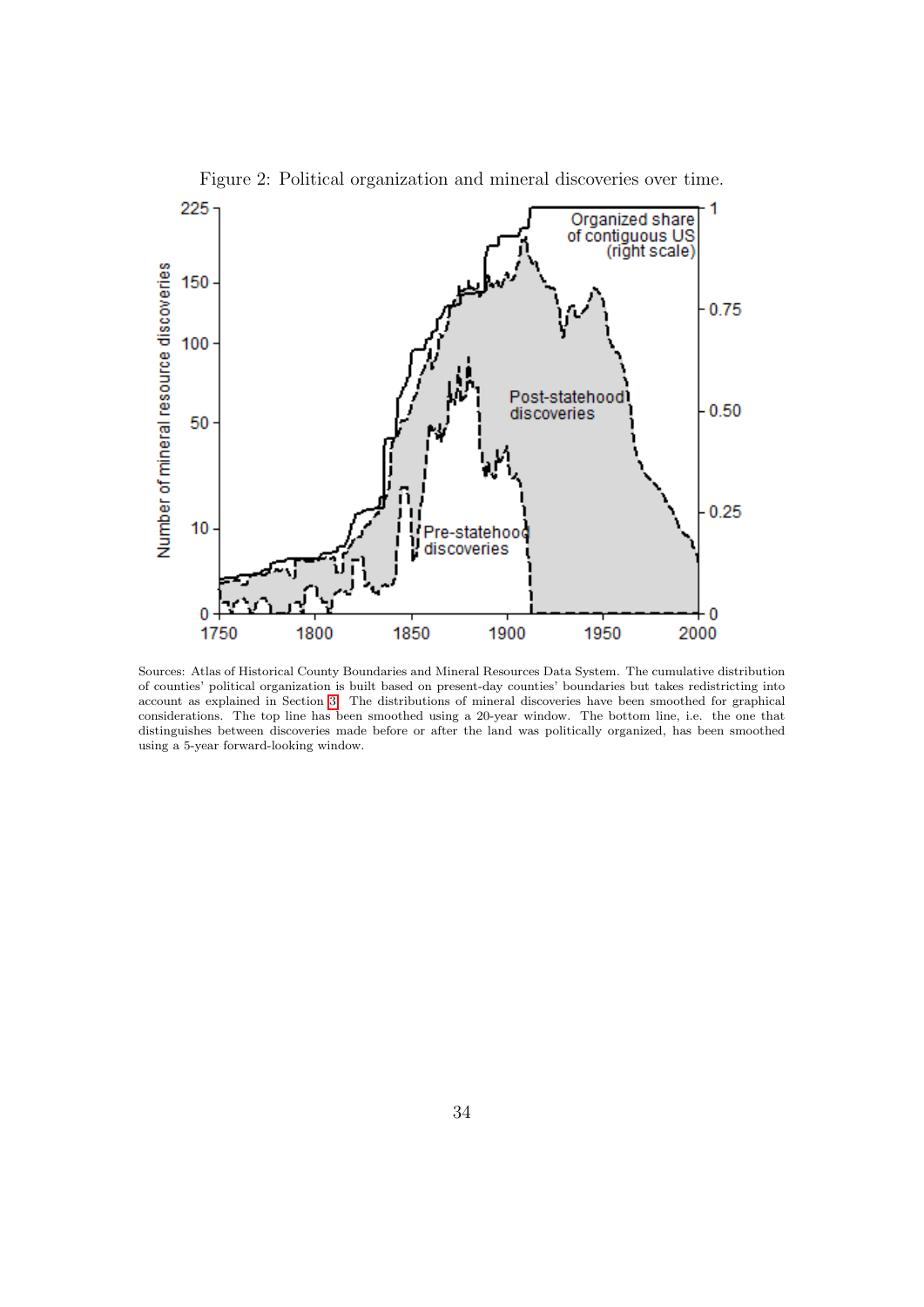

<span id="page-35-0"></span>Figure 3: Residual discoveries around political organization of the place of discovery.

Sources: Authors' calculations from the Atlas of Historical County Boundaries and the Mineral Resources Data System. Residual discoveries per county is the residual from a regression of yearly mineral discoveries that took place within a county's boundaries on a set of year and county fixed effects.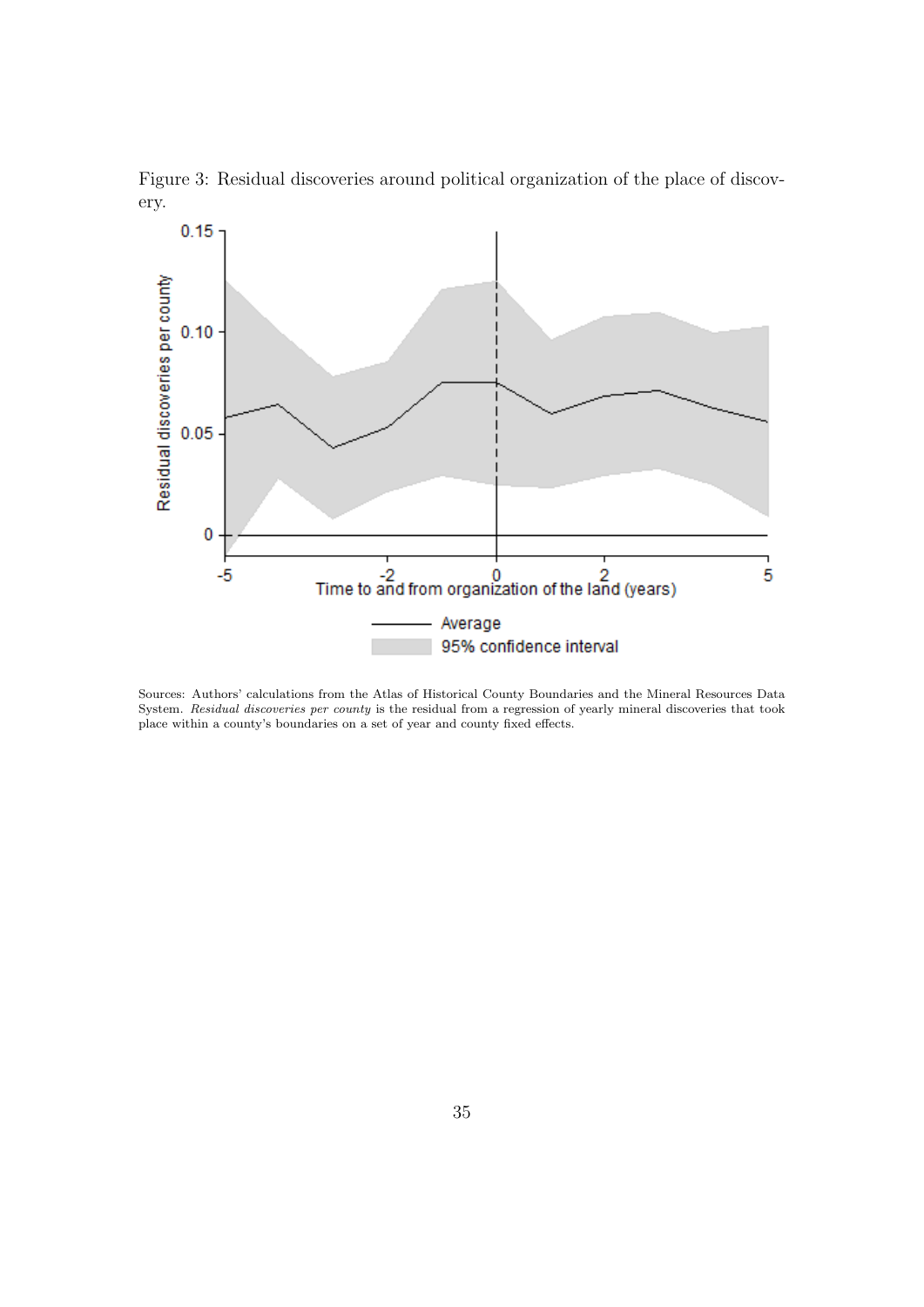

<span id="page-36-0"></span>Figure 4: Varying the observation window for discoveries.

The figure plots the estimated coefficients of pre- and post-statehood mineral discoveries when varying the time window within which we observe discoveries around the date of political organization. Estimates are those obtained using the specification displayed in column 5 of Table [3.](#page-39-0) Estimates for the 10- and 20-year windows have been shifted horizontally for aesthetic considerations.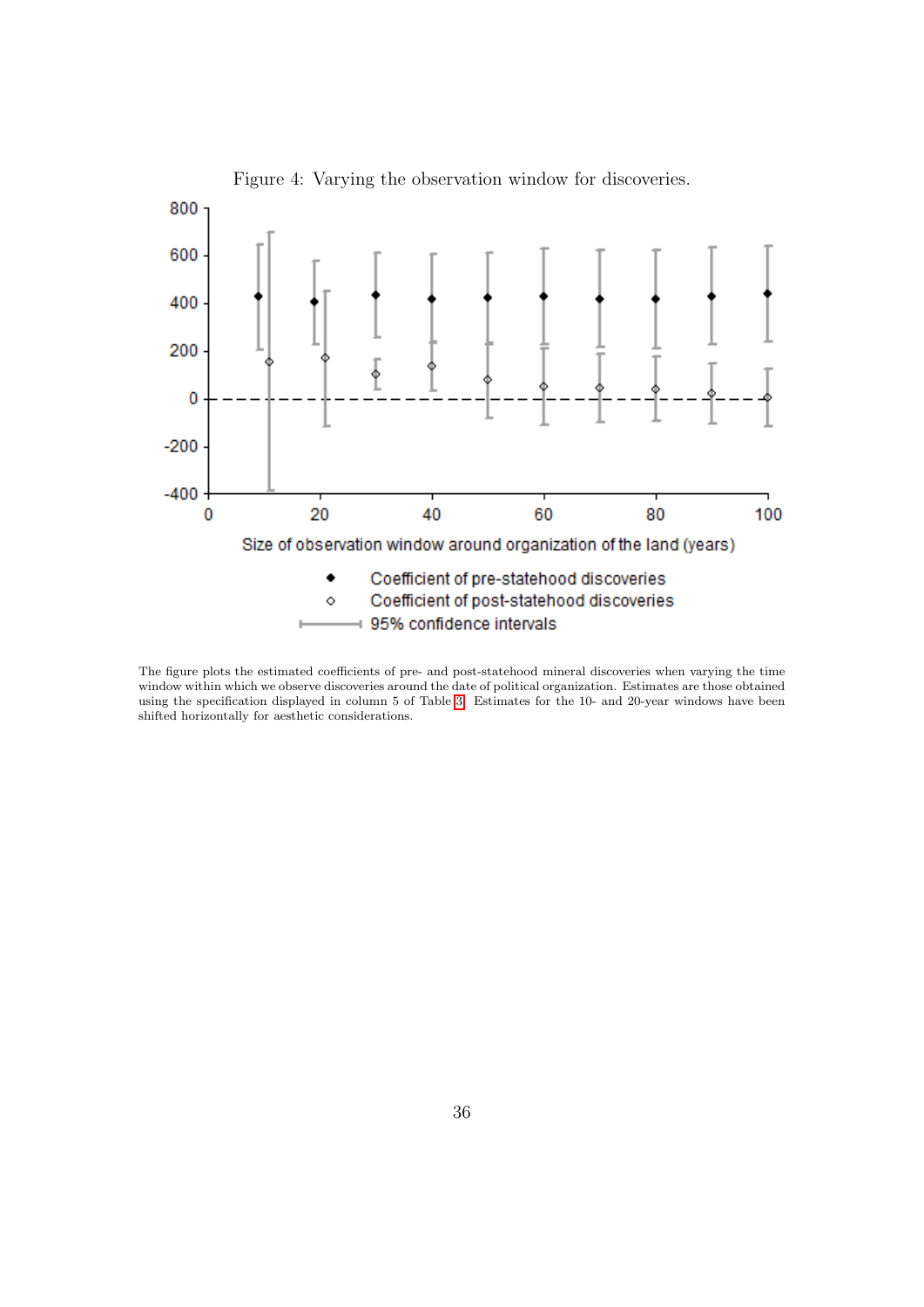| Dependent variable: date at which a county's land was first politically organized (colony or state) |                       |                                |                      |                                |                     |                                |
|-----------------------------------------------------------------------------------------------------|-----------------------|--------------------------------|----------------------|--------------------------------|---------------------|--------------------------------|
|                                                                                                     | (1)                   | $\left( 2\right)$              | (3)                  | (4)                            | $\left( 5\right)$   | (6)                            |
| Mineral discoveries                                                                                 | $-25.25***$<br>(5.48) |                                |                      |                                |                     |                                |
| Longitude                                                                                           |                       | $-3.77***$                     |                      |                                |                     | $-3.44***$                     |
| Latitude                                                                                            |                       | (0.09)<br>$-0.51***$<br>(0.15) |                      |                                |                     | (0.09)<br>$-1.41***$<br>(0.17) |
| Mean agricultural suitability                                                                       |                       |                                | $53.27***$<br>(3.01) |                                |                     | $46.75***$<br>(2.56)           |
| Mean elevation                                                                                      |                       |                                |                      | $0.05***$                      |                     | $0.01***$                      |
| Standard deviation of elevation                                                                     |                       |                                |                      | (0.00)<br>$-0.40***$<br>(0.04) |                     | (0.00)<br>$-0.15***$<br>(0.02) |
| Total rivers' length                                                                                |                       |                                |                      |                                | $0.04***$<br>(0.00) | $-0.00**$<br>(0.00)            |
| Observations                                                                                        | 3,108                 | 3,108                          | 3,105                | 3,108                          | 3,108               | 3,105                          |
| Adjusted R-squared                                                                                  | 0.007                 | 0.487                          | 0.087                | 0.177                          | 0.068               | 0.550                          |

#### <span id="page-37-0"></span>Table 1: Determinants of county-level political organization dates.

\*\*\* p<0.01, \*\* p<0.05, \* p<0.1. OLS regressions. Each column presents the estimates from a separate regression. The unit of observation is a county. White heteroskedastic standard errors in parentheses. Mineral discoveries is the number of mineral discoveries per 0.1 square mile. All regressions include a constant term. See Table [A8](#page-1-0) in the Online Appendix for sources and definitions of other variables.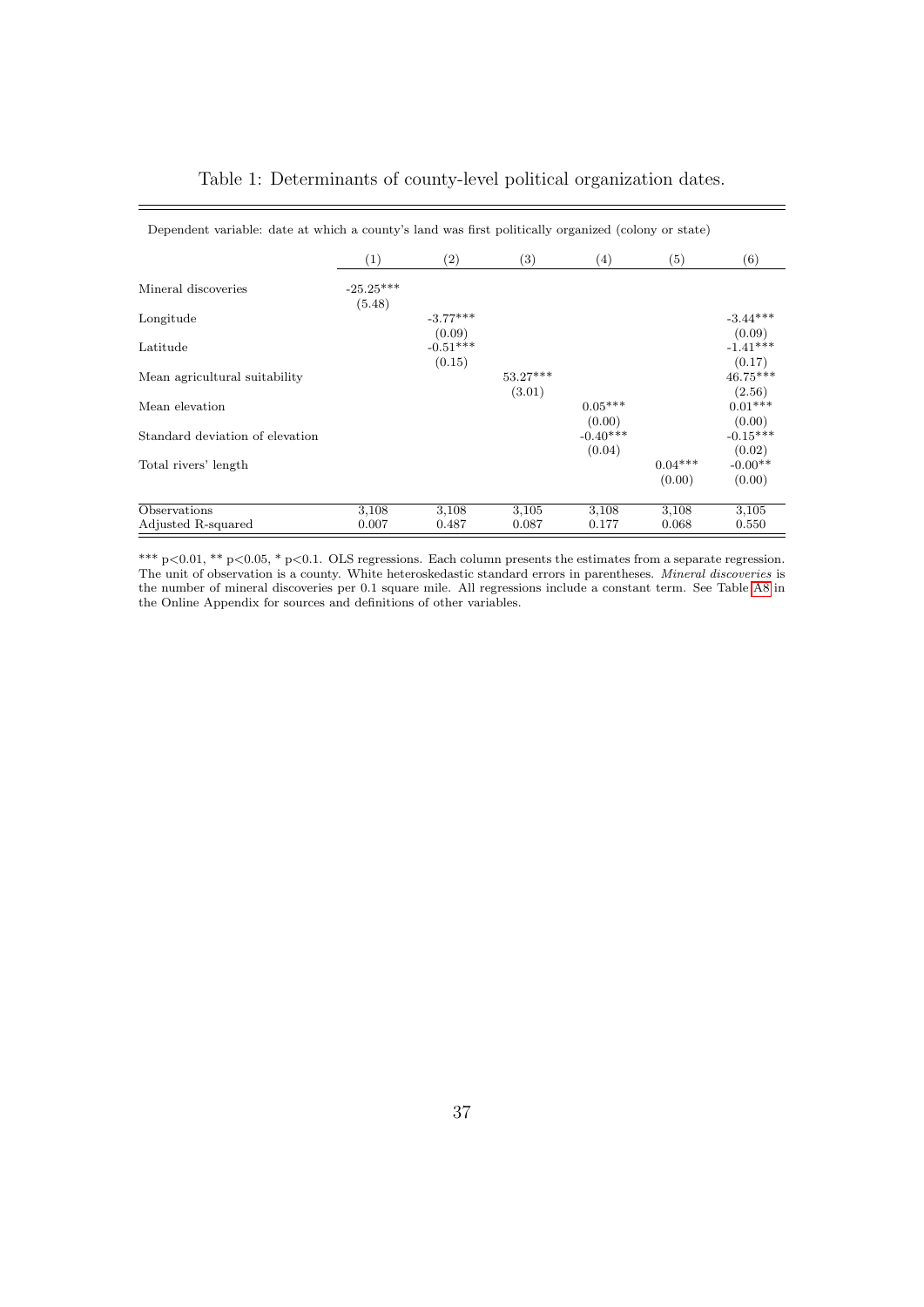| Dependent variable: yearly rate of homicide per 1,000 inhabitants |          |                   |         |            |              |          |
|-------------------------------------------------------------------|----------|-------------------|---------|------------|--------------|----------|
|                                                                   | (1)      | $\left( 2\right)$ | (3)     | (4)        | (5)          | (6)      |
| Discovery                                                         | $0.26**$ | $-0.03$           | $-0.14$ |            | $-0.07$      |          |
|                                                                   | (0.10)   | (0.08)            | (0.10)  |            | (0.08)       |          |
| Discovery $\times$ pre-statehood                                  |          |                   | $0.22*$ |            | $0.31*$      |          |
|                                                                   |          |                   | (0.12)  |            | (0.19)       |          |
| Number of discoveries                                             |          |                   |         | $-0.09***$ |              | $-0.04$  |
|                                                                   |          |                   |         | (0.03)     |              | (0.04)   |
| Number of discoveries $\times$ pre-statehood                      |          |                   |         | $0.14***$  |              | $0.15**$ |
|                                                                   |          |                   |         | (0.03)     |              | (0.07)   |
| County fixed effects                                              |          | Yes               | Yes     | Yes        | $_{\rm Yes}$ | Yes      |
| Year fixed effects                                                |          | Yes               | Yes     | Yes        | Yes          | Yes      |
| Gold only                                                         |          |                   |         |            | Yes          | Yes      |
| Observations                                                      | 3,588    | 3,588             | 3,588   | 3,588      | 3,588        | 3,588    |
| R-squared                                                         | 0.02     | 0.30              | 0.30    | 0.31       | 0.31         | 0.30     |

<span id="page-38-0"></span>Table 2: Historical evidence on mineral discoveries and homicide: 1790 to 1900 in an unbalanced panel of counties.

 $\frac{1}{2}$ 

\*\*\* p<0.01, \*\* p<0.05, \* p<0.1. OLS regressions. Each column presents estimates from a separate regression. The unit of observation is a county-year. White heteroskedastic standard errors adjusted for clustering at the county level in parentheses. Discovery is a dummy equal to 1 if county i experiments a mineral discovery in a given year. Pre-statehood is a dummy variable equal to 1 for counties that ever experienced a pre-statehood discovery. Gold is the only mineral resource taken into account to construct the variables used in columns 5 and 6. All regressions include a constant term. Online Appendix' Table [A1](#page-1-0) presents sources used to construct the sample.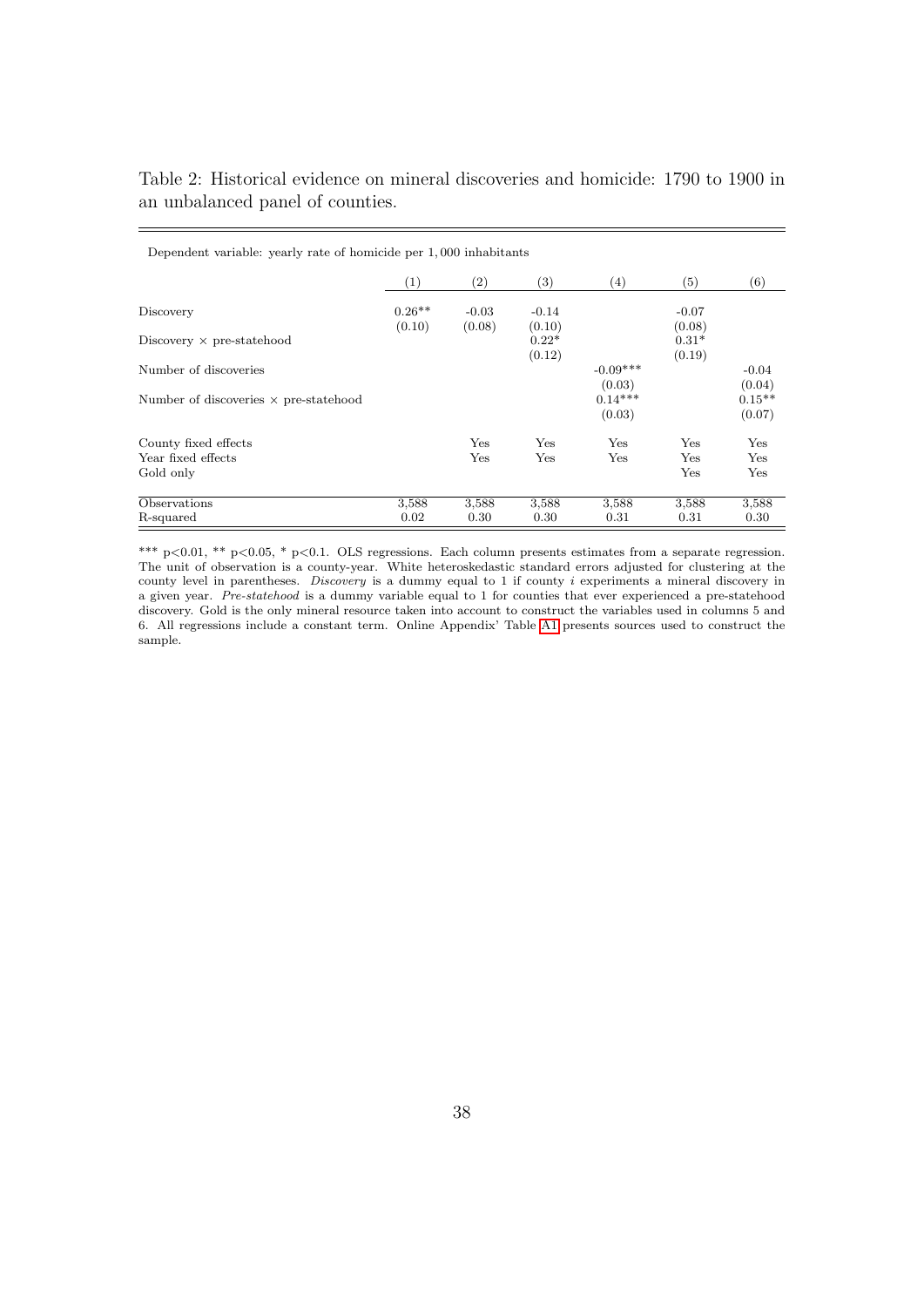| Dependent variable: rate of violent crime per 100,000 inhabitants in 2000 |                        |                        |                        |                         |                        |
|---------------------------------------------------------------------------|------------------------|------------------------|------------------------|-------------------------|------------------------|
|                                                                           | $\left(1\right)$       | $\left( 2\right)$      | $\left( 3\right)$      | (4)                     | (5)                    |
| Post-statehood discoveries                                                | $-79.63***$<br>(28.37) | $-56.37$<br>(35.11)    | $-8.77$<br>(25.87)     | $-43.33$<br>(26.07)     | $-11.71$<br>(28.71)    |
| Pre-statehood discoveries                                                 | $423.06***$<br>(79.81) | $512.80***$<br>(91.74) | $443.65***$<br>(93.03) | $294.67***$<br>(108.79) | $357.10***$<br>(90.17) |
| State fixed effects<br>Geographic controls                                | Yes                    | Yes<br>Yes             | Yes                    | Yes                     | Yes<br>Yes             |
| Contemporary controls                                                     |                        |                        | Yes                    |                         | Yes                    |
| Historical controls                                                       |                        |                        |                        | Yes                     | Yes                    |
| Observations                                                              | 3,108                  | 3,108                  | 3,054                  | 2,484                   | 2,460                  |
| R-squared                                                                 | 0.46                   | 0.48                   | 0.53                   | 0.53                    | 0.56                   |

#### <span id="page-39-0"></span>Table 3: Political and mining history and present-day violent crime.

\*\*\* p<0.01, \*\* p<0.05, \* p<0.1. OLS regressions. Each column presents the estimates from a separate regression. The unit of observation is a county. White heteroskedastic standard errors adjusted for clustering at the state level in parentheses. Violent crimes include murders, aggravated assaults, and other assaults. Pre- and Post-statehood discoveries are the numbers of mineral discoveries per 0.1 square mile that have been discovered before and after political organization, respectively. All regressions include a constant term and UCR's county-level coverage indicator. Geographic controls: total land area, mean and standard deviation of elevation, agricultural suitability, total length of rivers, a dummy indicating the presence of oil or gas resources, distance to the state's capital, the date at which the county's land was first politically organized, latitude, and longitude. Contemporary controls are measured in 2000: share of population with high school degree, Gini coefficient, population density, per capita income, share of blacks, and ethnic fractionalization. Historical controls: male literacy rate in 1900, population density, share of urban population, share of women, share of non-whites, per capita farming output and per capita manufacturing output in 1880. Summary statistics and covariates' estimates are presented in Online Appendix Table [A3.](#page-1-0) See Table [A8](#page-1-0) in the Online Appendix for sources and definitions of covariates.